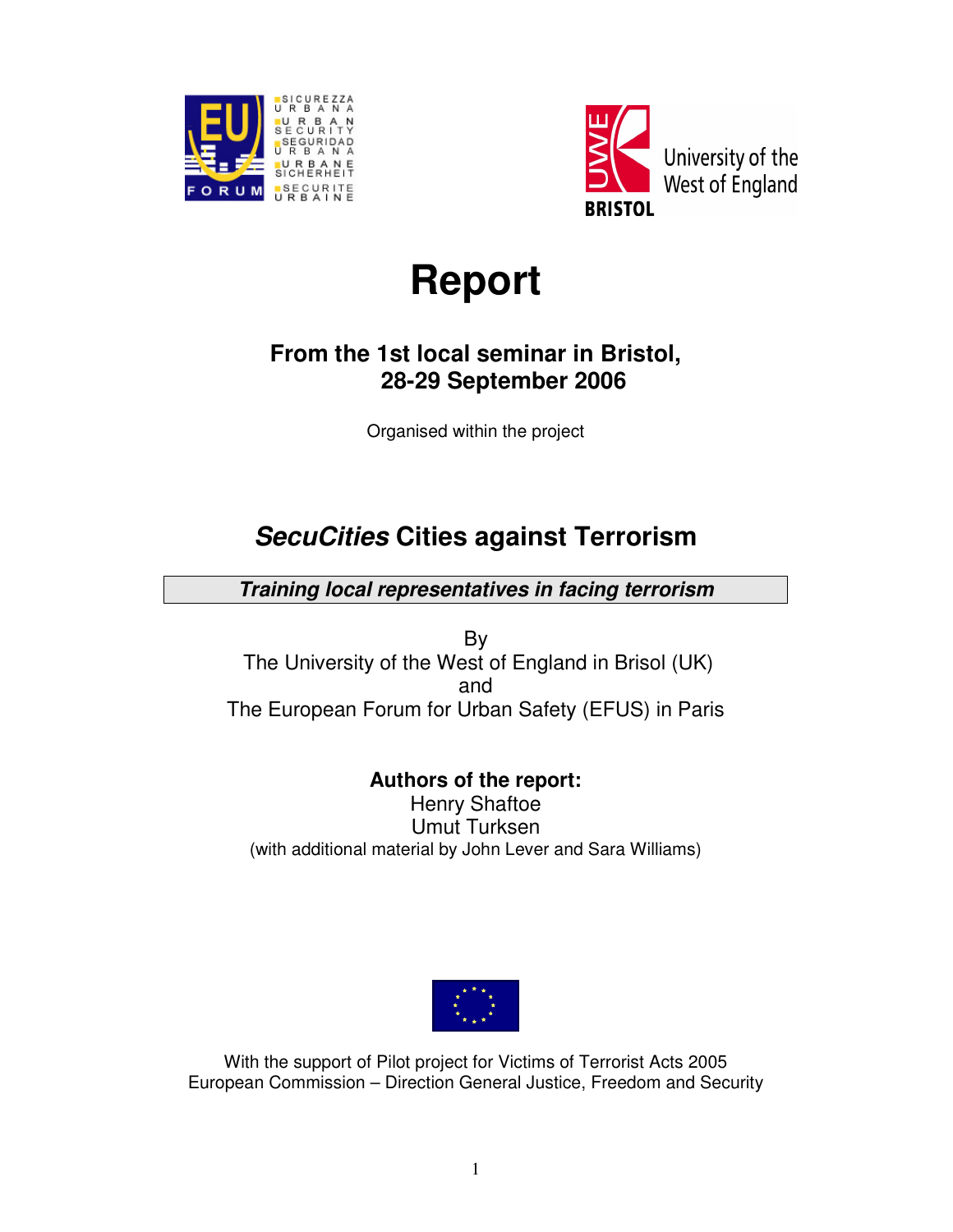## **Preventing Terrorism - Bristol Seminar report**

| <b>Contents</b><br>Page                                                                                                                                                                                                                                                                                                                                                                                                                                                                                                      |
|------------------------------------------------------------------------------------------------------------------------------------------------------------------------------------------------------------------------------------------------------------------------------------------------------------------------------------------------------------------------------------------------------------------------------------------------------------------------------------------------------------------------------|
|                                                                                                                                                                                                                                                                                                                                                                                                                                                                                                                              |
| 2. Overview and development of the seminar theme5                                                                                                                                                                                                                                                                                                                                                                                                                                                                            |
|                                                                                                                                                                                                                                                                                                                                                                                                                                                                                                                              |
|                                                                                                                                                                                                                                                                                                                                                                                                                                                                                                                              |
|                                                                                                                                                                                                                                                                                                                                                                                                                                                                                                                              |
|                                                                                                                                                                                                                                                                                                                                                                                                                                                                                                                              |
|                                                                                                                                                                                                                                                                                                                                                                                                                                                                                                                              |
|                                                                                                                                                                                                                                                                                                                                                                                                                                                                                                                              |
|                                                                                                                                                                                                                                                                                                                                                                                                                                                                                                                              |
|                                                                                                                                                                                                                                                                                                                                                                                                                                                                                                                              |
| 2.9 What local authorities in Britain are and could be doing to                                                                                                                                                                                                                                                                                                                                                                                                                                                              |
|                                                                                                                                                                                                                                                                                                                                                                                                                                                                                                                              |
|                                                                                                                                                                                                                                                                                                                                                                                                                                                                                                                              |
| 3. Synthesis of key presentations and discussions 25<br>3.1 Day 1<br>- Working together in partnership to prevent emergence<br>- The effects of the London bombings on transport safety 27<br>3.2 Day 2<br>- Simulation exercise - a terrorist attack in a crowded place 31<br>- Northern Ireland: transferable lessons for dealing with<br>. 31<br>- Minimising the breeding grounds of terrorism through<br>community development and social inclusion for immigrant<br>- Minority Faith Protective Security Initiative 33 |
|                                                                                                                                                                                                                                                                                                                                                                                                                                                                                                                              |
|                                                                                                                                                                                                                                                                                                                                                                                                                                                                                                                              |
|                                                                                                                                                                                                                                                                                                                                                                                                                                                                                                                              |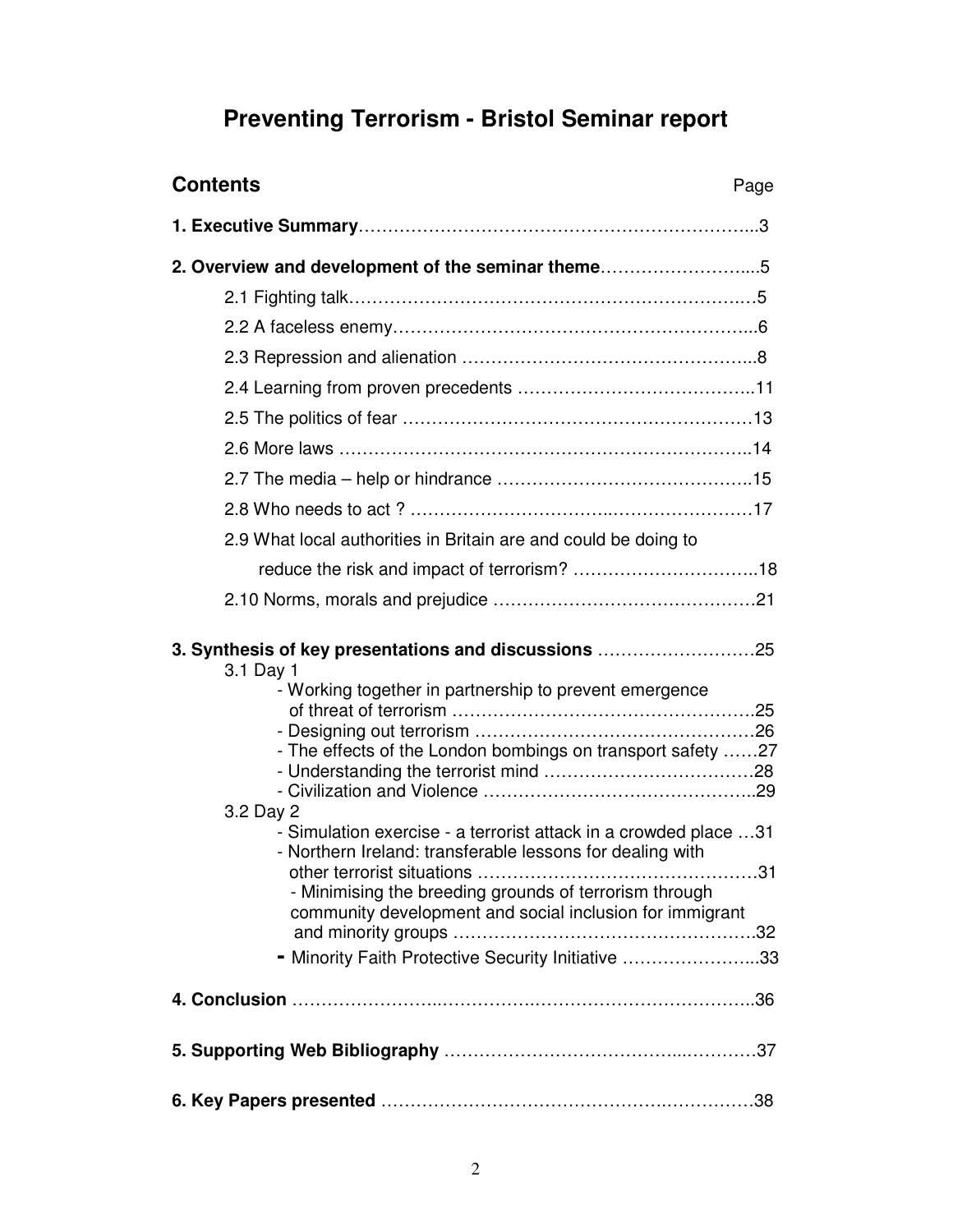## **1. Executive Summary**

This first seminar in a series of five took place in central Bristol on 28 and 29 September 2006. Over the two days it was attended by 30 people, including police, municipal emergency planning officers, security specialists and academics.

This particular seminar focused on what could be done to prevent terrorism, with some attention to minimising the harms and disruption caused by terrorist incidents (covered by an extended simulation exercise).

There was critique of a purely "warfare" or deterrence approach, as well as attempts by governments to feed off citizen's fears and legislate their way out of the problem. It was recognised that the media can be counter-productive in their coverage of terrorist attacks and threats, by fuelling fear and giving terrorists the publicity they desire.

The theme that came out strongly from this seminar is that prevention through both situational and social interventions is the key to a sustainable reduction in terrorism; otherwise we will just be chasing an increasing number of wouldbe terrorists in the hope that we can thwart their next planned attack. Another theme was the importance of communication, negotiation and conflict resolution as means to defusing existing terrorist threats. It was understood that there is a need to recognise "difference" and respect, within limits, people's rights to hold different political views and cultural aspirations. It is often prejudice and intolerance by the prevailing society and its agents that fuel extremism.

The skills and knowledge for both prevention and mediation already exist within local authorities and voluntary organisations, as they are techniques regularly used for effective crime prevention. However, many local authorities and government departments have hived off terrorism as a separate topic to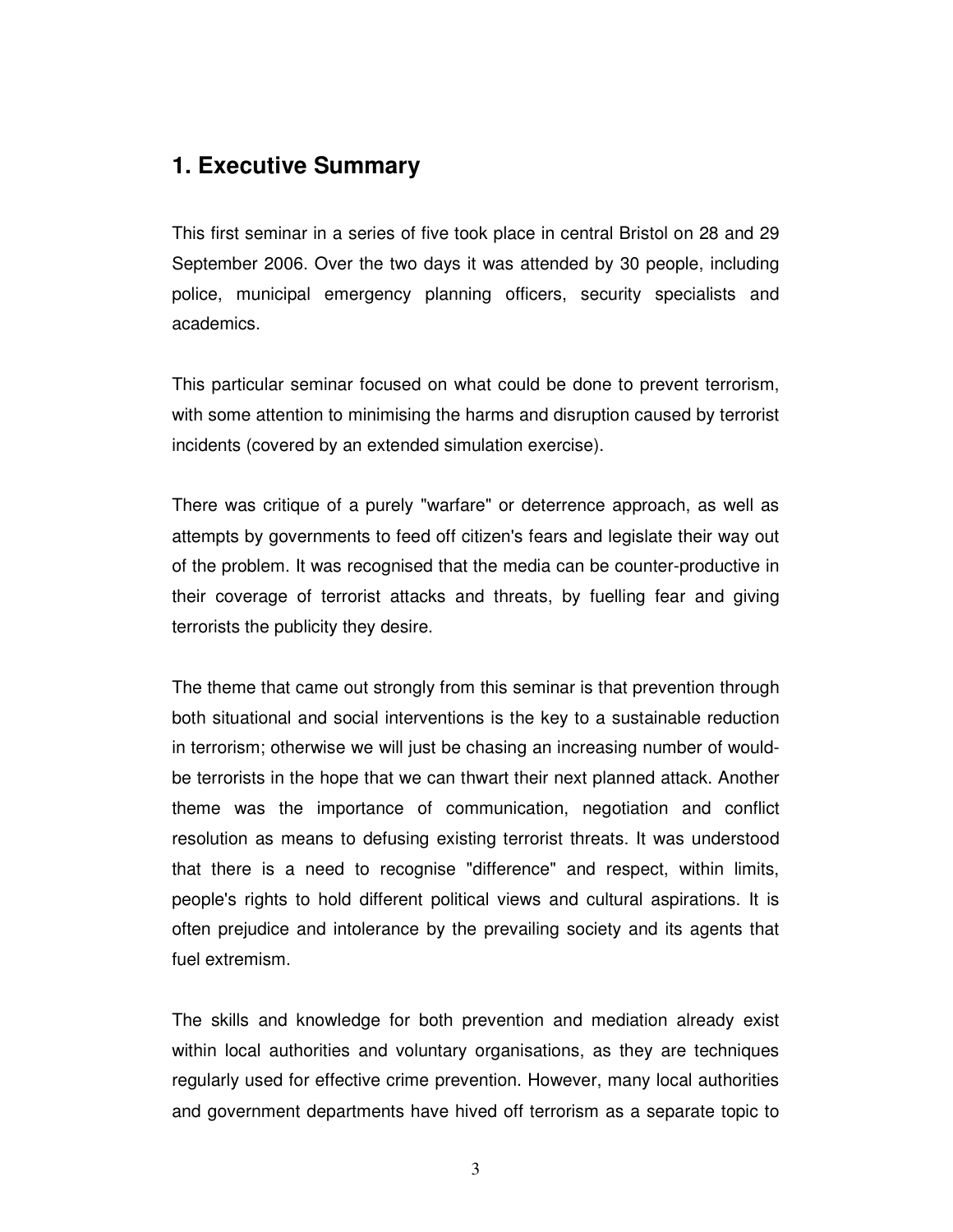be addressed by others (notably the security services and police), rather than as dealing with it as a part of what they do already to prevent crime and minimise harms.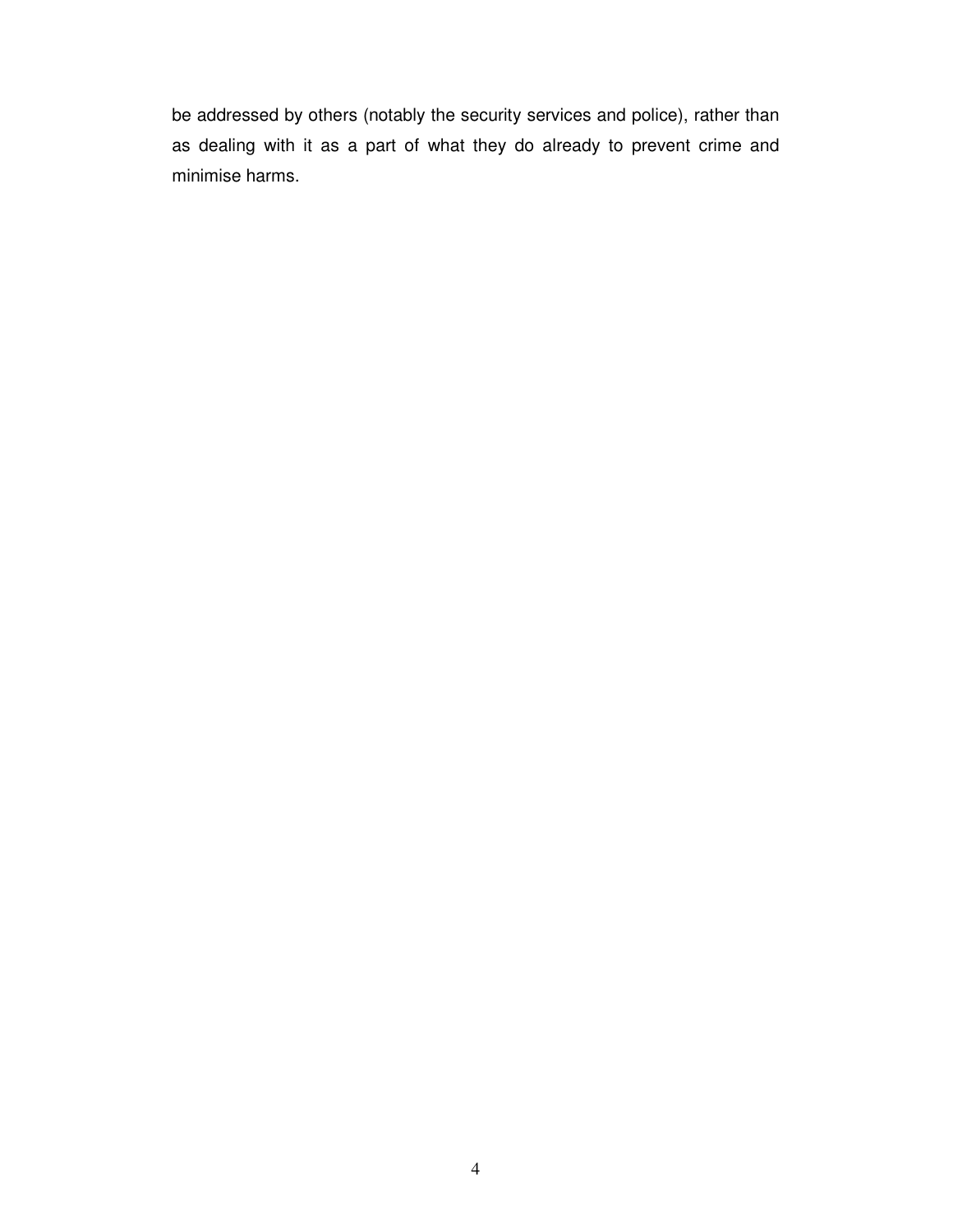### **2. Overview and development of the seminar theme**

The discussion below attempts to summarise and develop the core theme of the Bristol Seminar, which was the need to take a fresh approach to reducing the threat of terrorism by taking a more preventative stance that necessarily involves municipalities and other agents, rather than the historically prevalent approach of covert intelligence and military-based tactics.

#### **2.1 Fighting talk**

Is "fighting" terrorism by declaring a "war" on terrorists, the best approach for solving this terrible problem?. History has taught us that using aggression to repress aggression is a blunt approach that can initially make things worse by fanning the flames. Even when there is a winner in such conflicts, the loser is likely to harbour resentments that could explode once more, when the opportunity arises. The British Government has recognised this and has required it's employees to stop referring to a "war" (see www.guardian.co.uk/terrorism/story/0,,1968714,00.html )

What, then, might be an ethically and legally defensible response to security concerns raised by the recent terrorist events around the globe?

First of all, because of the ideological charge implicit in the treatment of the subject, it would seem more advisable to seek a definition of "terrorist acts" or of "terrorist actions" rather than terrorism in general, considering the fact that there is a great deal of reluctance to designate certain groups as "terrorist organisations" when they are seeking to demand certain rights, especially when these have been recognised by the international community. To attempt a qualification of "terrorist acts" would lessen the ideological charge inherent in the discussion, help to attain consensus with respect to a general definition of terrorism and would not hamper punishment and condemnation of certain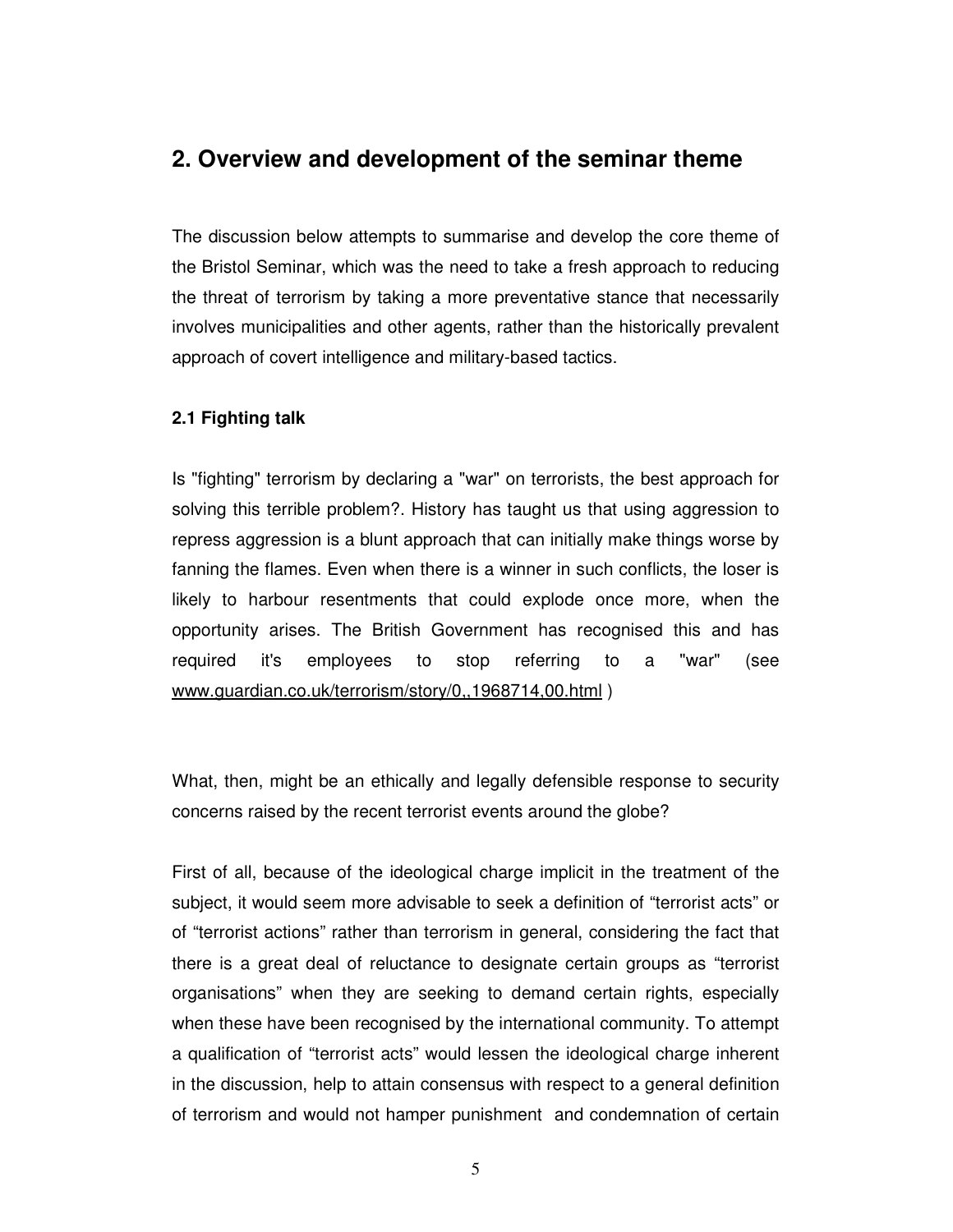acts, regardless of the entity, organisation, or actors that perpetrate or directly or indirectly, support them. $<sup>1</sup>$ </sup>

There is an argument for a fresh approach - one that is based on what we have learnt about effective prevention of other crimes. After all, once you have stripped away the hysteria and moral panic about it, terrorism is just another type of crime (ie: an act prohibited by law) (Terrorism in its current form is considered as an international/universal crime yet it lacks a universally accepted definition)

#### **2.2 A faceless enemy?**

 $\overline{a}$ 

Those of us with backgrounds in crime prevention and supervision of offenders (on probation and doing community service) have had the privilege of getting to know many people who have committed crimes. This is indeed a "privilege" because it has given us the opportunity to better understand the personality traits, personal backgrounds, cultures and circumstances of offenders. One of the things people working with "criminals" discover is that they are proper people, despite the terminology ascribed to them by sections of the popular press. Similarly, we need to recognise that terrorists are also "people" who have antecedents, beliefs and experiences that they use to justify their actions. Far from being "mindless", terrorists, even more than many other types of criminal, are very thoughtful about what they do, coolly planning their atrocities and finding ways to justify what they do (however irrational it may seem to us). The trouble with a "war" on terrorism is that, as with other types of war, it dehumanises the "enemy" and thus misses opportunities to understand and then do something about, their motivation and rationale. The 'war' on terrorism, an activity which in its current form is

<sup>&</sup>lt;sup>1</sup> Similar approach is also suggested by the lawyers of the Organisation of American States in Legal Aspects of Terrorism: Contributions to International Legal Writings, Comparative Study of the Principal International Agreements in the Field, and Treatment of the Topic Within the International Law Commission of the United Nations, OAS Doc. OAS/Ser.G/CP/CAJP-1069 (February 21, 1996) (prepared for the Working Group on Terrorism of the Committee on Judicial and Political Affairs)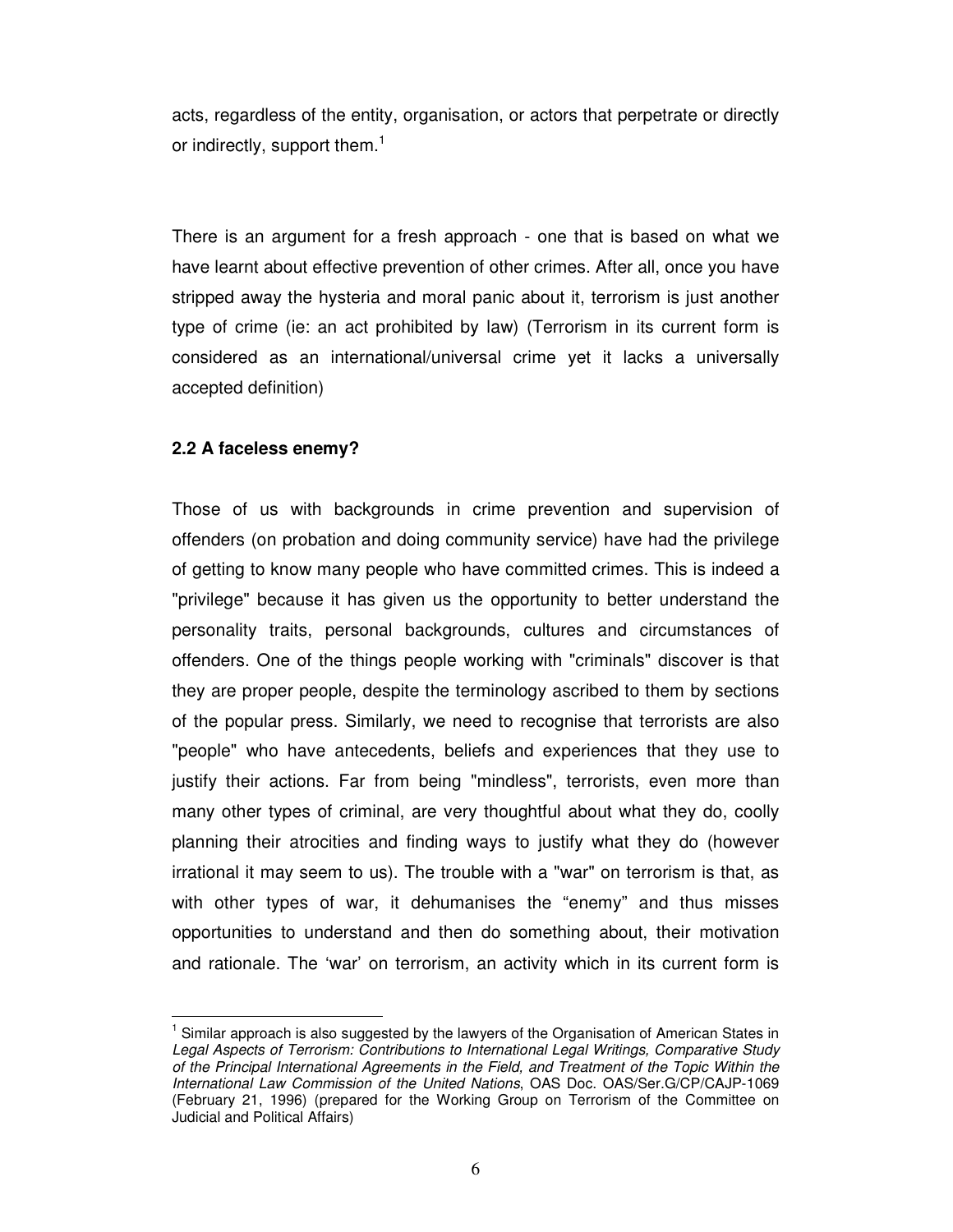primarily non-state in nature.<sup>2</sup> Therefore, we are faced with individuals who are not encompassed in the trappings of statehood. Hence the laws governing the conduct/behaviour of the parties involved are difficulty to invoke. $3$ 

The "war" against terrorism should be treated as an international crime control operation and as Fitzpatrick put it is a "hearts and minds" struggle.<sup>4</sup> Therefore, counterterrorism policies must be crafted with this reality in mind, and shortterm domestic political gain should not drive policy at the cost of long-term domestic and international security. Instead, policing and deterrence should occupy a secondary role in law enforcement efforts to counteract terrorism, with priority placed on multilateral and national criminal investigation, prosecution and prevention.

The "war" against terrorism is destined to be morally unsatisfying because, if the phrase is taken at face value, it flies in the face of a wide-spectrum of definitions most people use to describe right and wrong. Framing policies around the proposition that terrorism can be defined and must be opposed may counter the interests of these states who are waging this war. More and more these countries are finding themselves caught between the policies they need to adopt and the language they are using to describe them.<sup>5</sup> Rather than proclaiming to be engaged in a necessarily nebulous war on terrorism, one

<sup>&</sup>lt;sup>2</sup> See Tarik Kochi, '<u>Terror in the Name of Human Rights</u>', 7 Melbourne Journal of International Law [2006] No.1, 127 and A. Cassese, 'Terrorism is also Disrupting Some Crucial Legal Categories of International Law', European Journal of International Law, available at: <www.ejil.org/forum\_WTC/ny-cassese.html>\_ and A. Pellet, 'No, This is not War', European Journal of International Law, available at: <www.ejil.org/forum WTC/ny-pellet.html>. Arguably, by using such a term justification is sought so that ordinary rule of law is deviated and instead the laws of war may be applied. For further comment, see Brice Dickson, 'Law Versus Terrorism: Can Law Win?', 1 EHRLR [2005] 11.

<sup>&</sup>lt;sup>3</sup> Schmid and Crelinsten define terrorism as the "peacetime equivalent of war crimes: acts that would, if carried out by a government in war, violate the Geneva Convention 1949." Alex P. Schmid and Ronald D. Crelinsten, Western Responses to Terrorism, (London: Frank Cass, 1993) at 13. Also see, Wayne McCormack, Legal Responses to Terrorism, (Newark, NJ: LexisNexis, 2005)<br><sup>4</sup> Joan Eitzpetriek

Joan Fitzpatrick, 'Terrorism and Migration', The American Society of International Law – Task Force on Terrorism, October 2002 available at;

<sup>&</sup>lt;http://www.asil.org/taskforce/fitzpatr.pdf>.<br><sup>5</sup> For instance, Bush administration has created a diplomatic crisis when it claimed that states such as Iran and North-Korea who are developing nuclear technology were terrorists. Or Israel claiming moral high ground by pointing to methods their opponents employ and Palestinians refusing to accept Israel's proposals for peace in the face of continuing its occupation in the West Bank and the Gaza Strip.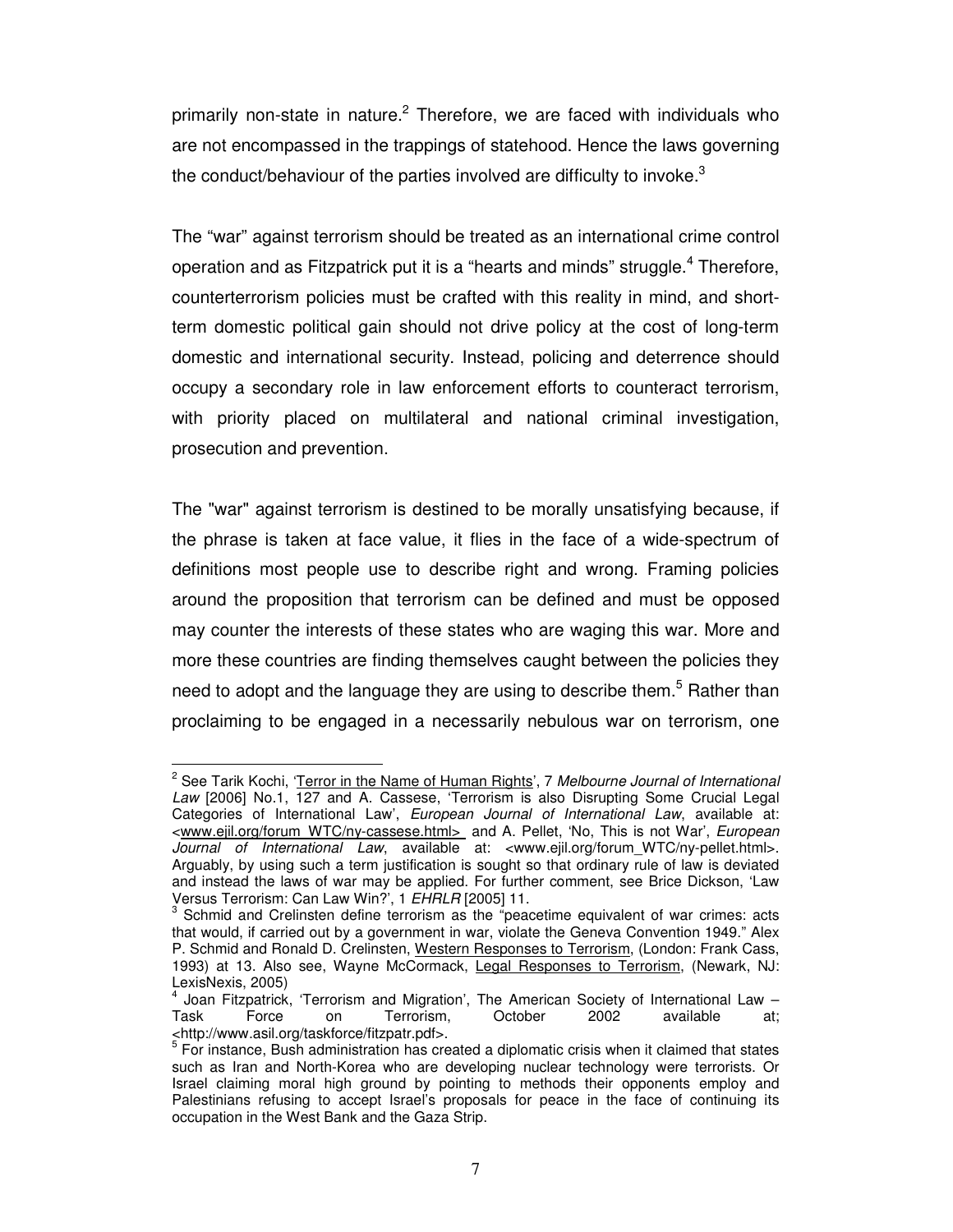should instead accept that we are dealing with a less grandiose and more specific question of national security and/or a criminal activity.

For a successful strategy as evidenced in Northern Ireland, such questions may be posed: Does this legislation work and if so for whom? How many people have been successfully prosecuted under anti-terror laws? Does it have a deterrent value? Do politicians really believe in the legislation? What unintended harm has occurred? How is terrorism defined? Does the legislation deal with the causes of terrorism?

As we have learnt with effective crime prevention, we need to know what makes people offend and what would make them desist, then act accordingly to prevent or reduce the chances of an offence occurring.

So how do we prevent crime? There are three main ways:

- 1. deterrence through the criminal justice system
- 2. situational prevention (opportunity reduction)
- 3. social prevention (reducing the motivation to offend)

#### **2.3 Repression and alienation**

 $\overline{a}$ 

Perhaps these can be linked to the affirmation by the United Nations Security Council, asserting that dealing with the root causes and prevention of terrorism is the most appropriate strategy in countering terrorism.<sup>6</sup> In many countries, including the U.S., the UK and Australia, the policy changes have been argued to be essential in combating terrorism which is seen to be the

<sup>6</sup> UN Security Council Resolution 1624 (14 September 2005). Also see, the Norwegian Institute of International Affairs, 'Root Causes of Terrorism; Findings From an International Expert Meeting in Oslo – 9-11 June 2003', available at: <http://www.nupi.no/IPS/filestore/Root\_Causes\_report.pdf>.; Conflict Prevention and Resolution Forum, School of Advanced International Studies (SAIS), Johns Hopkins University, Washington DC, 'Responding to Terrorism: Where Conflict Prevention and Resolution Fit In', Address by Gareth Evans at Johns Hopkins University (SAIS), 9 October 2001, available at; <http://www.crisisgroup.org/home/index.cfm?id=2227&l=1>.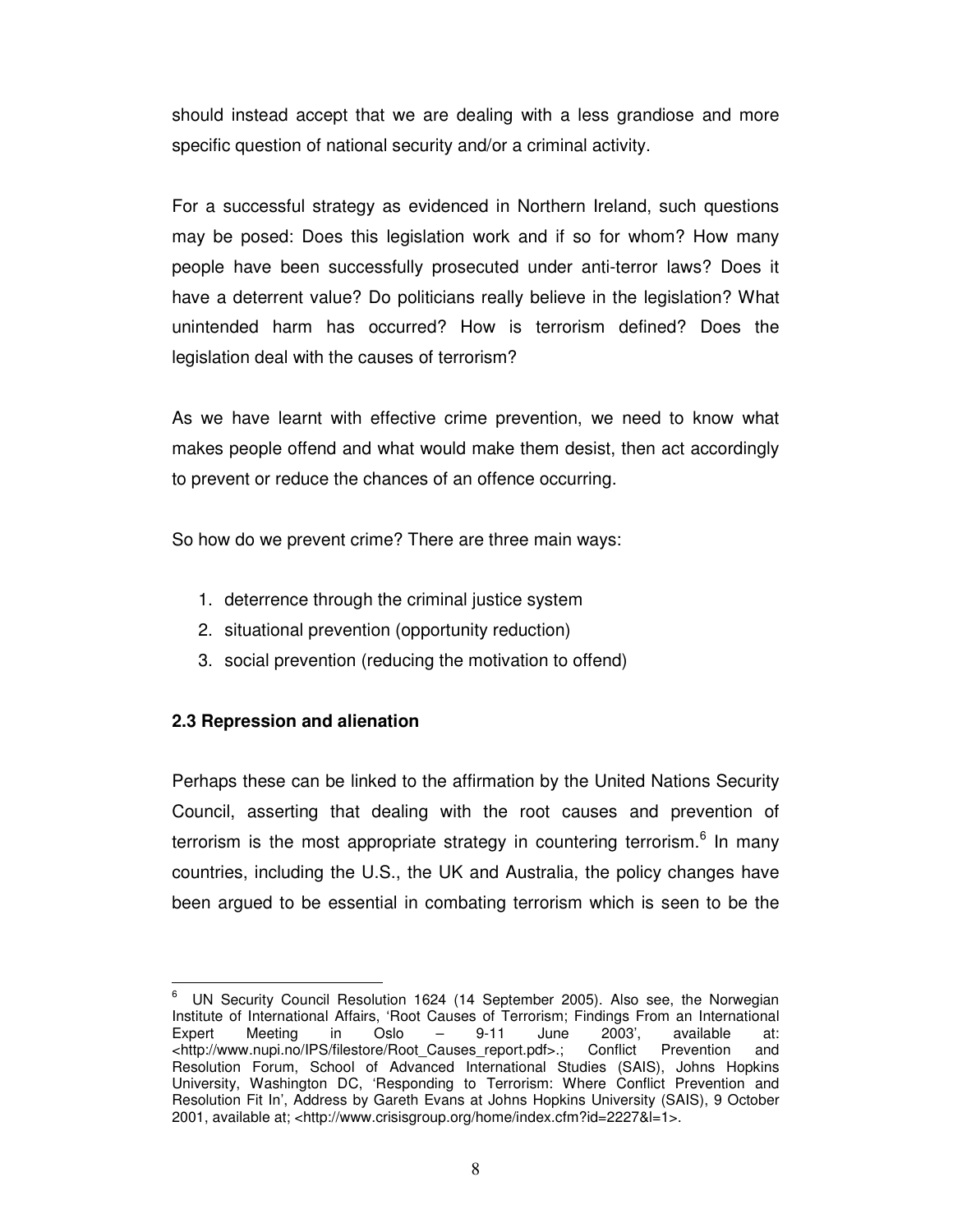most serious threat to national security.<sup>7</sup> These laws were passed as part of legislative packages propelled through parliaments in record time, without thorough consideration of the need for them or their effectiveness.<sup>8</sup> These measures represent a symbolic instrument of deterrence directed at a perceived clash of civilisations,<sup>9</sup> as a politically convenient way of demonstrating a strong reaction to terrorist attacks, and as steeped in a long tradition of reserving the most severe restrictions of the right to liberty, to foreign citizens.

In practice, most of these polices do little to advance public safety, instead they create insecurities for sections of the community and alienate them. While prevention and dealing with the root causes of terrorism are the most appropriate measures in countering terrorism, we would argue that none of the legal responses to international terrorism focus on the latter part of this strategy. As a consequence countries involved in such a strategy are running the risk of alienating targeted groups whose cooperation is indispensable to countering terrorism.<sup>10</sup> Moreover, reliability of purely nationality-based anti-

 $7$  Because the September 11 hijackers were non-citizens who had entered the United States through immigration control procedures, the policy response to the attacks inevitably includes immigration measures. Some reforms are salutary, such as better management and sharing of intelligence data on entrants. On the other hand, some of the changes inflict fundamental unfairness on non-citizens, with little if any enhancement in security.

<sup>8</sup> Elizabeth A. Palmer, House Passes Anti-Terrorism Bill That Tracks White House's Wishes, CONG. Q. WKLY. REP., Oct. 13, 2001, at 2399. JOINT COMMITTEE ON HUMAN RIGHTS, FIFTH REPORT, ANTITERRORISM, CRIME AND SECURITY BILL: FURTHER REPORT,<br>2001–2002, H.L. 51, 2001–2002 H.C. 420, para. 2, available at, 2001–2002, H.L 51, 2001–2002 H.C. 420, para. 2, available at, <www.publications.parliament.uk/pa/jt200405/jtselect/jtrights/35/3504.htm>. 9

All three governments mentioned here have argued that the current terrorist threat is a war against their freedom and Western values. See speech by Prime Minister Tony Blair, Labour Party Conference, Glasgow, February 15 2003, at <www.labour.org.uk>; remarks by President Bush, 'The Middle East: A Vision for the Future', U.S. Department of State, International Information Programme, 19 May 2003, at <www.usinfo.state.gov/regional/nea/summit/text2003/0519ter.htm> and J. Howard, 'Uniting Australia', The Age, March 21 2003, at <www.theage.com>.

 $10$  The Newton Committee stated that they had "heard evidence that the existence of these powers, and uncertainty about them, has led to understandable disquiet among some parts of the Muslim population." PRIVY COUNSELLOR REVIEW COMMITTEE, ANTI-TERRORISM, CRIME AND SECURITY ACT 2001 REVIEW: REPORT, Dec. 18, 2003, para 196; The Commissioner for Human Rights of the Council of Europe wrote that the powers clearly have had "a negative affect [sic] on both the perception of Muslims by the rest of the population and the confidence of many Muslims in the fairness of the executive," Council of Europe, Office of the Commissioner for Human Rights, Report by Mr.Alvaro Gil-Robles, Commissioner for Human Rights, on his Visit to the United Kingdom, para. 32, CommDH (2005) 6 (June 8, 2005); and both the Leader of the Muslim Parliament of Great Britain and the President of the Muslim Association of Britain have criticised them as stigmatising Muslims and fuelling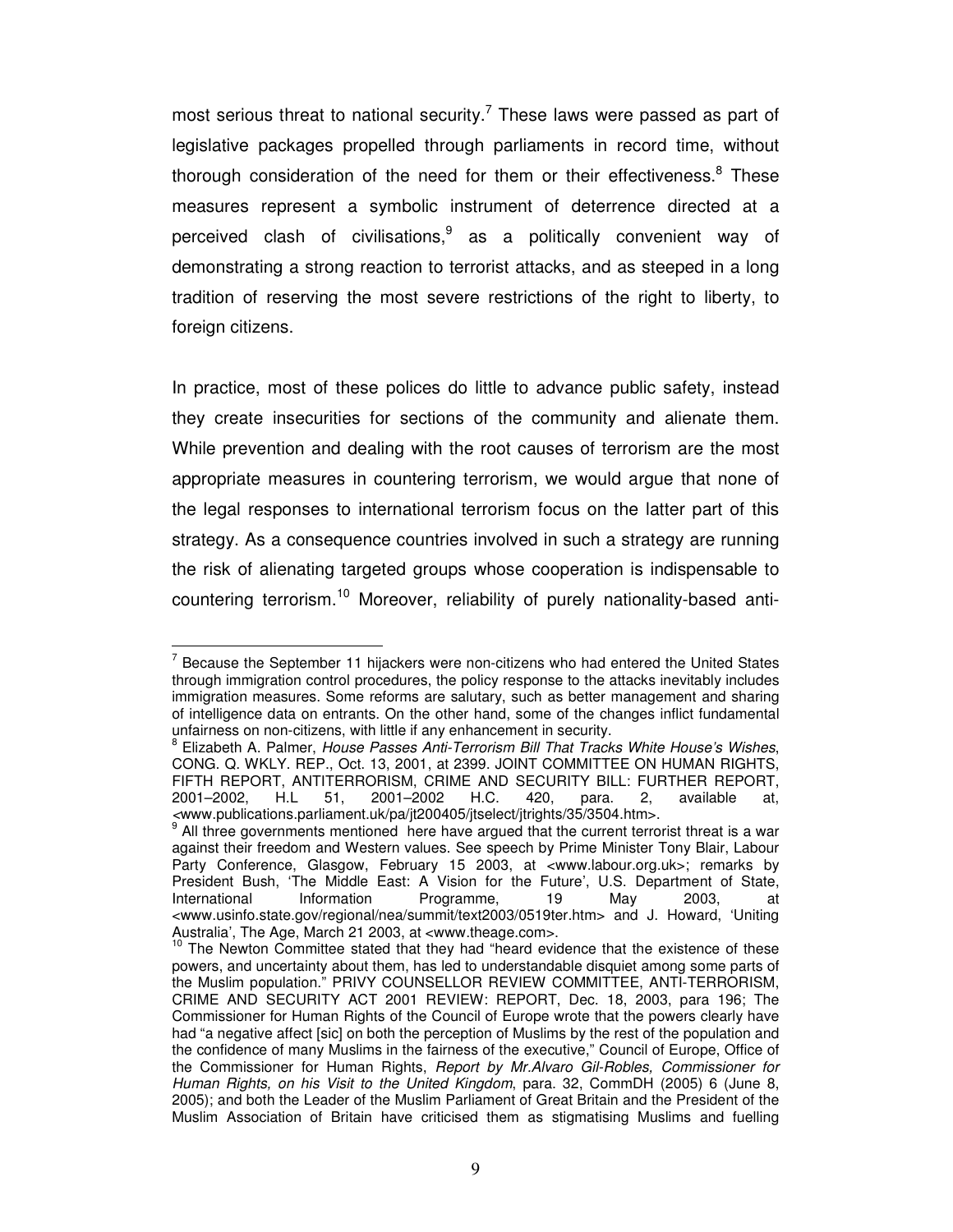terrorist screening is highly questionable. For instance, Zacarias Moussaoui and Richard Reid, citizens respectively of France and the United Kingdom entered the US under the visa waiver programme; and those responsible for the 7/7 London bombings were all British citizens. In fact, it is the indistinguishability of these terrorists from either welcome visitors or nationals that makes preventive action difficult and costly and may result in the adoption of unduly harsh and restrictive control measures.

In regards to prevention; it can be notoriously to difficult to evaluate the role that particular tactics, strategies and policy have played, if any, in preventing terrorist attacks or for that matter, in increasing their likelihood.<sup>11</sup> The efficacy of current counter-terrorism measures in disrupting possible future terrorist attacks has been hotly disputed.<sup>12</sup> Governments will claim that these tactics are targeted at exactly those against whom there is not sufficient evidence for bringing charges. However, it would not seem completely unreasonable to expect that after months, or even years of detention, the authorities would be able to bring at least some of these cases before the courts.

Vincent Cannistraro, former head of counter-terrorism at the C.I.A., described the government's strategy as "shake the trees and hope that something will fall out" – a strategy that in the short term "might have value and can disrupt terrorist acts, but whose success is difficult to prove."<sup>13</sup> He suggested that

extremism. LIBERTY (National Council for Civil Liberties), The Impact of AntiTerrorism Powers on the British Muslim Population, (2004), available at, <www.liberty-humanrights.org.uk/resources/policy-papers/2004/anti-terror-impact-britmuslim.PDF>. Similarly, the U.S. anti-terror initiatives have reportedly contributed to a feeling of alienation and stigmatization among the Muslim and Arab communities in the United States. See NYU Immigrant Rights Clinic, supra note 90, at 425–26; and David Cole, Enemy Aliens', 54 Stanford Law Review [2002] 953, 986.

 $11$  "We have to question the way we use a power that causes so much pain to the community we serve but results in so few arrests or charges", Andy Hayman, The Metropolitan Police<br>Assistant Commissioner, BBC News, 12 December 2006, available at, Assistant Commissioner, BBC News, 12 December 2006, available at, <http://news.bbc.co.uk/1/hi/uk\_politics/6171775.stm>.

 $12$  For the summary of these discussions and opinions see, National Immigration Forum, 'Liberty and Security: Diverse Voices Speak on the Government's Actions to Restrict Civil Liberties and Due Process Since September 11', available at; <http://www.immigrationforum.org/documents/TheDebate/DueProcessPost911/CLRA\_Quotes  $.$  pdf  $>$ .

 $^3$  Quoted in Donald Kerwin, 'Undermining Antiterrorism', America, June 2003 at 12.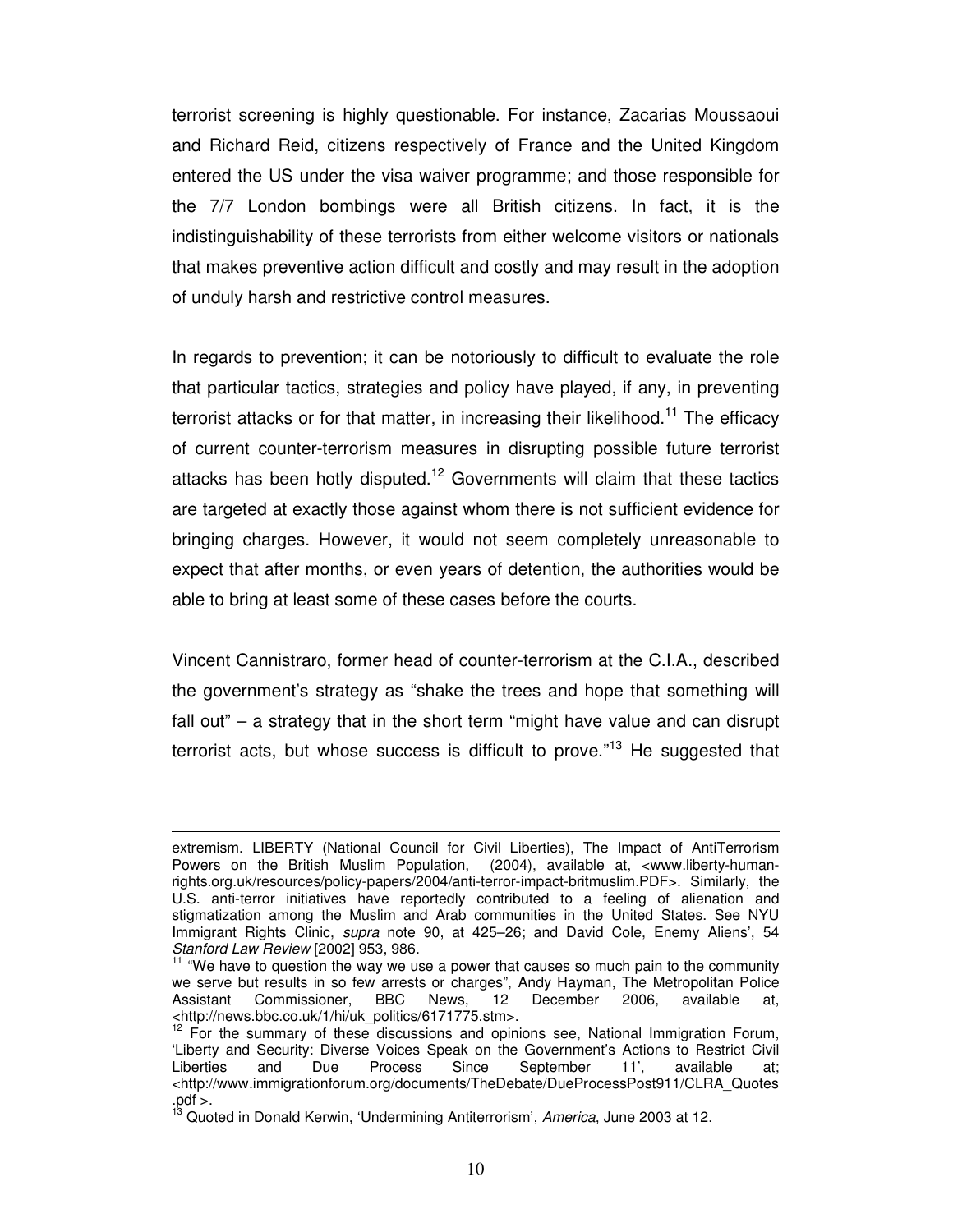cooperation and long-term relationship building between communities are more successful strategies to pursue.<sup>14</sup>

Not surprisingly, most terrorist arrests and prosecutions in the US and the UK alike since 9/11 have resulted from traditional law enforcement techniques and provisions, not the recent anti-terrorism laws. For example, in the UK the successful prosecution of Abu Hamza, radical Muslim cleric, for inciting murder, was made under Section 4 of the Offences Against the Persons Act 1861 and similarly, Zacarias Moussaoui, one of the 9/11 terrorists, was convicted last May<sup>15</sup> under Conspiracy to Murder Act<sup>16</sup> and Conspiracy to Destroy Property Act.<sup>17</sup>

#### **2.4 Learning from proven precedents**

Terrorism can be prevented in the same three ways as most other types of crime. As with other crimes, most societies put a lot of energy into the criminal justice system, less into situational prevention and even less into social prevention. This is the wrong way round - until we put more effort into dealing with the reasons why some people become so alienated, indoctrinated, frustrated, and angry, that they are motivated to commit acts of terrorism, we will never resolve the problem, only contain it to a greater or lesser extent. Trying to deter or fight terrorism using criminal justice, militaristic and opportunity reduction methods, may be necessary as a short-term reaction, but such approaches risk making the aspiring terrorist even more devious and inventive. This is particularly the case with the newer waves of terrorism, where people are eager to sacrifice their own lives to achieve their ends. At a stroke, the potential deterrence of arrest and punishment becomes meaningless and the traditional need to have a means of escape after the act becomes unnecessary. Furthermore, as terrorists become more elusive there is a danger that the law and its enforcement becomes more oppressive, affecting the lives and liberties of innocent people who just happen to part of

 $14$  Ibid. at 12.

<sup>&</sup>lt;sup>15</sup> United States of America v. Zacarias Moussaoui, Cr. No. 01-455-A [2006]

<sup>&</sup>lt;sup>16</sup> Conspiracy to Murder United States [1940] (18 U.S.C. §§ 1114 & 1117) (Count Five).

<sup>&</sup>lt;sup>17</sup> Conspiracy to Destroy Property [1970] (18 U.S.C. §§ 844(f), (i), (n)) (Count Six).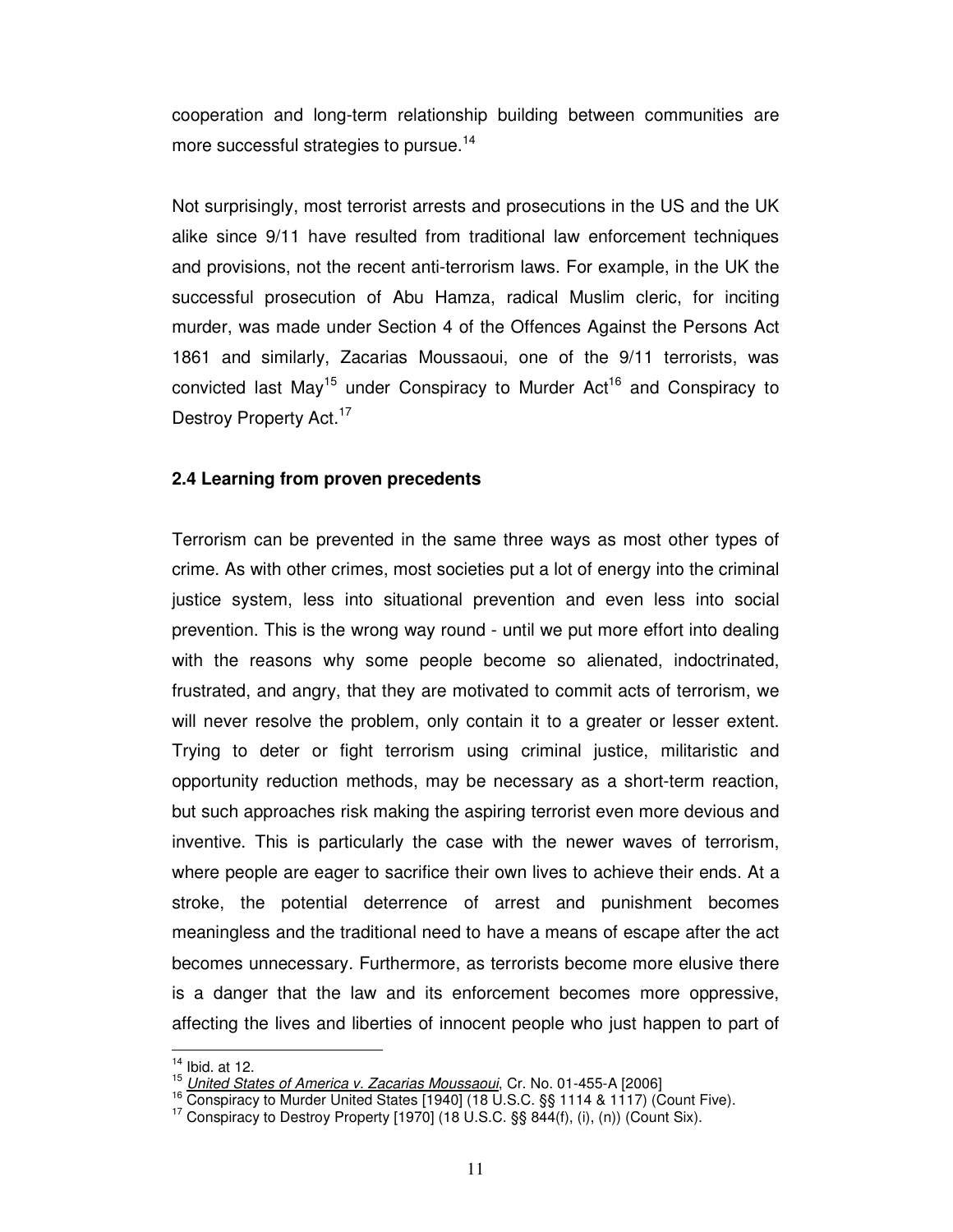the communities where terrorists might be. (The experience of ordinary Irish people living both in Ulster and England during the troubles, being a case in point) Indeed, the general Irish community living in mainland Britain were stigmatised by their accents and names at the height of the IRA bombing campaigns.<sup>18</sup> Opportunity reduction also can become an escalating series of infringements and inconveniences, such as the recent requirement to remove footwear and abandon liquids at airport security checkpoints. How long will this go on for and where will it stop? - It may be only a matter of time before ingenious terrorists find a way to impregnate clothing with explosive material!

Social prevention (through personal development interventions, education, community relations, mediation, conflict resolution, youth work etc.) is a complex and long term process, but is the only way we can sustain lower levels of terror. It also has the added benefit of leading to more harmonious, inclusive and tolerant societies. The famous Perry/ Hi-scope pre-school education project in the USA (upon which the UK's Sure-Start programme was based) not only reduced levels of criminality when the target group grew up, but also improved their health and employment prospects in later years. Extremist views often take hold when minority groups are marginalized or excluded from mainstream society, while inclusive policies tend to "reduce economic insecurity and the social conditions that fuel forms of "religious – political extremisms"<sup>19</sup>.

Prevention should include anticipating and then doing something positive to avert the next potential source of terrorism, rather than waiting for some extremist group (whether it be animal liberationists or religious fundamentalists) to form and then react by capturing them just before they act. If we just react to current terrorist threats, we may miss the opportunity to prevent festering resentments that could lead to extreme acts in the future, whether that be disaffected nationalists or anti-globalisation activists. We

<sup>&</sup>lt;sup>18</sup> Paddy Hillvard, Suspect Communities: People's Experience of the Prevention of Terrorism Acts in Britain, (London: Pluto Press Ltd., 1993)

<sup>19</sup> Burgoon, B. (2004) "On Welfare and terror: Social welfare Policies and Political –Economic Roots of Terrorism", Working paper ASSR-WPO407 Amsterdam School for Social Science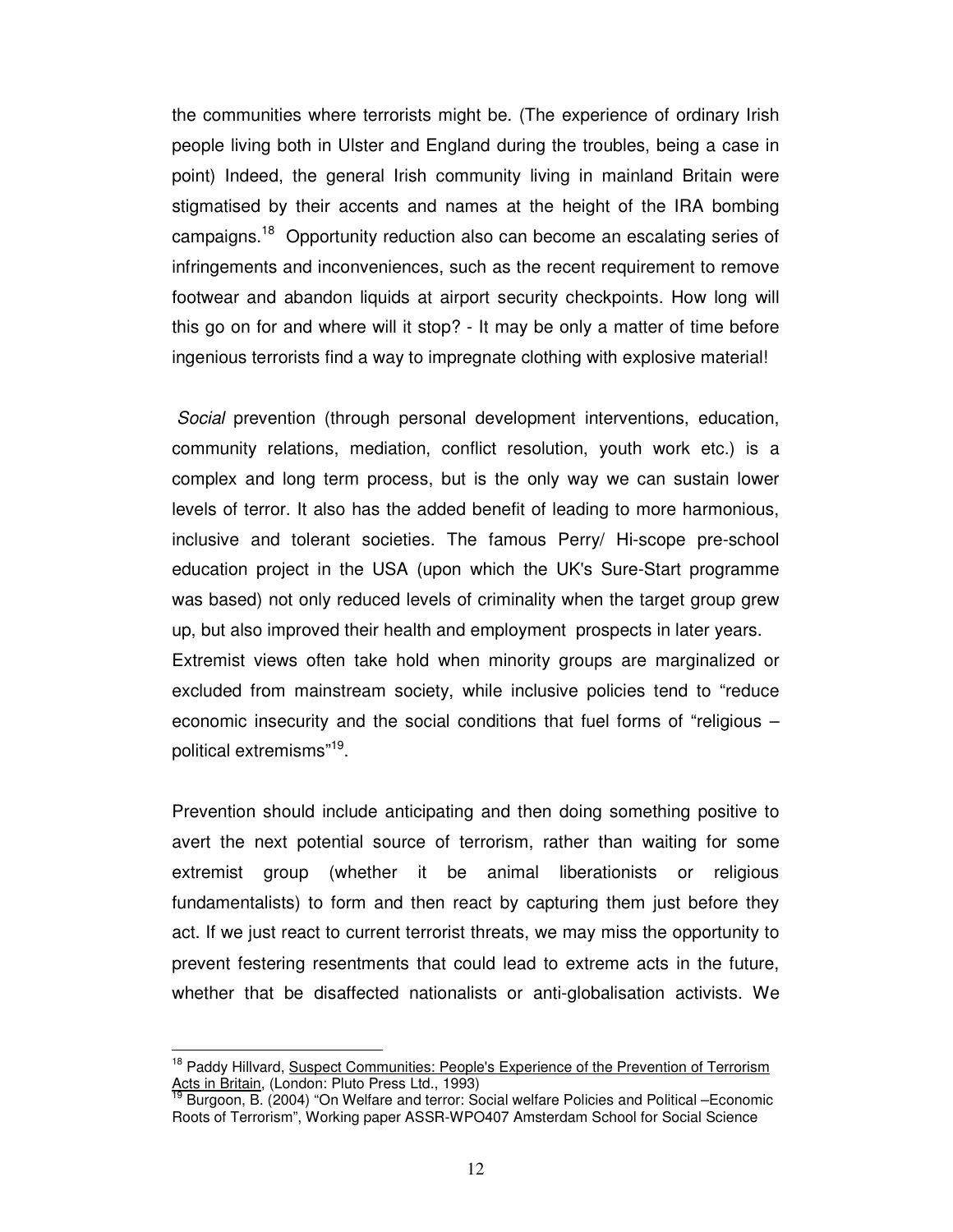need to talk, to understand, to mediate, to reconcile, not just to fight a futile and risky war.

#### **2.5 The Politics of fear**

So, you may ask, if crime prevention and community safety approaches to terrorism could be so much more effective, why do governments persist with a "war" on terror? Some critical commentators have suggested that it is in Governments' interest to be seen to be fighting a war against terror for (at least) two reasons. For many generations political parties tended to get elected on the promise of material improvements for the citizenry (prosperity for all, health services, education etc.) Now, in the West at least, enough of the electorate have seen their material standards improve, for aspiring governments to need another theme to "hook" the electorate. Some political commentators argue that this new vote-catcher is "protection" - the government that gets elected is the one that promises to best protect its people from dangers and threats. This has become known as the "politics of fear". The thing that currently makes people most fearful, is the possibility becoming a victim of crime and particularly random acts of terrorism. Thus, fighting a vigorous war against terrorism is a sign of strong government that will appeal to a frightened electorate. Secondly, as with the crime control and war industry generally, there is a huge vested economic interest in fighting terrorism for as long as possible, without end, because, if we managed to substantially reduce the terrorist threat, many people involved in intelligence and security services would lose work, along with the manufacturers of security installations and equipment, who would see their profits evaporate. This latter point may sound too much like a conspiracy theory for some, but it should be noted that the security industry (everything from CCTV manufacturers to private guardian services) is one of the UK's biggest commercial growth areas and one of the few public services that is substantially *increasing* its recruitment is MI5 (The British Interior Security Service).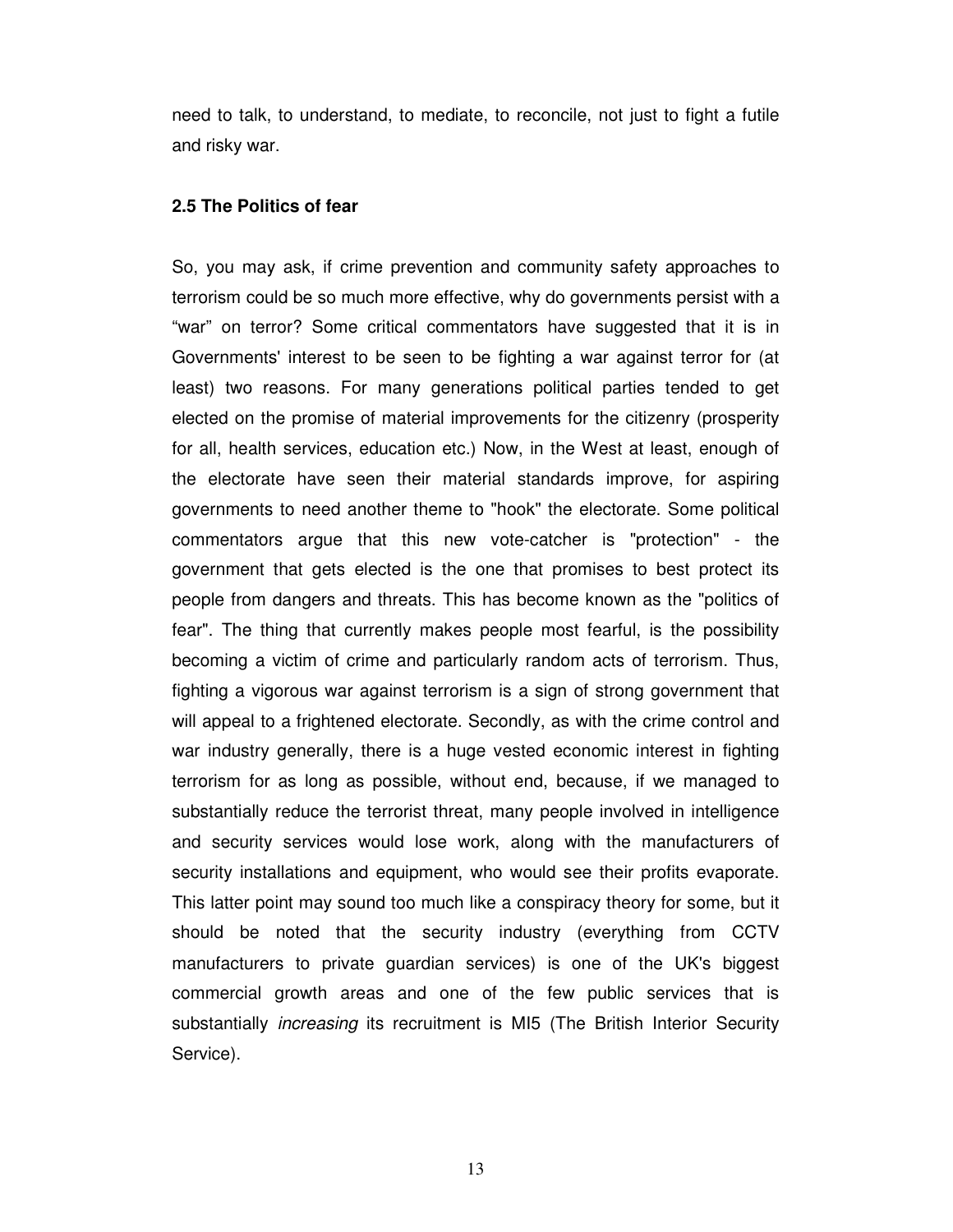#### **2.6 More laws?**

 $\overline{a}$ 

Also it is worth noting that emergency legislation passed as a consequence of catastrophes resulting from terrorist acts has a predictable pattern. Exchanges between the executive and legislature so that they are seen by the media and the public to be doing "something"<sup>20</sup> and the enactment of previously prepared emergency Bills are all evident in the countries such as the UK, the U.S. and Australia. $^{21}$  It is argued that it is often easier to pass new legislation than to examine why it is that existing legislation, and the powers granted under it to governments and their agencies, is not sufficient.<sup>22</sup> This allows government to demonstrate that it is doing something against the dangers facing the nation rather than sitting  $\frac{1}{2}$  and  $\frac{1}{2}$  Indeed, such reactions are often supported by citizens who want to see their government getting "tough".

In Britain there has been a plethora of new laws introduced in the last few decades, aimed at making it easier to arrest, detain and convict suspected terrorists. These attempts to "legislate out" terrorism started during the IRA troubles but have gathered momentum during the more recent threats and actions by Islamic extremists. The risk is that they have gone too far, with the result that they are impinging on civil liberties and are being used heavyhandedly against certain ethnic minority groups who feel even more persecuted and marginalised as a result. They may only serve to drive terrorist groups further underground and to radicalise individuals who had

<sup>&</sup>lt;sup>20</sup> "At a time of threat, to be seen to be doing something rather than nothing is a natural human – and perhaps particularly ministerial – reaction." Lord Jenkins of Hillhead, House of Lords, Official Report, Nov. 27, 2001, col. 199. Also see David Blunkett, "Circumstance and public opinion demand urgent and appropriate action after September 11<sup>th</sup> attacks." House Commons, Official Report, Dec. 19, 2001, col. 22.

<sup>&</sup>lt;sup>21</sup> The prevailing belief may be that if new offences are added to the criminal code and the scope of existing offences broadened, and if the arsenal of law enforcement agencies is enhanced by putting at their disposal more sweeping powers to search and seize, to eavesdrop, to interrogate, to detain without trial, and to deport, the country will be more secure and better able to face the emergency. See Kent Roach, 'The Dangers of a Charter-Proof and Crime-Based Response to Terrorism', in Ronald J. Daniels, Patrick Macklem and Kent Roach (Eds.), The Security of Freedom: Essays on Canada's Anti-Terrorism Bill, (Toronto: University of Toronto Press, 2001), pages 138-42; see also Conor Gearty, Airy-Fairy, London Review of Books, Nov. 29, 2001, at 9.

<sup>22</sup> Oren Gross, 'Chaos and Rules: Should Responses to Violent Crises Always Be Constitutional?', 112 Yale Law Journal, [2003] No. 5, page 1032.

<sup>&</sup>lt;sup>23</sup> Francis Wheen, Bill That Costs Too Much, GUARDIAN (London), Sept. 2, 1998.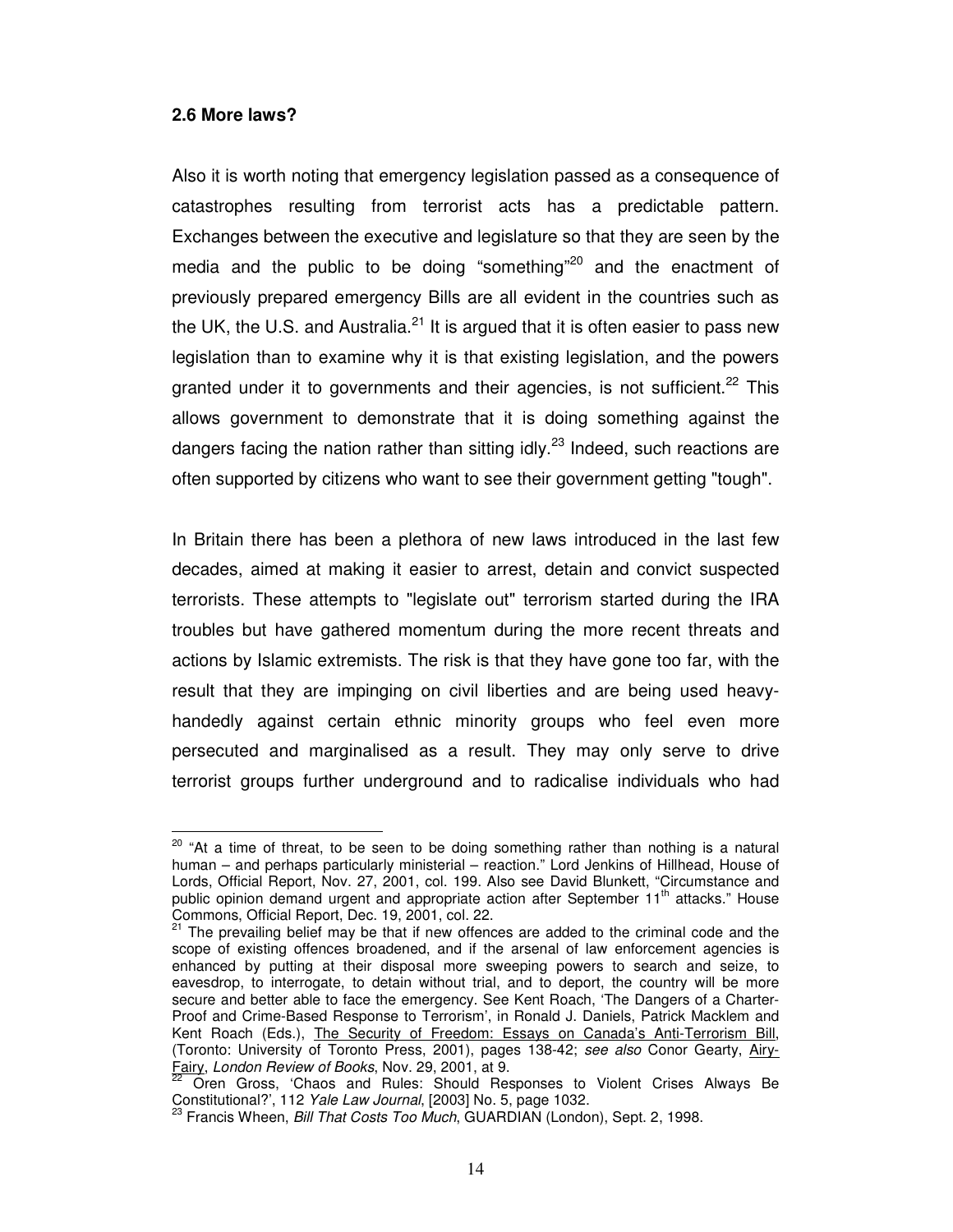been previously "sitting on the fence" or at least generate sympathy amongst minority communities who may be more inclined to harbour extremists or at least not collaborate with the police. The recent debacle in Forest Gate, East London, where a house was stormed by police, who subsequently found no evidence of terrorist plots, must have done serious damage to community relations in this predominantly Muslim neighbourhood.

The above observations are not meant to imply that military style intelligence activities, legislation, opportunity reduction and harm minimisation (through emergency planning etc) are unnecessary or irrelevant; just that they need to be part of a more comprehensive strategy for reducing the incidence of terrorism.

We need to spend more time and effort on:

Using psychology to understand and prevent the development of a terrorist frame of mind and sociology to understand the development of terrorist subcultures

Learning from history (for example the experience in Northern Ireland) and parallel examples such as the failing "war on drugs".

Learning from the research ad experience of alternative dispute resolution, mediation, conciliation and other techniques that require communication and negotiation rather than covert intelligence and overt force.(This is based on the assumption that the other party (in this instance the terrorist) is willing to participate in such a dialogue. However, it may be the case that terrorists, especially those aligned to Islamic fundamentalism may not agree to this as freedom of speech and democratic process allows individuals to have sovereignty, a right which may not be permitted by their views and beliefs!!!)

#### **2.7 The media - help or hindrance?**

We should also examine the influence of the media in: amplifying the impact of terrorist attacks, generating greater fear amongst the public and framing (possibly inappropriate) policy responses to the terrorist threat. There seems to be an increasing tendency for politicians to implement reactive policies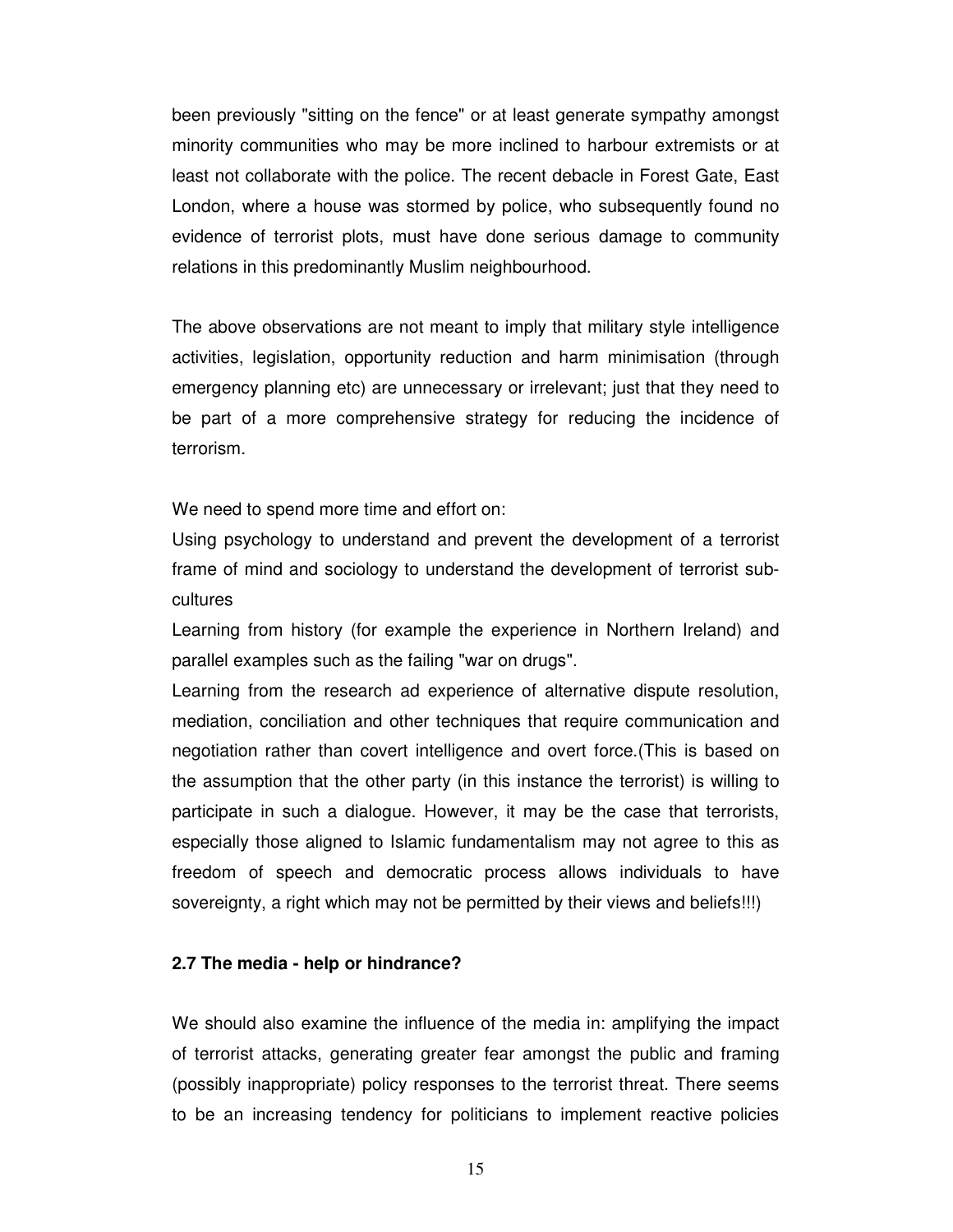based on the demands of tabloid editorials, rather than cool assessments of what works. As with other crime reporting, the media generally exacerbate crime related problems, by exaggerating risk and providing prurient (usually gory, emotionally loaded or intrusive) details that are actually counterproductive to a long-term resolution of the problem. It has been noted that terrorist attacks are usually undertaken in daylight, to provide optimum photoopportunities to maximise publicity on television and in the papers for the terrorists, who rely on mass hysteria for their influence.

Empirical research shows us that social forces influence the legislator and amplify and distort our judgement about risk, particularly in emotionally charged situations.<sup>24</sup> Although there is much to be learned from the past mistakes made in times of emergencies, experience also tells us that old mistakes will unfortunately be repeated.<sup>25</sup> Arnaud Blin<sup>26</sup> reminds us that terrorism is nothing new and most of the techniques for both committing terrorist acts and countering them have been around for millennia; yet many people seem to think that we are in a new age of threat for which there is no precedent. Over 2000 years ago, Jewish Sicarians used terror to generate awareness of their oppression at the hands of the Romans; there are many other examples , and, unless we learn the lessons from these past experiences, we will continue making costly and tragic mistakes in the future<sup>27</sup>.

<sup>&</sup>lt;sup>24</sup> See, Cass Sunstein, 'Terrorism and Probability Neglect', The Journal of Risk and Uncertainty [2003] Vol. 26, 121; Cass Sunstein, 'The Laws of Fear', Harvard Law Review [2002] Vol.115 1119; and Paul Slovic, The Perception of Risk, (London: Earthscan Publications, 2000).

<sup>&</sup>lt;sup>25</sup> Oren Gross, 'Chaos and Rules: Should Responses to Violent Crises Always Be Constitutional?', 112 Yale Law Journal [2003] No. 5. While terrorists are lawless and operate outside the sphere of legal principles, rules, and norms, democratic governments must be careful not to fight terrorism with lawless means. Otherwise, they may only succeed in defeating terrorism at the expense of losing the democratic nature of the society in whose defence they are fighting.

 $\beta$  Arnaud Blin (2006) 'Democracy, urbanization and terrorism: what history can tell us'. Paper presented at the Lisbon Seminar on Cities against terrorism organised by the European Forum for Urban Security.

<sup>&</sup>lt;sup>27</sup> Hess, H. (2003) "Like Zealots and Romans: Terrorism and the Empire in the 21<sup>st</sup> Century, Crime, Law and Social Change"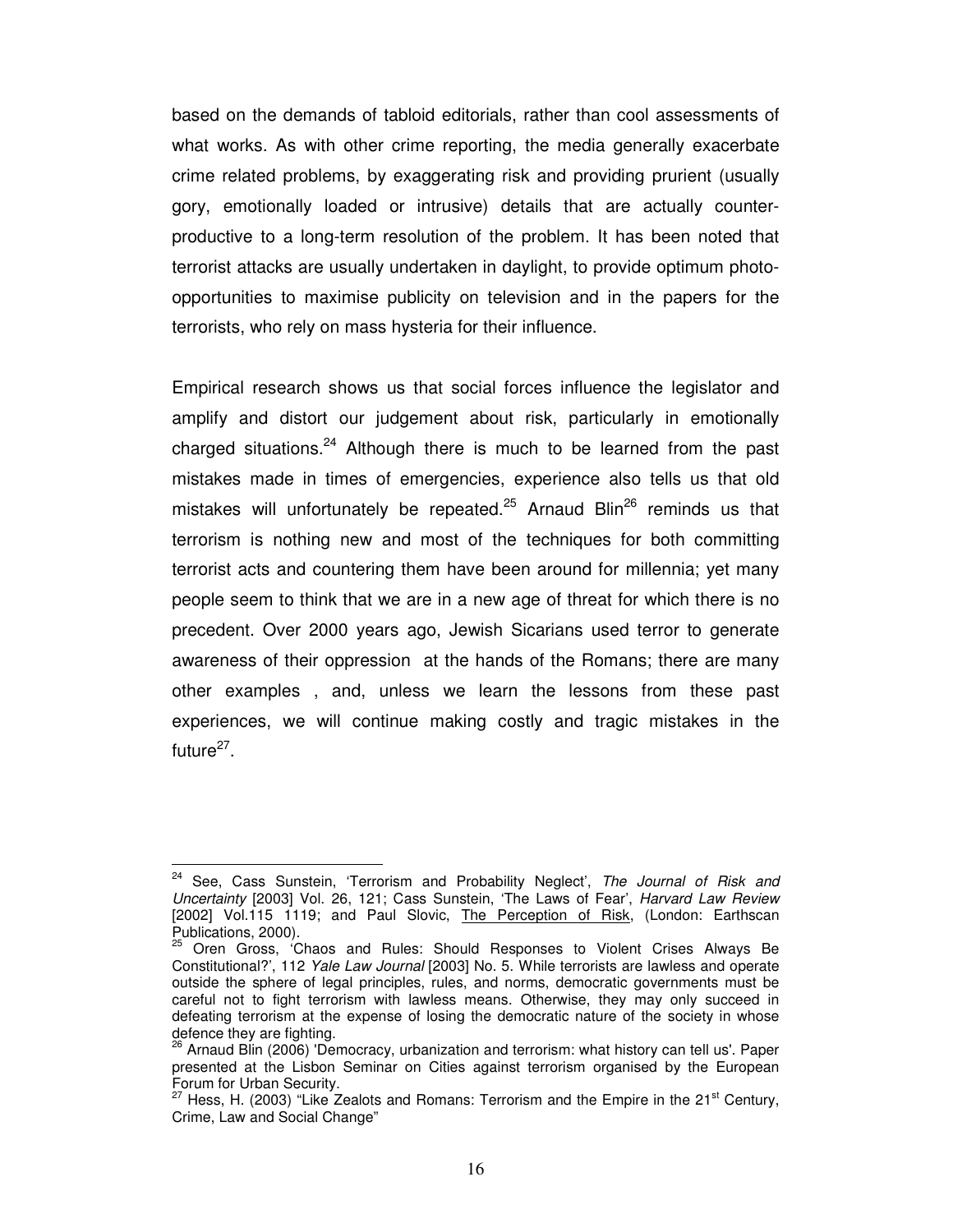#### **2.8 Who needs to act?**

The kinds of activity implied in the discussion above require a much broader range of participants than those currently tasked to prevent and counter terrorism. The diagram below shows the various concentric circles of influence in the prevention of terrorism. Accepting that terrorists are people with families and living in communities, the primary influences (and observers of changing behaviour) are going to be parents and peers. Beyond this are the mainstream services provided by local authorities and NGOs (such as personal social services, education, planning and community development) who need to recognise that they have a significant role in the long-term prevention of the conditions that "breed" terrorism. Currently, in the UK, the only section of the local authority that thinks it has anything to do with terrorism is the emergency planning department. Otherwise it is seen as a job for the police and national security services.

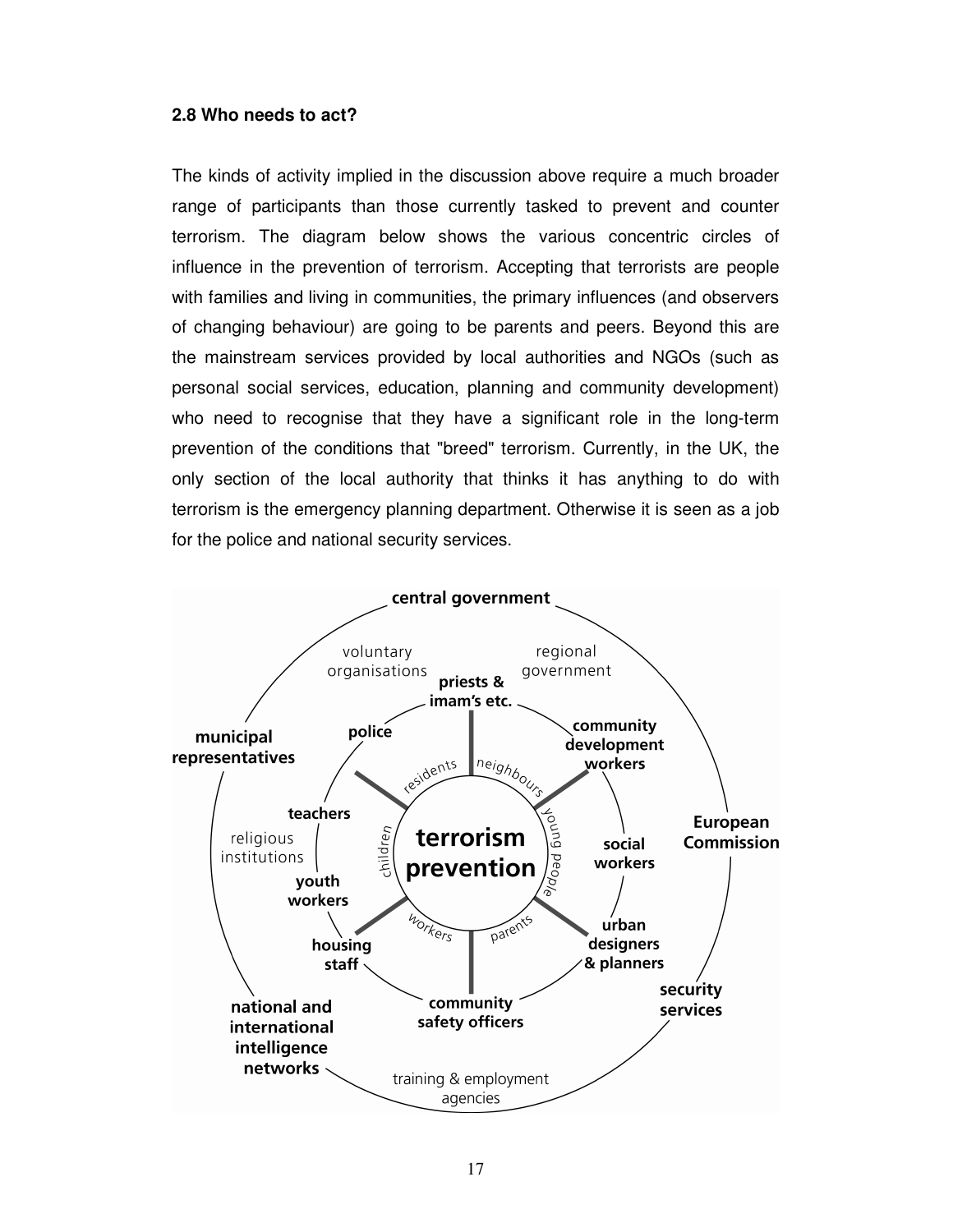The British Crime and Disorder Act (1998) requires (among other things) every local authority department to consider the crime reduction implications of what it does and then to act to maximise the community safety possibilities of its day-to-day services. As terrorism is a crime, there is already a statutory requirement for local authorities and other public agencies, such as the health service, to play their part in preventing it, yet this is rarely integrated explicitly into their strategies. At a national level this separation for tackling terrorism is also apparent in departmental organisation and policy processes.

### **2.9 What local authorities in Britain are and could be doing to reduce the risk and impact of terrorism**

Despite the caveats above, local authorities in the UK are doing much work at many levels that, either directly or indirectly, help to prevent and reduce the impact of terrorism. There are huge variations between local authorities in terms of explicit initiatives to reduce the risk of terrorist attacks, but this is entirely appropriate. History has taught us that capital cities and major metropolitan areas are vastly more at risk than provincial cities and small towns. In the last forty years nearly all terrorist attacks in England have occurred in the inner city area of London; the only exceptions being one attack each in Birmingham and Manchester (the next two largest cities in England) and, surprisingly, an IRA explosion in St Helen's Lancashire - a medium sized industrial town. It is therefore not surprising that the inner city boroughs of London (and most notably Westminster) have the most sophisticated terrorism prevention strategies, ranging through partnership arrangements, situational and social approaches. Using Westminster as a best practice case study and Northern Ireland as a historical precedent for reducing the risk of terrorism, the following three areas of intervention can be usefully identified: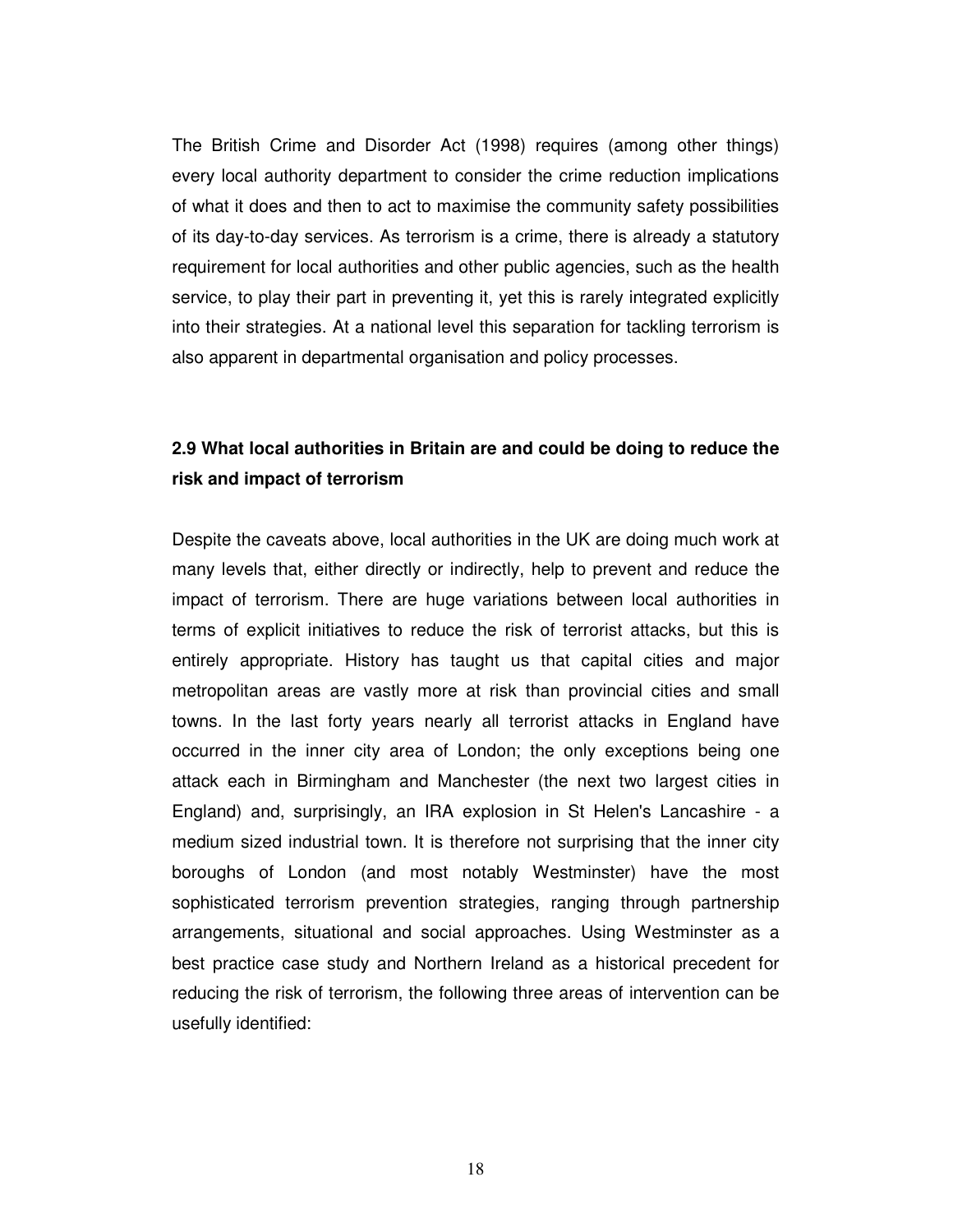#### 1. **Partnership, cooperation and communication.**

Cities and local authorities should not be alone in the prevention of terrorism. Chief executives should be encouraged to reinforce partnership inside their administrations (emergency planning and community safety) as well as outside the city halls (Police, NGOs, business community, housing services, citizens, civil society). Reinforcing civil leadership and empowering communities that have skills, competences and responsibilities to e.g. report or observe abnormal behaviours, aggressiveness etc. Helping citizens understand the role of local agencies and agents (signposting, leading and explaining). Building communication strategies and modernising communication infrastructures. Special attention should be paid to communication prior and during any crisis situation. Structured communication programmes should aim to reassure the public and restore their confidence (but maintain their vigilance).Many of these approaches are being taken in the City of Westminster, London, but this is the exception, rather than the rule. Communication of data and data protection is a challenge in the UK, both between agencies and from agencies to the public, because of the Data Protection Act, but the crime and Disorder Act does allow data sharing when it would help to prevent crime (and of course this includes terrorism). Preventing terrorism should be included in local crime and disorder strategies and community safety officers should be involved in Security and Counter Terrorism and Contingency Planning. However, the question remains as to whether reducing the risk and impact of terrorism should be placed under community safety or emergency planning departments. Close relations between both community safety and emergency planning are necessary since the former has a good insight into the community and the latter has more technical understandings, but often little understanding of the potential for community engagement. (An exception to this is the Swedish "robust and invincible town" approach<sup>28</sup> Another option, maybe the most appropriate one, is mainstreaming prevention of terrorism actions throughout local safety strategies and indeed this appears to be the approach taken in the local authority of Westminster. There is a need to formally justify these activities in national legislation and in anti-terrorist planning.

#### 2. **Designing out terrorism by the local authorities**

 $\overline{a}$ 

This should be justifiable, viewed as necessary as part of the area's crime reduction strategy and proportional to the degree of risk. Efforts should be made to find the balance between the needs of the public and security policy which could, for example, constrain public freedoms. It should be also required for local police architectural liaison officers to be consulted by local authority planners, over the terrorist risks in the proposed designs for new inner city developments. Section 17 of 1998 Crime and Disorder Act obliges local authorities to consider crime reduction in all activities, but the biggest challenge is to make the government and cities recognise terrorism as a type of crime within their Crime and Disorder reduction Strategies. Even though

 $28$  Robustness in the Physical Environment (1999) and The Invincible Town (1995) The Swedish Agency for Civil Emergency Planning [OCB] Stockholm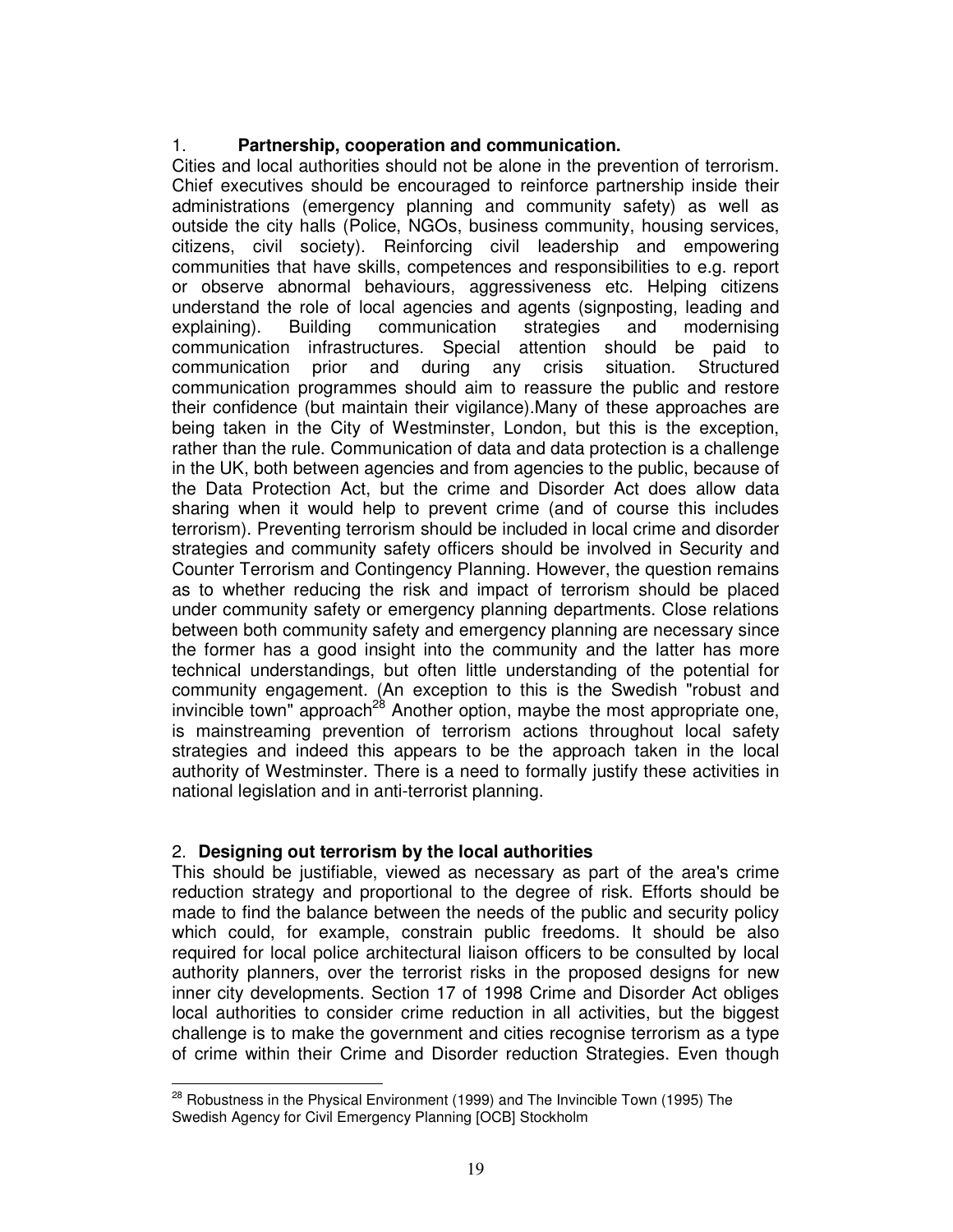there is no particular legislation for designing out terrorism, local authorities should be encouraged to produce some guidelines. As some argue, these guidelines might be mandatory, but discretionary, as their implementation would need to be proportional to the actual location risk. In any case, risk assessment is already mandatory for any construction project, in the UK, so terrorism could be added to the existing criteria. "Designing out Terrorism" can be an extension of the "Designing out Crime" approach already well embedded in the UK (see www.securedbydesign.com ). As with good crime prevention through environmental design (CPTED) physical interventions that prevent terrorism are often best when they are subtle, rather than blatant signs of fortification. The photograph below (of the frontage to a high risk premises in central London) shows no hostile barrier, yet the features (including the pool and raised plinths have been specifically installed to prevent terrorists getting bomb-laden vehicles close to the building and also to make any suspicious people trying to approach on foot, highly visible:



Trying to design out terrorism, like many other situational approaches to crime prevention, does have its downside. The most problematic of this, is displacement, either to another location or another means of attack. It is likely that as a result of many symbolic buildings (such as the Houses of Parliament and the offices of the City of London) being made much more secure against attack, that terrorists have resorted to targeting public transport, which is much more difficult to secure without unacceptable inconvenience to lawabiding travellers. As with criminal justice approaches, this is not to say that "opportunity reduction" approaches to designing out terrorism should not be used, just they need to be part of a broader strategy, which includes social initiatives.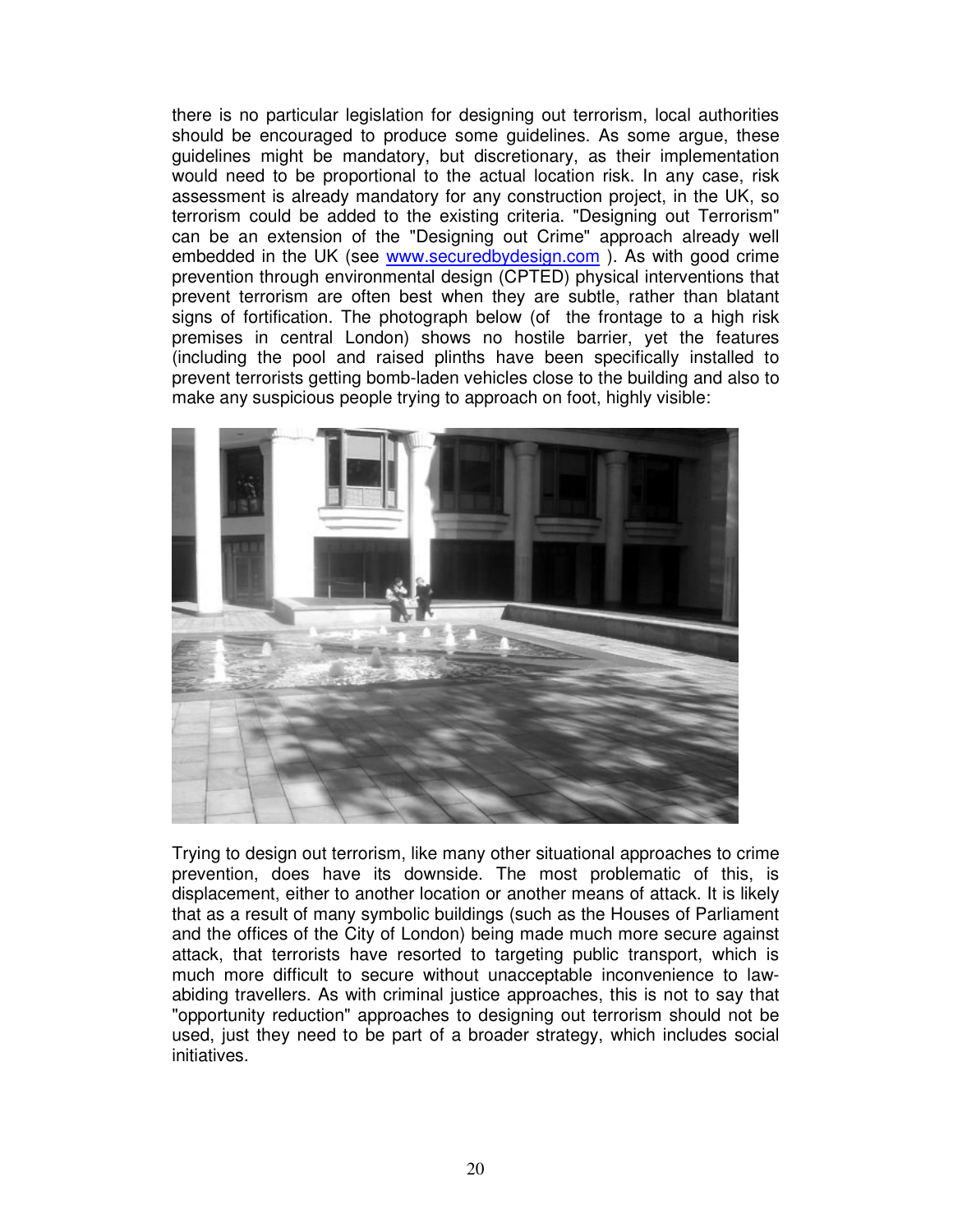#### 3. **Social and equality approaches to prevent terrorism**

Preventing terrorism requires more effective interventions to build and reinforce social and community cohesion. Therefore, no new legislation is necessary, but a wider strategy of social inclusion should be implemented, accompanied by the methods to reduce all sorts of discrimination. Participation of citizens should be also promoted at all times. Empowerment and equality are a key fundamentals for preventing terrorism at the community level - making citizens feel co-responsible for joint activities. (on the basis of the Northern Ireland experiences). Elements of this might include: targeting social needs, fair employment legislation, education reforms (e.g. education for mutual understanding, teaching Catholics, Protestants and Muslims respect for different cultures and positions, cross-community programmes). At the root of all this is the aim of achieving community cohesion, reducing social exclusion and detection of radicalisation e.g. more frequent dialogue with disaffected and marginalised groups (particularly of young people) and carrying out risk assessment of communities to identify groups threatened by radicalisation. In this respect, the role of a community diversity officer is crucial. Furthermore, the mainstream youth and community development work carried out in Britain by local authorities and NGOs should be seen as indirectly preventing the kind of marginalisation and alienation that can lead to certain individuals and groups feeling they have little to lose by taking extreme action.

#### **2.10 Norms, morals and prejudice**

It is argued that morals are simply adopted by members of a particular society without any conscious critical evaluation and that this cultural conditioning goes largely undetected — members of the group do not appreciate the extent to which their moral convictions are 'culture-bound'.<sup>29</sup> Furthermore, Renteln regards ethnocentrism as the natural partner of enculturation, arguing that when members of a particular community adopt their preferred moral code, it is natural that they perceive its normative value to extend beyond the confines of their own cultural group.<sup>30</sup> Consequently if and when a cultural group is asked to resolve a particular moral dilemma or a problem such as 'terrorism' it will answer by applying its own moral standards, regardless of the

<sup>&</sup>lt;sup>29</sup> Rhoda Howard, 'Dignity, Community, and Human Rights' in Abdullahi An-Na'im (ed), Human Rights in Cross Cultural Perspectives: A Quest for Consensus, (Philadelphia: University of Pennsylvania, 1992) at 75-76. The same can be said regarding how certain rights are interpreted and upheld. See Colin Harvey, 'Talking About Human Rights', 5 E.H.R.L.R. [2004] 500 examining different theories behind human rights discourse.

<sup>&</sup>lt;sup>30</sup> Supra note Howard, at 74-75.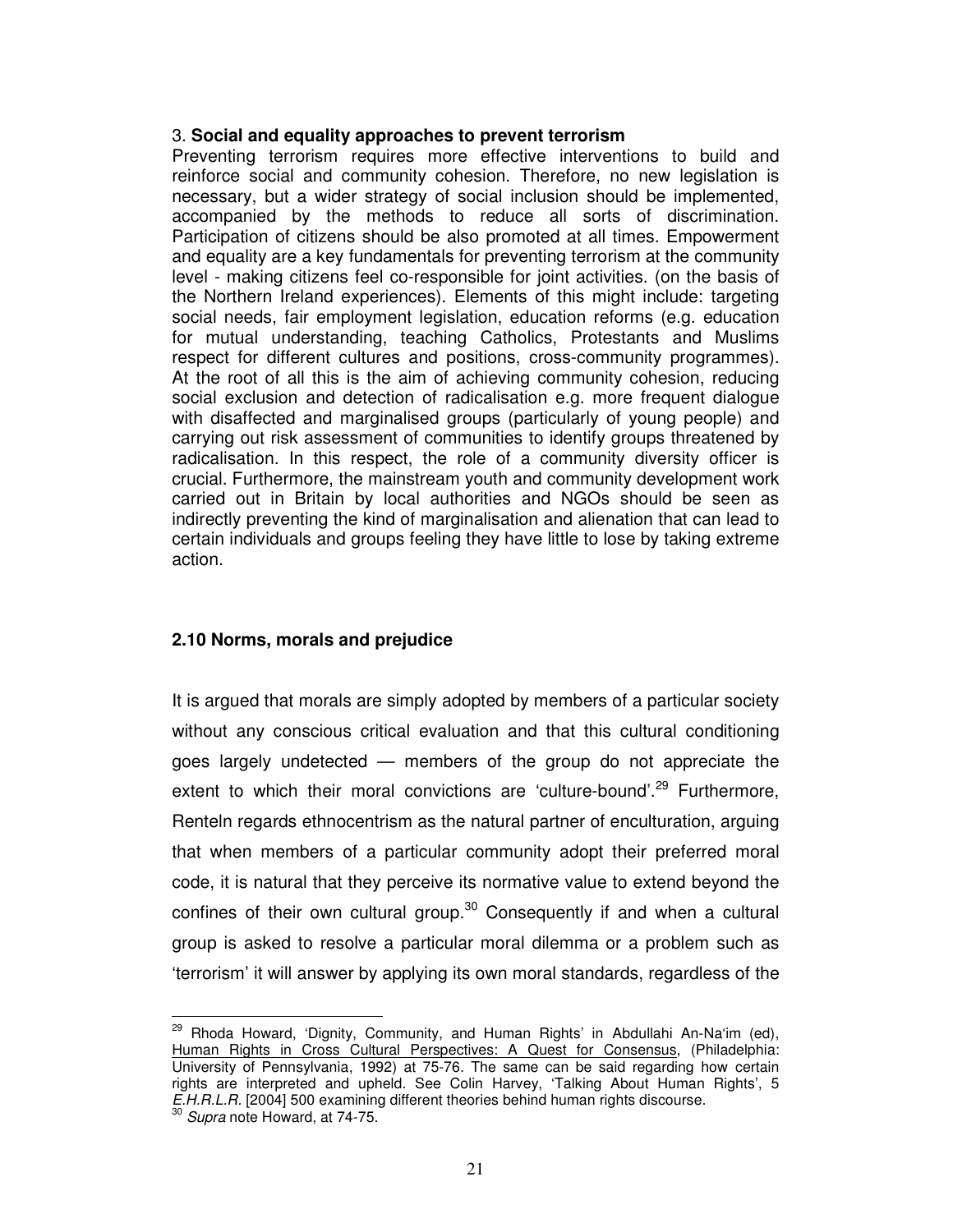cultural context in which the problem arises. Any alternative moral code, which may lead to a different answer, will inevitably be rejected as inadequate.<sup>31</sup> Such faith in the superiority of a moral code, clouded by subjective prejudices, $32$  makes objective judgment impossible and can be considered as moral imperialism and lead to divisions and conflicts both within states and between states as well as between communities. Therefore, one could argue that in recent years we have seen a clash of moral values with legal rights within the public domain in general and particularly in the judiciary. For example, while the UK government tried to apply different rules and conditions to non-citizens and argued that this strategy was effective, the House of Lords rejected such policy and found that not only was it discriminatory but also questioned the effectiveness and proportionality of such response.<sup>33</sup> "Terrorist violence, serious as it is, does not threaten our institutions of government or our existence as a civil community… The real threat to the life of nation, in the sense of a people living in accordance with its traditional laws and political values, comes not from terrorism but from laws such as these."<sup>34</sup>

Finally, some considerate observers (particularly from other ethnic backgrounds) have noted that Westerners could perhaps be less arrogant about seeing themselves as the "civilising" force that can ride roughshod over other cultures and sensitivities, because Westerners see themselves as the true standard bearers of "progress". Although the notions of civilisation and "progress" are contentious ones amongst philosophers and social theorists

 $31$  Ibid, at 75.

 $32$  For instance, after the attacks of September 11, the majority of those detained and questioned were Muslim and/or Arabic origin. See The Institute for Social Policy and Understanding, The USA PATRIOT Act: Impact on the Arab and Muslim American Community – Analysis and Recommendations, available at, <www.ispu.us>. In addition, according to the FBI's Uniform Crime Reporting Program, 481 hate crimes were documented against Muslim and Arab Americans in 2001, a massive increase from 28 cases reported in 2000. See Federal Bureau of Investigation: Uniform Crime Reporting Program, 'Hate Crime Statistics, 2001', available at <www.fbi.gov/ucr/o1hate.pdf>.

A v SSHD [2004] UKHL 56 (It was held that the preventive detention powers of the Anti-Terrorism, Crime and Security Act (ATCSA), passed by British Parliament in November 2001, violated the non-discrimination guarantee of Article 14 of the European Convention for the Protection of Human Rights and Fundamental Freedoms, because no reasonable and objective justification existed for limiting the scope of their application to foreign terrorist suspects).

 $34$  Ibid, at paras. 96-97.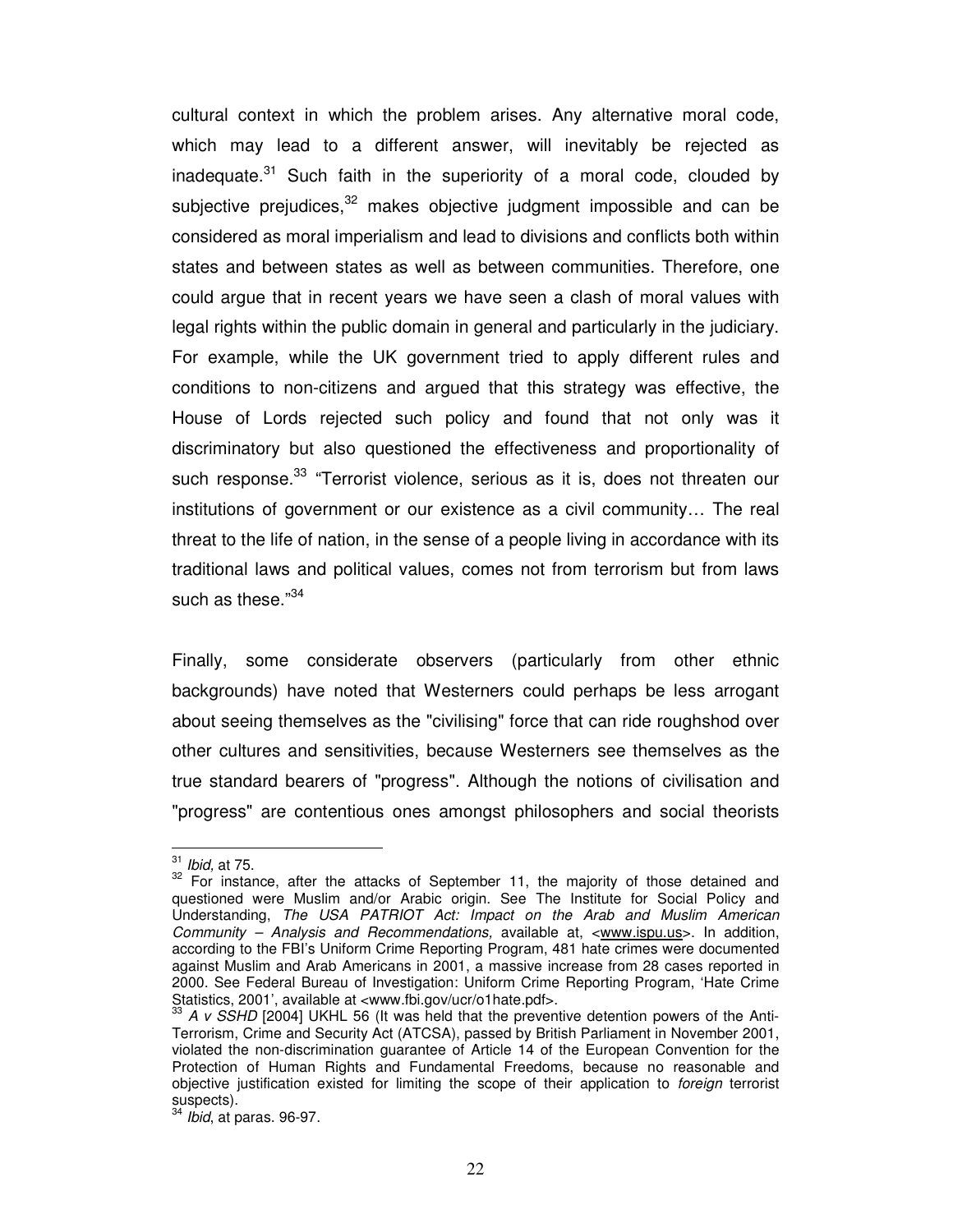(particularly in this so-called "post-modern" era), we Westerners need to pragmatically recognise that there are substantial sections of the world's population who are not inclined to defer to the hegemony of a democratic, science-based, secular globalism, particularly when free-market capitalism is added to the mix!

Unlike the interstate conflicts of the  $20<sup>th</sup>$  century, the  $21<sup>st</sup>$  century conflicts emerging trough global terror correspond to the flexibility of their antithesis, the informal global economy. They depend on diasporas and friendly states, and have a propensity to spread through displaced persons, migrants and transnational networks that can no longer be civilized by the nation state. Although globalisation cannot be revearsed, efforts at conflict resolution, management and prevention must – if they are to be successful – focus on a reversal of the conflicts that have been unleashed by globalization. Primarily there has to be legitimate authority. But this cannot be based on policies spousing western hegemony and economic dominance; if the violence that now confronts us is to be pushed from view, there must be multi-layered authority at the local, regional and global levels that recognizes difference in its own terms.

Without such a pragmatic recognition of "difference" we can easily resort to prejudice, racism and exclusion<sup>35</sup>, which only serve to inflame the sensibilities of groups of people who, for whatever reasons of history and culture, see the world differently and feel they are entitled to do so. Terrorists usually aim to introduce a different type of social organisation, based on their own views and unless we recognise this and in some cases respect the rights of diverse groups and cultures to hold different views (even if we do not respect the way they are trying to go about imposing these views and aims) we will not be able to bridge the gulf that bars the route to negotiation, de-escalation and resolution. Only by "building bridges" are we likely to be able to find a

 $35$  See for example 'Islamophobia - its features and dangers" published by the Runnymede Trust's Commission on British Muslims and Islamophobia, published in 1997, which notes that "Islamophobia increases the likelihood of serious social disorder, with consequent high costs for the economy and for the justice system. Islamophobia makes it more difficult for moderate voices and influences within Muslim communities to be heard, and on the contrary drives them into the hands of extremists and feeds 'Westophobic' opinion" (p15).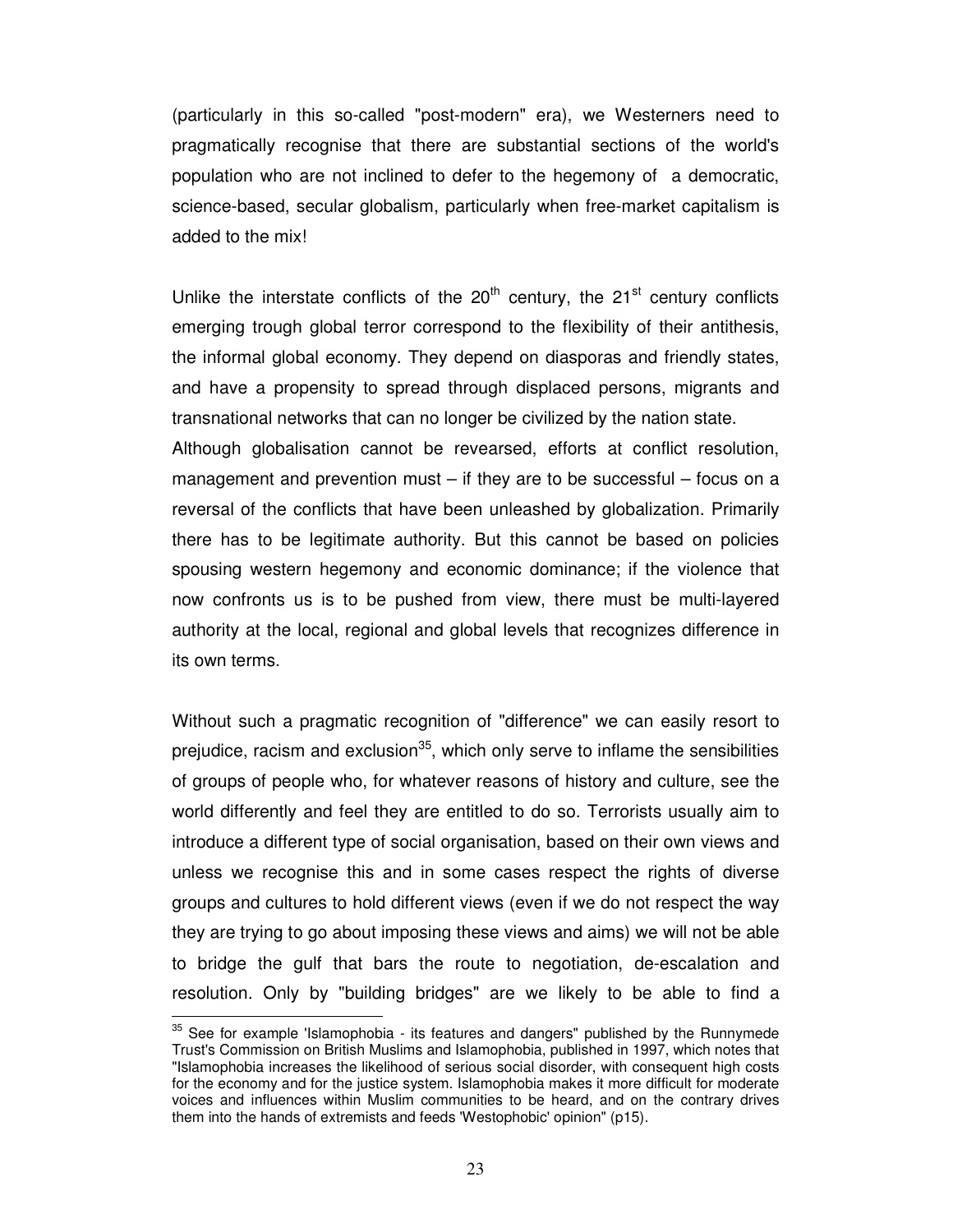common ground where some difference can be accommodated, but where everyone agrees that certain attitudes and acts are unacceptable.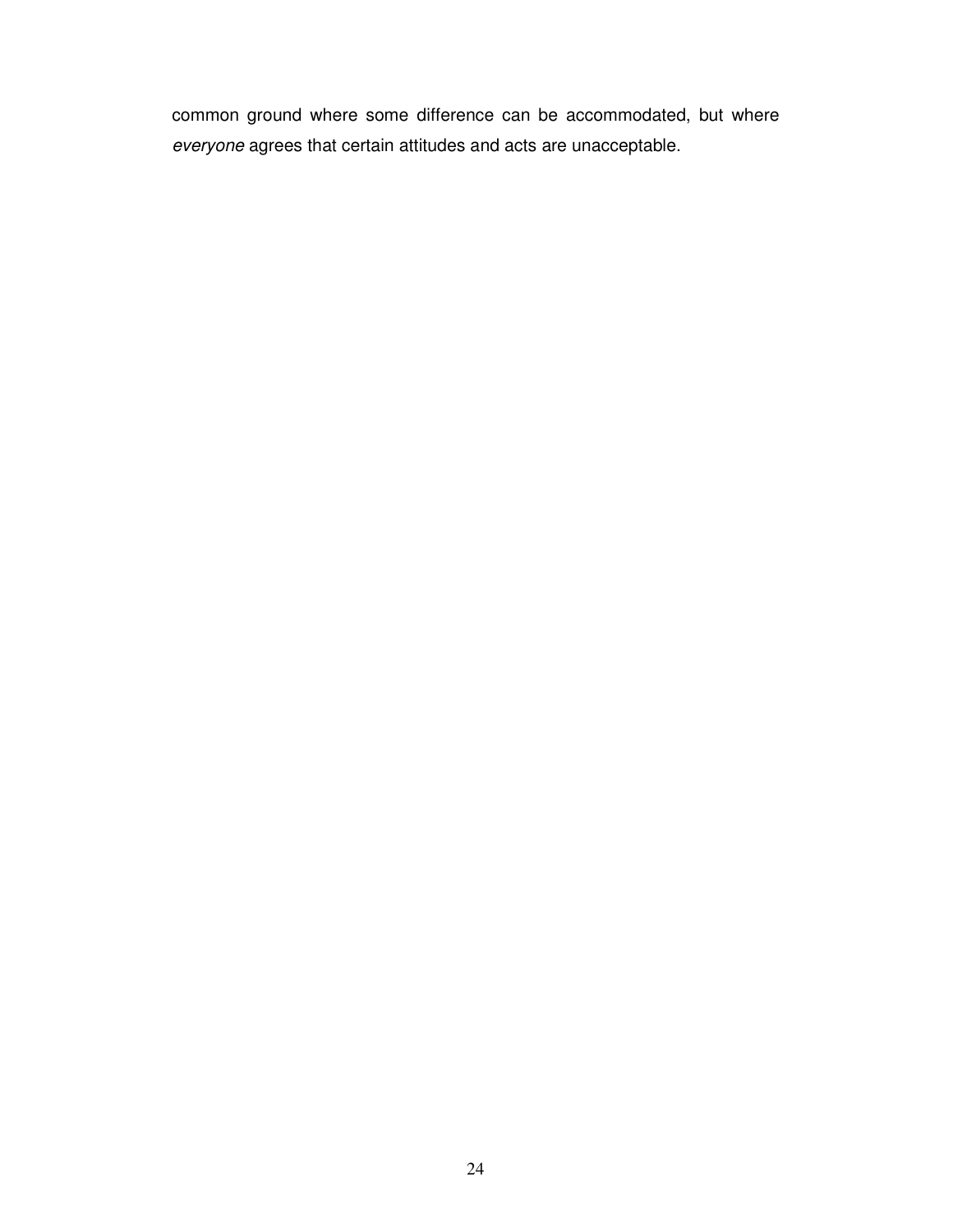## **3. Synthesis of key presentations and discussions**

#### **DAY 1**

#### **Working together in partnership to prevent emergence of threat of terrorism**

John Baradell (Westminster City Council), Dean Ingledew (Metropolitan Police);

Along with the City of London, Westminster is the most central municipal district of London, containing key institutions such as the Houses of Parliament, Whitehall (government offices) and Buckingham Palace. It also contains most of central London's shopping and leisure facilities as well as a large amount of housing, for both high and low income residents. It is therefore one of the areas most highly at risk of terrorist attacks in the UK.

Conscious of this, the Council and the relevant division of the Metropolitan Police have worked together to prevent terrorism by applying community safety approaches.

During the period 2003-06, surveys of local communities in Westminster put crime issues as something that the Council should prioritise action on. During this period crime has been falling- this is the result of Community Engagement.

Social and cultural exclusion is a major threat to engagement & partnership working to achieve safer communities, so the Council and police have put considerable effort into improving communication and dialogue (for example: Project Griffin).

If the communities that terrorists hide in are more integrated and included, those with terrorist inclinations are more isolated, less protected and people may inform on them.

By stigmatising and excluding some communities and subcultures, there is a risk that some of their members become more criminal.- and they become more 'hidden' & underground.

 In Westminster, the police and council use the same agendas, targets and data systems. They use Councillors to spread the message and also use resident groups effectively. Awareness information about safety and prevention is disseminated at all stages eg: to mothers at the point of refuse collection etc

Historically Councils have been most likely to direct anything to do with 'terrorism' to 'Emergency Planning departments'& not Crime and Disorder Reduction Partnerships. The problem is that Emergency Planning officers lack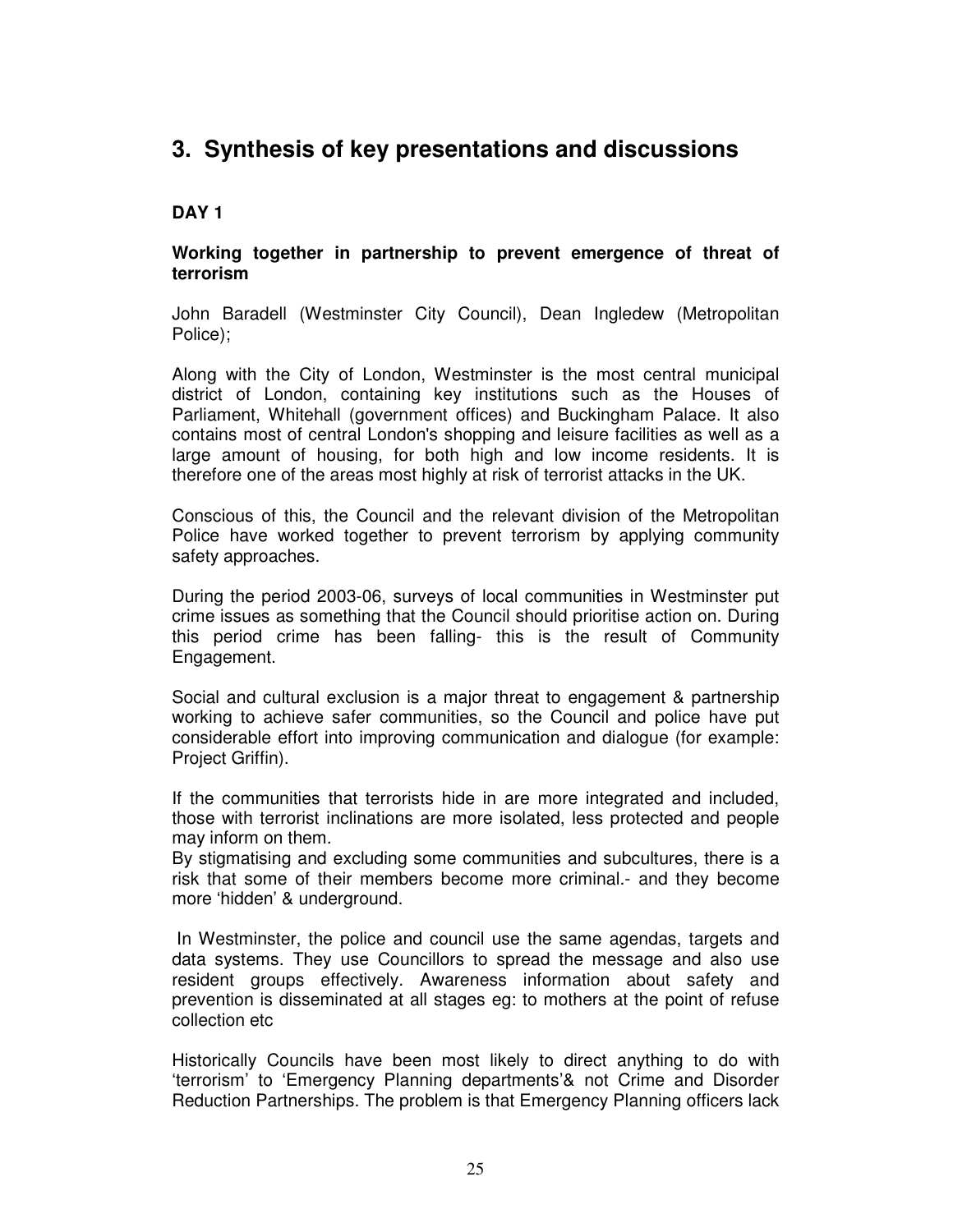training/awareness about community safety & have nothing to do with creating Community Cohesion /building relationships. The way that the funding & budgets work in local authorities has a big influence on how different departments operate and (fail to) interact.

#### **Designing Out Terrorism**

Guy Collyer, NaCTSO

Prevention of terrorism should be mainstreamed throughout all the departments of local authorities. In terms of "designing out terrorism" this means that City Planning Departments and Building Control Departments could play an important role, along with police architectural liaison officers and counter terrorism security advisors.

Certain situational locations are vastly more attractive to terrorists than others. The current target choice is one that will provide: maximum casualties, vulnerable people, maximum media exposure and will send out wide ripples of fear among the wider population.

Crime Prevention through Environmental design ( www.CPTED.com ) is a series of principles developed to "design out crime". With some adaption, these priciples can be developed to help prevent or limit the damage of terrorist attacks. Examples would be:

- Laminated glass
- Framed structures
- Robustness clause (all heights) in granting building permission
- provide bombshelter areas
- Precast Concrete or Solid Masonary Cladding
- Stand off distances, to keep people and bomber vehicles away from targets

In the USA, the National Capital Planning Commission ( www.ncpc.gov ) is responsible for developing situational security guidance for Washington DC. Their website contains reports that elaborate on this topic.

In terms of "designing out terrorism" there are two crucial factors to be addressed:

- $\circ$  A planning role get these things planned into new designs
- o There should be regulations that say new builds/ high risk properties have to be designed (or redesigned) with the prevention of terrorism in mind.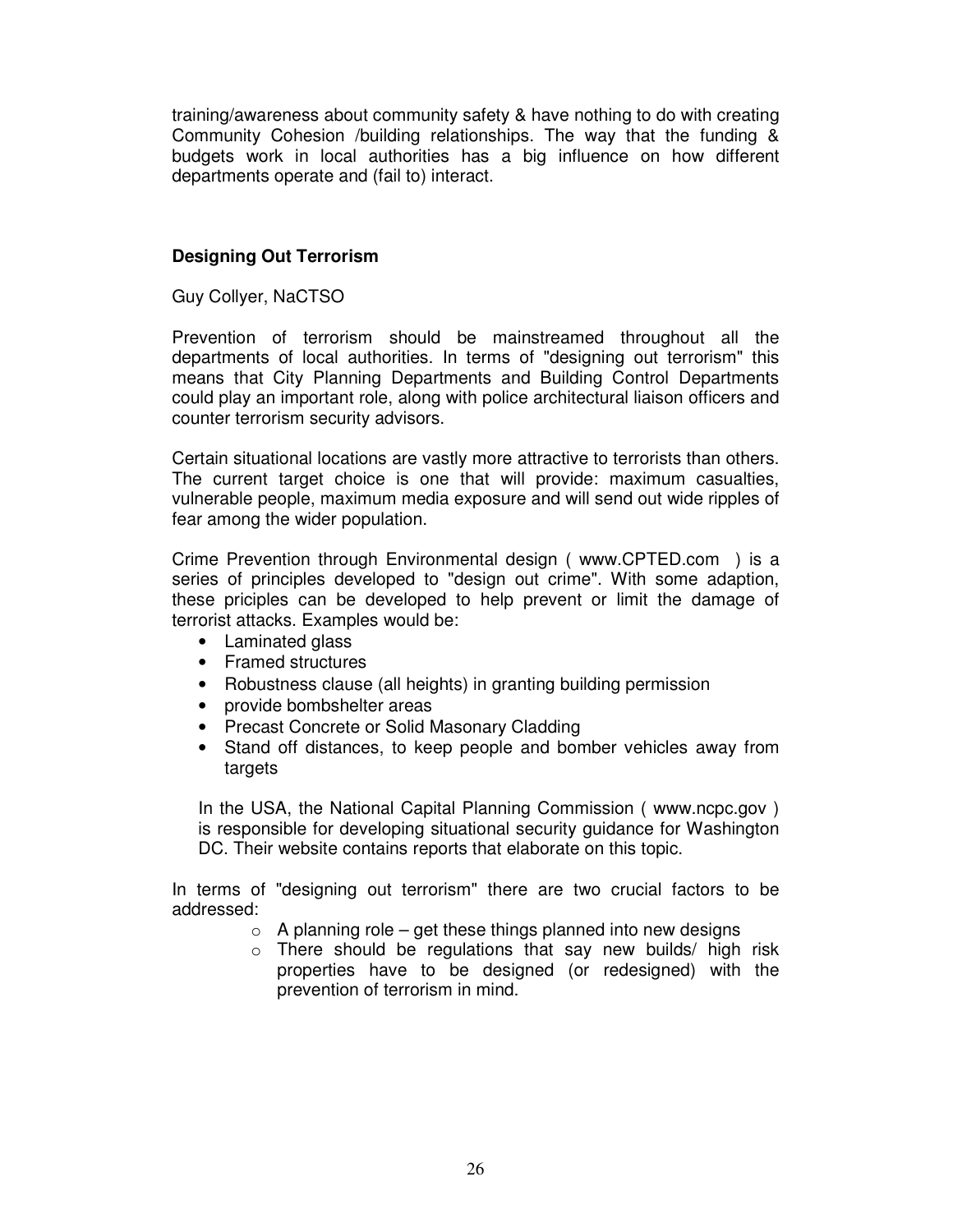#### **The effects of the London bombings on transport safety**

John Strutton- Crime and Disorder Reduction Partnership Manager, London Underground & Transport for London www.tfl.gov.uk

Section 17 Crime & Disorder Act (England and Wales) is the key to giving local authorities a mandate to prevent terrorism. Transport for London (the authority responsible for public transport and vehicle circulation in London) has acknowledged this with the drafting of its own Crime and Disorder reduction Strategy. Subsumed within this is a section on tackling the threat of terrorism to public transport:

The increased threat of terrorism is one of the greatest challenges facing us today. The tragic attacks on London's transport system in July 2005 reaffirmed the importance of our efforts to enhance safety and security on the network and to reassure those that work and travel on our transport system. The threat of terrorism remains at the forefront of our safety and security agenda.

Much work has been undertaken in response to the lessons learned from July 2005 with the aim of stretching our resilience to the threat of terrorism. We have undertaken a review of our operations to identify options that could deter and limit the impact of potential terrorist attacks on London's transport system. We are making a range of interventions including long term investment in infrastructure, improved operational procedures, staffing levels and policing initiatives that will help to safeguard the transport system from potential attacks. These interventions have been carefully balanced against the needs of passengers who use the system to go about their daily lives.

 A TfL (Transport for London) resilience group was set up in late 2005 to oversee and coordinate our efforts in this area. This forum will ensure we have a robust and integrated resilience plans across all of the TfL's operational businesses. Joint security arrangements and emergency response plans with the police and emergency services are in place to ensure that we are well prepared to deter or respond to potential attacks. These plans are reviews and tested regularly.

#### **Objective**

• To deter and limit the impact of potential terrorist attacks on the transport network

#### Key Actions

#### **Enforcement**

- Undertake high visibility policing patrols across the transport network
- Further develop standard deployment patterns for the TfL and police staff and tactics to be implemented to counter threat on day to day basis and I n times of heightened alert.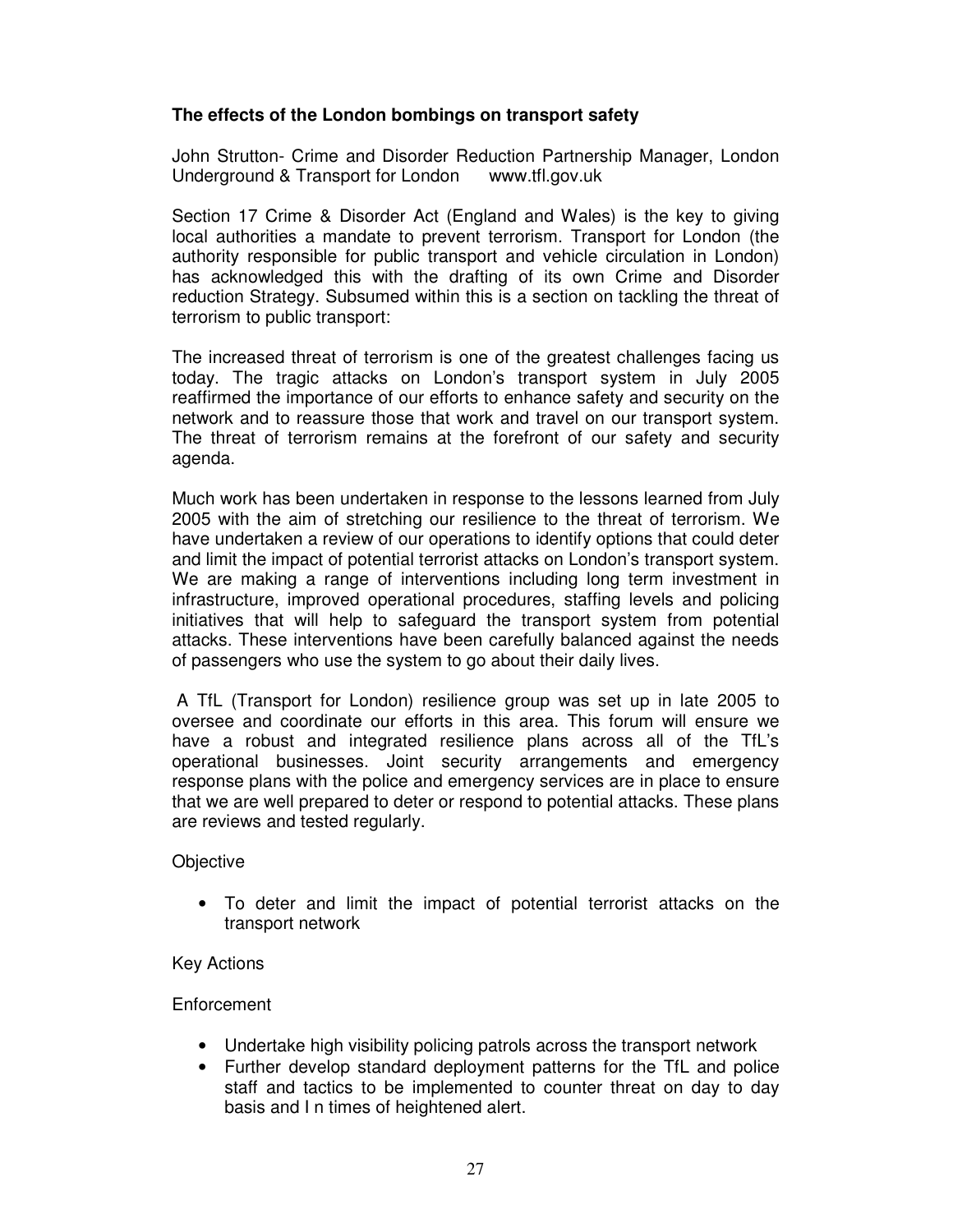#### Engagement

- Work with the Metropolitan Police Service, British Transport Police and the various London Crime and Disorder Reduction Partnerships to support counter-terrorism work in line with the Government's counterterrorism strategy
- Work closely with other partners on counter-terrorism efforts
- Ensure greater co-ordination and necessary integration of counter terrorism activities and emergency response plans TfL's operational businesses
- Work with police and emergency services to test emergency response plans through regular simulated and desktop exercises.

**Education** 

- Brief frontline staff on aspects of identifying and responding to unattended items and suspicious packages
- Use our communications campaign (predominantly posters and station announcements) to remind passengers to stay vigilant and report anything suspicious to staff.

**Environment** 

- Further improve the interoperability of communication systems between TfL, police and key partners
- Further develop TfL's CCTV strategy to optimise systems, enhance detection opportunities and sharing of images
- Further develop train radio communications
- Vet staff in line with TfL's recruitment policies and practices and where necessary in line with police security clearance standards

#### **Understanding the terrorist mind** (see full paper in appendix) Professor Jean Claude Salomon

All terrorists have an agenda – it may not be immediately obvious, but the notion that terrorism is some kind of "mindless" activity is not true. Following from this, it should be obvious that, if we want to prevent or reduce terrorism, we should try to understand what potential terrorists are thinking and what motivates them, ie: "get inside their minds". It could be said that all "terrorists" were "normal" people initially; there is no consistent evidence of psychological or psychiatric problems although there are a few leaders who appear to have psychopatholical personalities.

Terrorists take a long time to plan attacks, because they need to build relationships,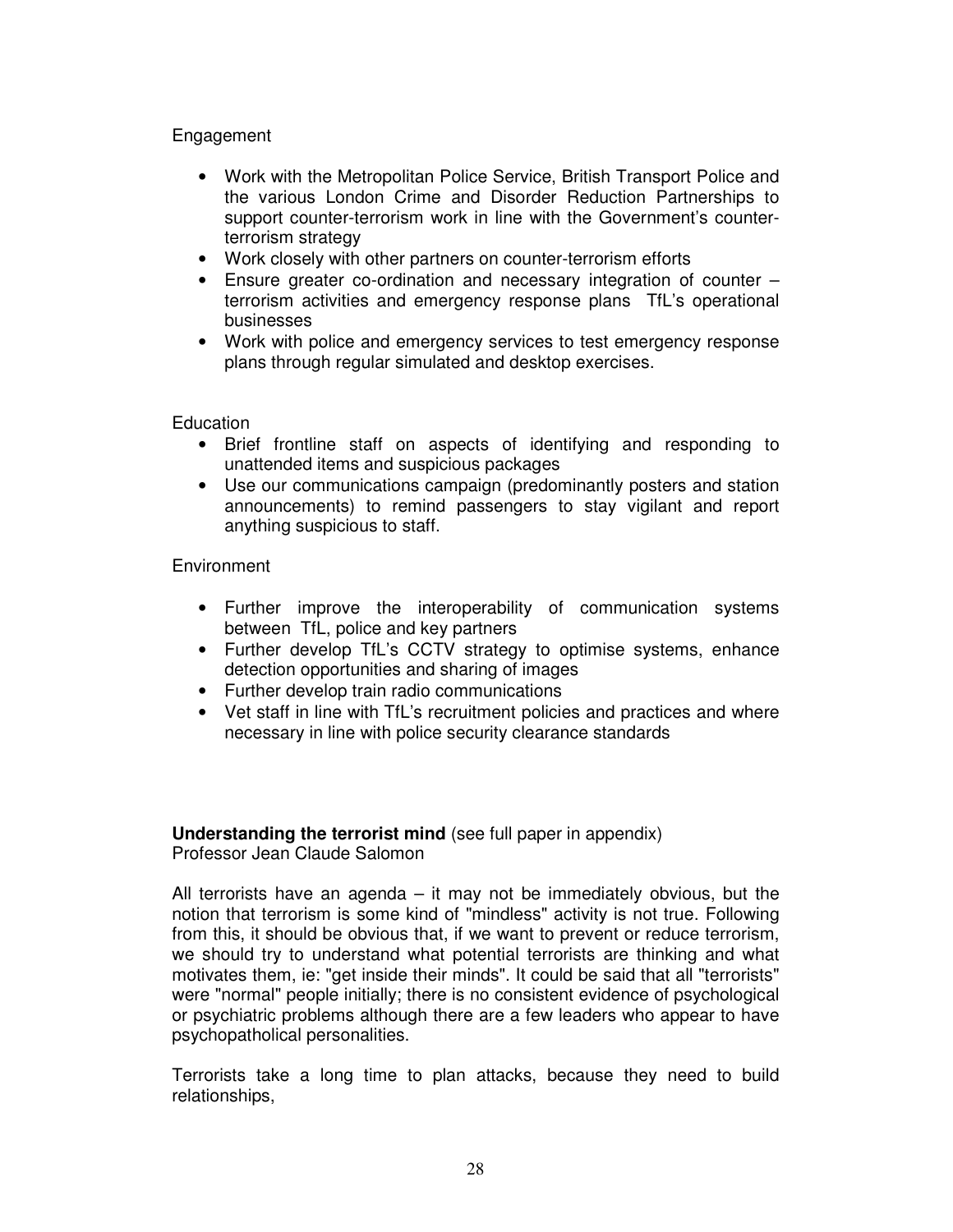consider WHEN to do an attack (to achieve maximum damage and impact), identify suitable targets, acquire or build explosives etc. So there should be plenty of opportunity to identify suspicious activities and sudden changes in behaviour?

Even though, through the "cell system" terrorists can appear to be isolated, they are not alone – they are nearly always part of a bigger entity or 'group' even if it is only an ideology or broad movement. (such as anti-government [the Unabomber] or animal rights).

**'Civilisation & Violence'- why do British citizens commit terrorist attacks in UK?** (see full paper in appendix) John Lever, researcher, University of the west of England

In order to understand and then tackle the problem of terrorism, as well as taking a psychological view it may also be helpful to study it through a sociological lens.

Britain is the cradle of liberalism and the one of the birth places of Western civilization. The country's values have long been admired around the world and British society has the reputation of being tolerant and multicultural. Recent world events have led to a questioning of these values and some commentators have argued that we are slipping slowly back towards barbarism. But seen from the periphery of the world capitalist system very little has changed, and it is really no surprise that liberalism is starting to reap the benefits of its continued global expansion.

It was the late Norbert Elias (1897-1990) who gave the clearest account of the rise of Western civilisation and the retreat from barbarism that accompanied the emergence of European states. Illustrating how a series of feudal wars gradually pacified larger and larger geographical spaces during the course of the European civilising process, Elias shows how the medieval warrior classes were slowly transformed into a class of courtiers and how, as inter human violence was pushed behind the scenes of everyday life, inequalities slowly lessened as a more civilised form of human conduct became established as the norm.

A crucial aspect of the European state formation process was the balance between the interests of the private sphere and the interests of what Elias called 'state regulated society', a shift from absolutism to nation state that facilitated the development of a strong state apparatus that limited the use of violence to inter-state wars and facilitated the rise of civilised individualism within nation states. In the formative years of liberalism, John Locke put forward the political ideology that accompanied the rise of western individualism, when he argued that those who do not display 'reason' in the appropriate manner cannot give 'rational' consent to political authority or receive the benefits civilised society offers. And today both at home and abroad the ideology of liberalism and the narrative of civilisation continue to categorise inclusion and exclusion by the degree of civility expressed by those seeking to reap the benefits offered by global civil society.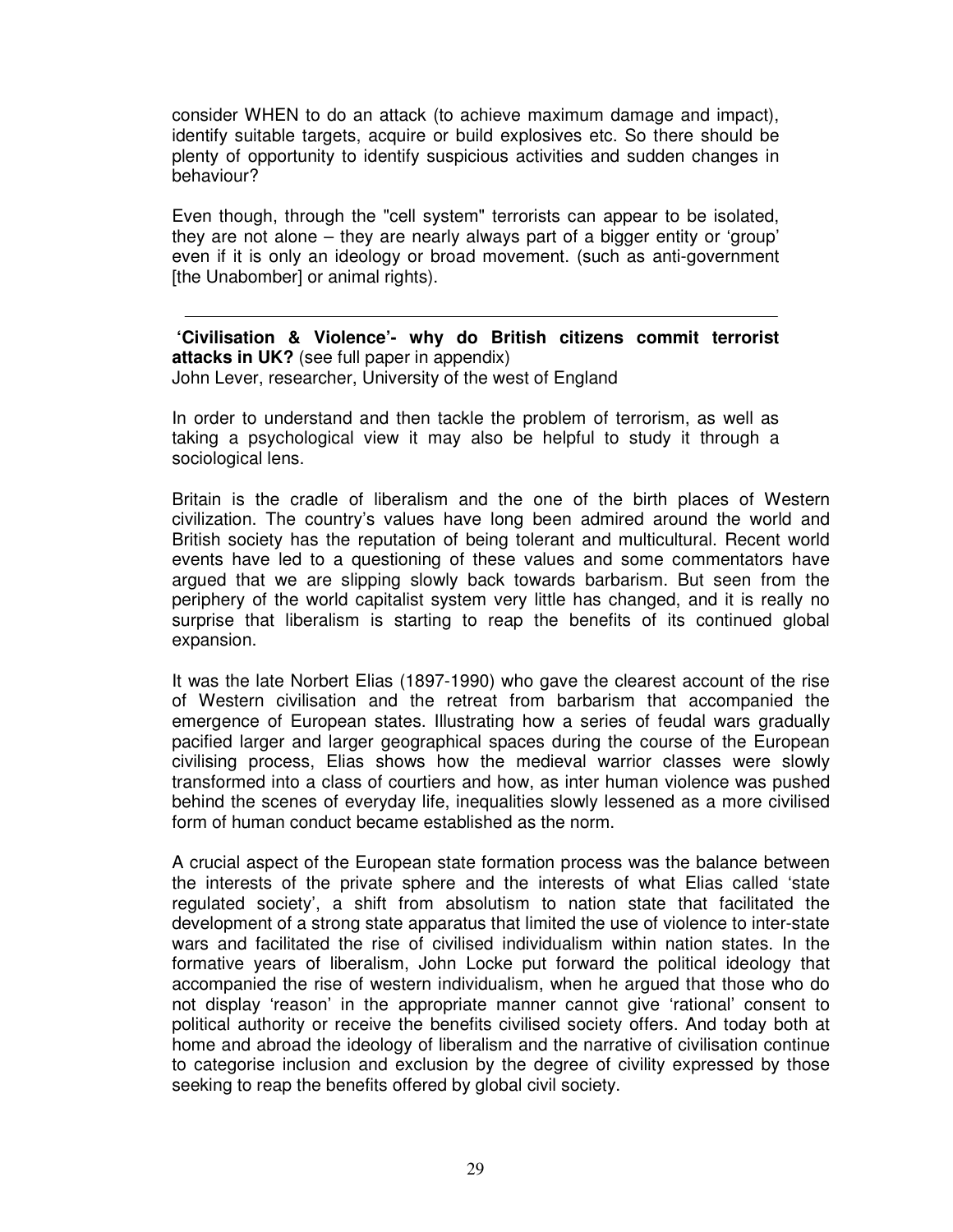But it has been argued that globalisation has undermined state monopolies and that the balance between the public and private has shifted decisively back in favour of the latter, thereby giving rise to a process that could be described as the opposite of that through which modern state societies emerged. Analysts suggest reductions in public expenditure, a growing informal economy, increasing inequalities, and unemployment and rural urban migration have all combined to weaken the rule of law and strengthen the use of privatised forms of violence. While globalisation may help to break down authoritarian tendencies, the push for democratisation has also unleashed popular ideologies and prejudices restrained for many decades by authoritarianism. These are the circumstances that have given rise to global terror and to the global war on terror.

Highlighting the integration of man into larger and larger survival groups throughout the course of human history, Elias retained faith in the fundamental assumptions of the Enlightenment. But he also highlighted the dangers posed by mans ideological differences, and was convinced that world governance and peace would never ensue until man had overcome the problems posed by such differences. The latest phase of global integration highlights Elias's concerns well. First the castle walls went down; then the borders of the nation state; only the empire stands, and as in Franz Fanon's prophetic narrative of capitalist expansion, the whole process is finally starting to turn in on itself. Unlike interstate wars, the war that is global terror is a war that corresponds to the flexibility of its antithesis, the informal global economy. It depends on diasporas and friendly states, and has a propensity to spread through displaced persons, migrants and transnational networks that can no longer be civilised by the nation state.

Although globalisation cannot be reversed, efforts at conflict resolution, management and prevention must therefore focus on a reversal of the decivilising process that has accompanied globalisation. Primarily there has to be legitimate authority. But this cannot mean a return to statist politics or to a bounded civilising process. There must be multi layered authority at the local, national, regional, and global level if the violence that now confronts us is to be pushed from view once more. As Elias pointed out, the civilising process is not yet finished.

#### **Summary of discussion in day 1**

We (in the West) believe in talking/communication, yet Islam believes this is part of democracy & so it isn't relevant because they don't believe in talking. They believe in following the LAW that is written. So it could be said that they are

-not angry/just obeying??

-there may be nothing to understand

-blowing yourself up- is a sacrament like going to church.

Our value systems are so different, it's hard for us to understand their value system & them to understand ours.

Should the aim be to combat terrorism or to get them to give up?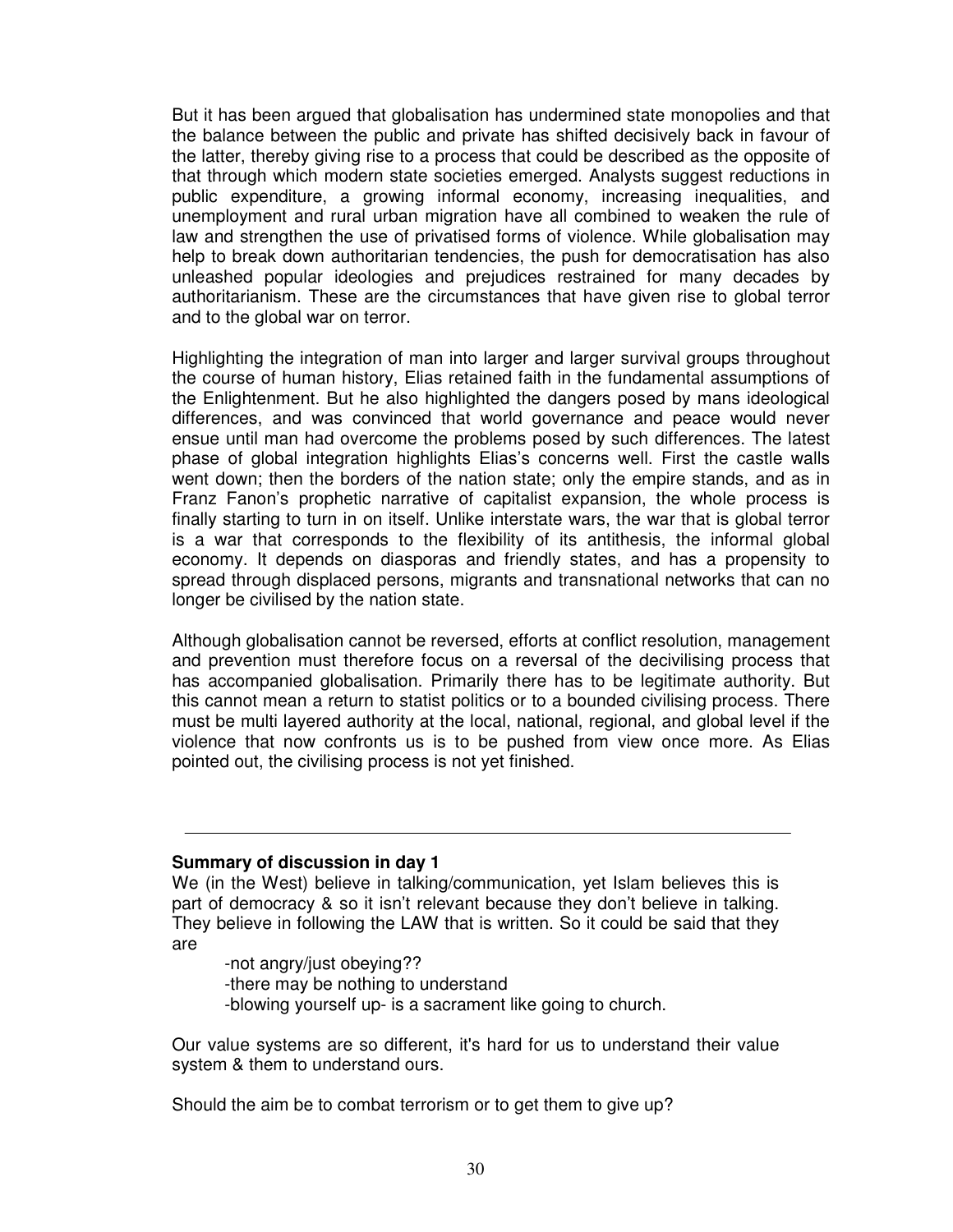Osama Bin Laden said there is room for dialogue. The West (Bush administration) shut down the lines of communication. There appears to be no dialogue – but lots if terrorists are Westernised.

#### **DAY 2 Simulation exercise - a terrorist attack in a crowded place**

Richard Flynn (NaCTSO)

In the UK, terrorist incidents are low frequency but high impact. Despite the IRA experience, the British have not had much chance to "get used to" managing the consequences and minimising the impact of terrorist attacks. One way to prepare for an appropriate response is to carry out a sophisticated simulation exercise. Such an exercise was piloted at the seminar, using video, sound and group activities.

The focus of the exercise was on crowded places (in this case a shopping mall) where an excess of situational measures are not practical for commercial access reasons.

As well as simulations, guides on preventative security and dealing with terrorist incidents are being written in the UK for nightclubs etc. These places can be monitored i.e. numbers are known, but in places like high streets/city centres etc – numbers not monitored; anyone can be there, so they are much more difficult to "manage". Historically Communities have come together in crisis times e.g. war etc

But do people (such as shop and club managers) realise that they have responsibility in relation to terrorism? Under the British Health and Safety Act, businesses have to conduct Risk Assessments but how far does this go and would anything be implemented (because terrorist attack would probably be high impact, but low risk)?

#### **Northern Ireland: transferable lessons for dealing with other terrorist situations**

#### Dr Alan Greer, UWE

We have short memories and quickly forget that the most menacing terrorist threat in the UK over the last fifty years has not been from Islamic extremism, but from the Provisional IRA and its offshoots. Thankfully this particular source of terrorism has more-or-less ceased. Yet 20 years ago, the IRA threat seemed insoluble; so what can we learn from how this went away?

The main measures that succeeded in de-escalating the conflict in Northern Ireland were:

• targeting social need - for example, Ulster must have more leisure centres than anywhere else in the UK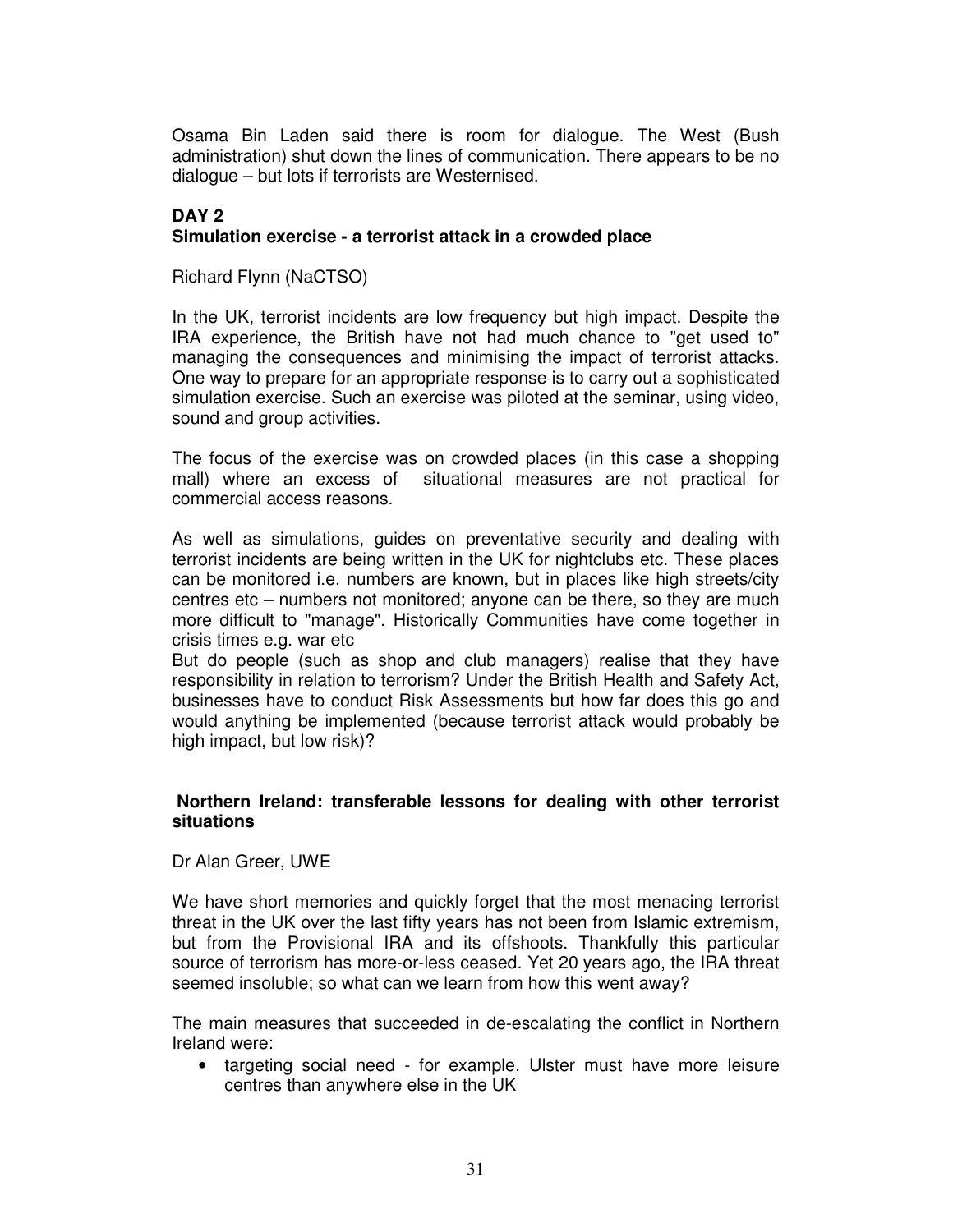- community development and civil rights the catholic minority had justifiable grievances, which were gradually addressed.
- Education reform educate Catholic & Protestant together so they aren't learning segregation & separation of cultures at school
- Communication & dialogue was key. Even when officially there was no negotiation going on with "outlawed groups", covert diplomacy was happening and this eventually worked.

Lessons? Although different, there are useful-comparisons with the current terrorist threats in Europe (there is a direct comparison with Lebanon, Basque Spain & Cyprus). Causes of violence and responses (security/political) are similar in most terrorist situations. So even if the aims of the terrorist group are other than nationalist, there is much to be learnt from previous (successful) experience.

#### **Minimising the breeding grounds of terrorism through community development and social inclusion for immigrant and minority groups**

Iqbal Aslam (See full paper in appendix)

This is a personal account from someone of Pakistani Muslim heritage who was brought up in Glasgow and now works in community development in Holland.

- Scotland went to university etc not because of but in spite of the British system – attitude formed from racism and fear of white people. The legacy of the British Empire means that even the lowest class white person regards themselves as superior to the indigenous people of countries in the empire. When immigration happened, indigenous people had to compete & saw that the whites aren't better. This has led to anger amongst (particularly) young people from ethnic minorities in the UK.
- Holland- on the surface has a reputation for liberalism and tolerance. However they have been very strict on letting people into the country at all. They forbade other languages/mosques. Before racism was hidden, possibly as a result of political correctness, but as the country has lurched to the right, racism is now obvious. In Holland more than 50% say black people are a problem. They are treated as 2<sup>nd</sup> class citizens.
- Exclusion = disillusionment and anger. The only option is to give up all of your own culture, then you have more chance of being accepted /included. There is a need to link into local groups in their own environment- not expect them to come to your culture, but go to theirs. Community should be thriving e.g. inclusion, but even though some public agencies want to engage this is more of a token engagement
- It's probably too late to change attitudes amongst some disillusioned young men from ethnic minorities. So is there a critical age at which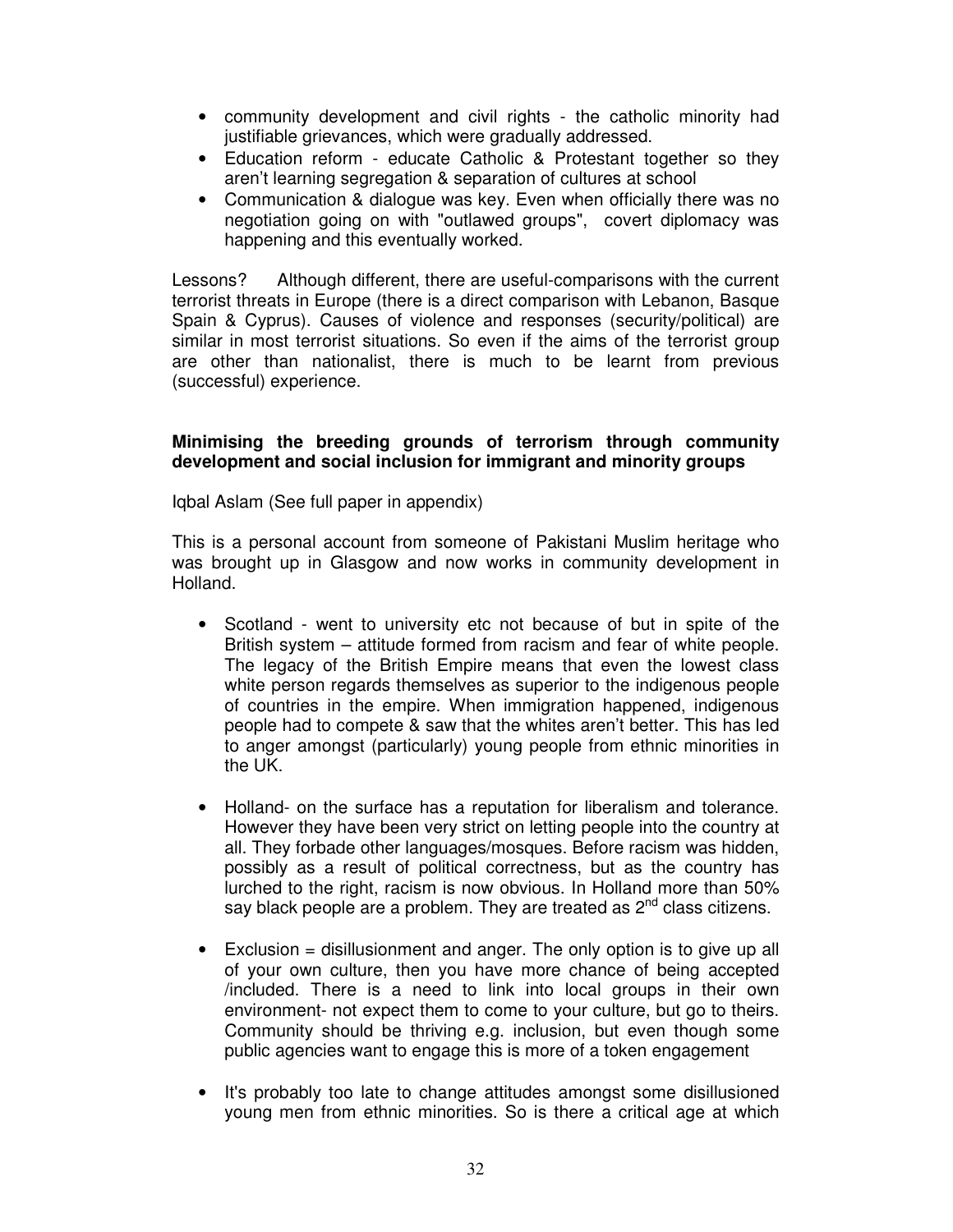attitudes /anger are formed? It is likely to be in the pre-teens and this suggests the point at which positive, integrative interventions should occur to prevent the development of extremist attitudes in the future.

#### **Minority Faith Protective Security Initiative**

Pete Nash & Dylan Aplin (Counter Terrorist and Security Advisers) Avon and Somerset Constabulary

This is a very different approach by the British police to tackling terrorism, by building bridges between the police and minority groups. This particular initiative aims to increase the trust between minority communities at places of worship, the Police Service and wider public authorities. It's objectives are:

1. To engage with communities at places of worship, make sustainable contacts and provide 'signposts' to Support Services.

2. To deliver enhanced protective security measures at the places of worship (the focus of community life), thus protecting communities and reducing their vulnerability to crime.

The current world political situation means that all minority groups can unreasonably be branded as 'terrorists'. This means that they become more susceptible to extremist activity. There appears also to be a prevailing climate of 'Islamophobia' in the country. The initiative seeks proactively, through a process of target hardening, coupled with 'bridge building' to: both protect the places of worship of minority communities from extremist activity (racist attack, criminal damage or violence), and at the same time increased trust and awareness between the Police Service, other public authorities and minority communities, will reduce their vulnerability to crime.

Analysis of reported hate crime around a minority place of worship on one beat alone, has established a disproportionately high number of offences for that area. The work will also increase the confidence of victims to report offences and reduces the fear of crime.

Once installed, the additional security measures would be self-supporting, although subject to a review on a regular basis. The links between the Police Service, other public authorities and the minority communities would hopefully also be self-supporting, and would lead to added trust between those involved.

#### Method

There are 26 identified minority places of worship in the Avon and Somerset Force area (see attached spreadsheet). This project has sought to provide formal protective security advice to these minority faith places of worship and entails: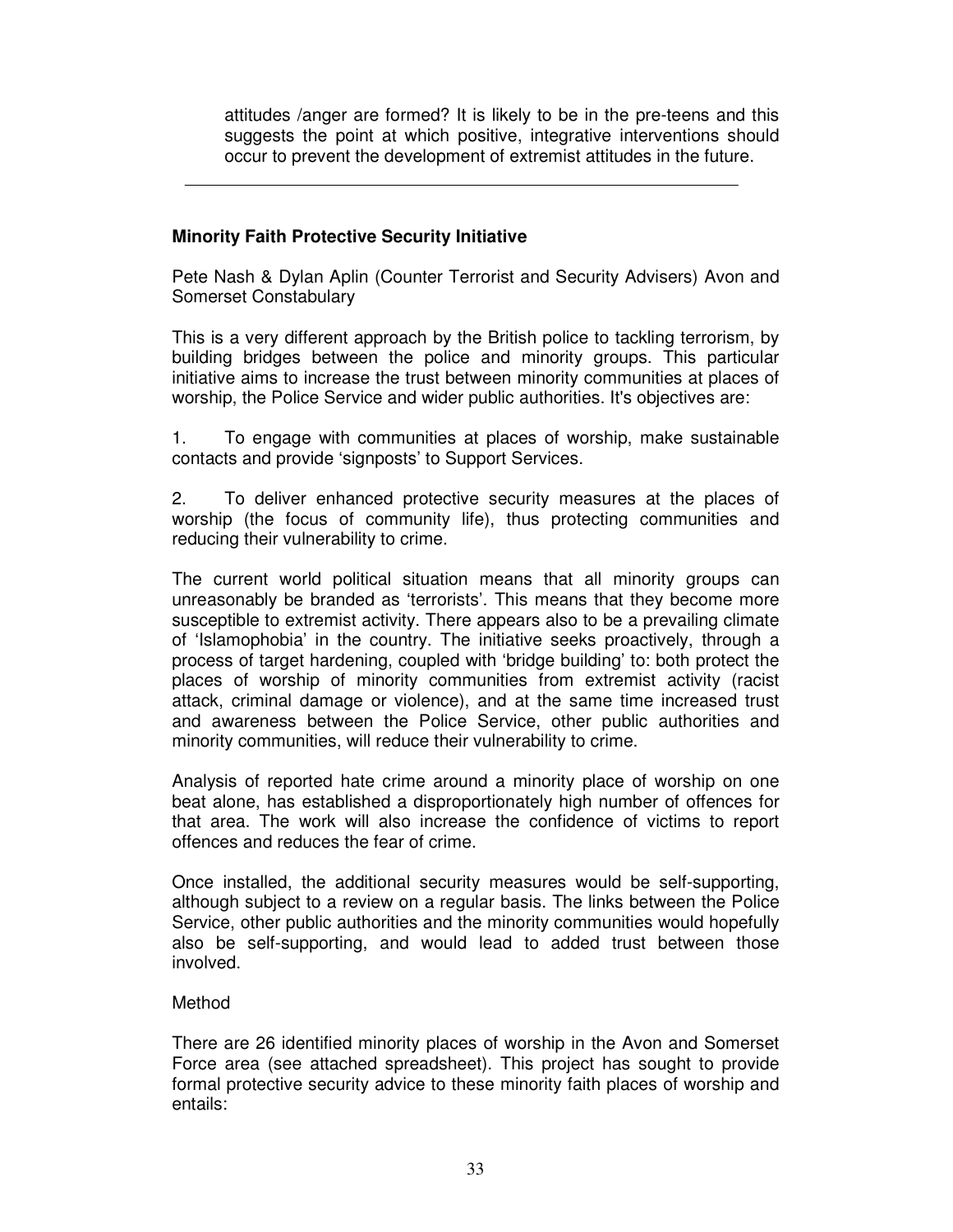Establishing the places of worship that require surveys and identifying a suitable 'link' person at each location

A briefed local Crime Reduction Office (CRO) to complete the written survey in an agreed format

A Beat Officer to accompany the CRO

Identifying the needs of the community at the place of worship and providing 'signposts' to support agencies

A SMART action plan to be agreed concerning both the security recommendations and any issues highlighted from within the minority community.

Current Outcomes

To date, 22 of the 26 sites have been visited and surveyed. A considerable amount of work has already been conducted with a number of pilot projects now completed.

A successful bid for funding from the Government Office of the South West (Excellence and Innovation Programme) has elicited £10,000, all of which will be spent at 4 sites by the end of this financial year (prioritised based upon need). By using the Bobby Van, provided by the Safer Bristol Partnership, target hardening has also been conducted at a further 4 sites, up to the value of £250 per site.

It has been necessary to think laterally regarding a number of solutions, without the need for expensive security measures. For example, at the Somali Mosque, Central Mosque and Bangladeshi Mosques in Bristol it has been possible to develop solutions to the concerns of the community with Bristol City Council. We have sought to obtain short-term lets on adjacent derelict property, with a view to assisting with parking and removing the habitat of drunks, thus preventing antisocial behaviour. At a Synagogue in Bristol the provision of a cycle rack made a positive contribution to the well-being of the congregation, who feared a vehicle borne attack. At one mosque, that had previously had no contact with the Police Service, there has now been reporting of a number of crime related incidents.

Finally, the Avon and Somerset Constabulary have tried to address the reluctance of people talk to police or any other public figure if they have concerns about a family member? The police thought about who can people talk to if they are worried about radicalisation, for example. The concept of an Antiterrorist Hotline is too intimidating for many, so they are proposing that concerned people should telephone Crimestoppers (an independent national non-profit organisation in the UK) which allows for total anonymity and has nothing to do with the police. As part of the publicity about this facility the police try to emphasise the safety of someone who does report suspicions about someone's behaviour by pointing out that there is No identification No repercussions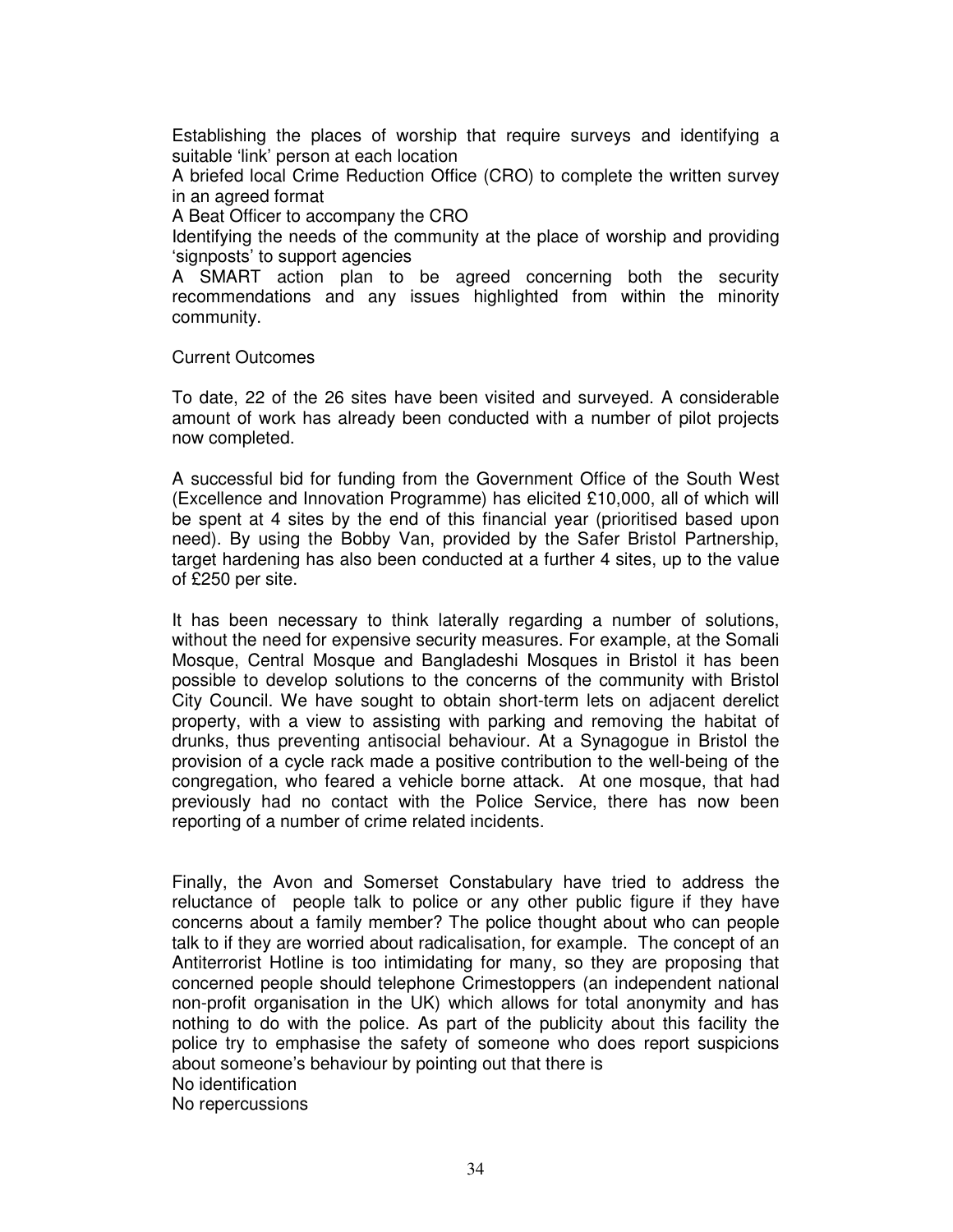No court appearance etc

So simple tangible forms of help and advice may be able to have a much bigger benefit in terms of building trust and communication, which in the medium term could avoid some of the problems police in the past and in other countries have had in their dealings with excluded and disillusioned minority communities.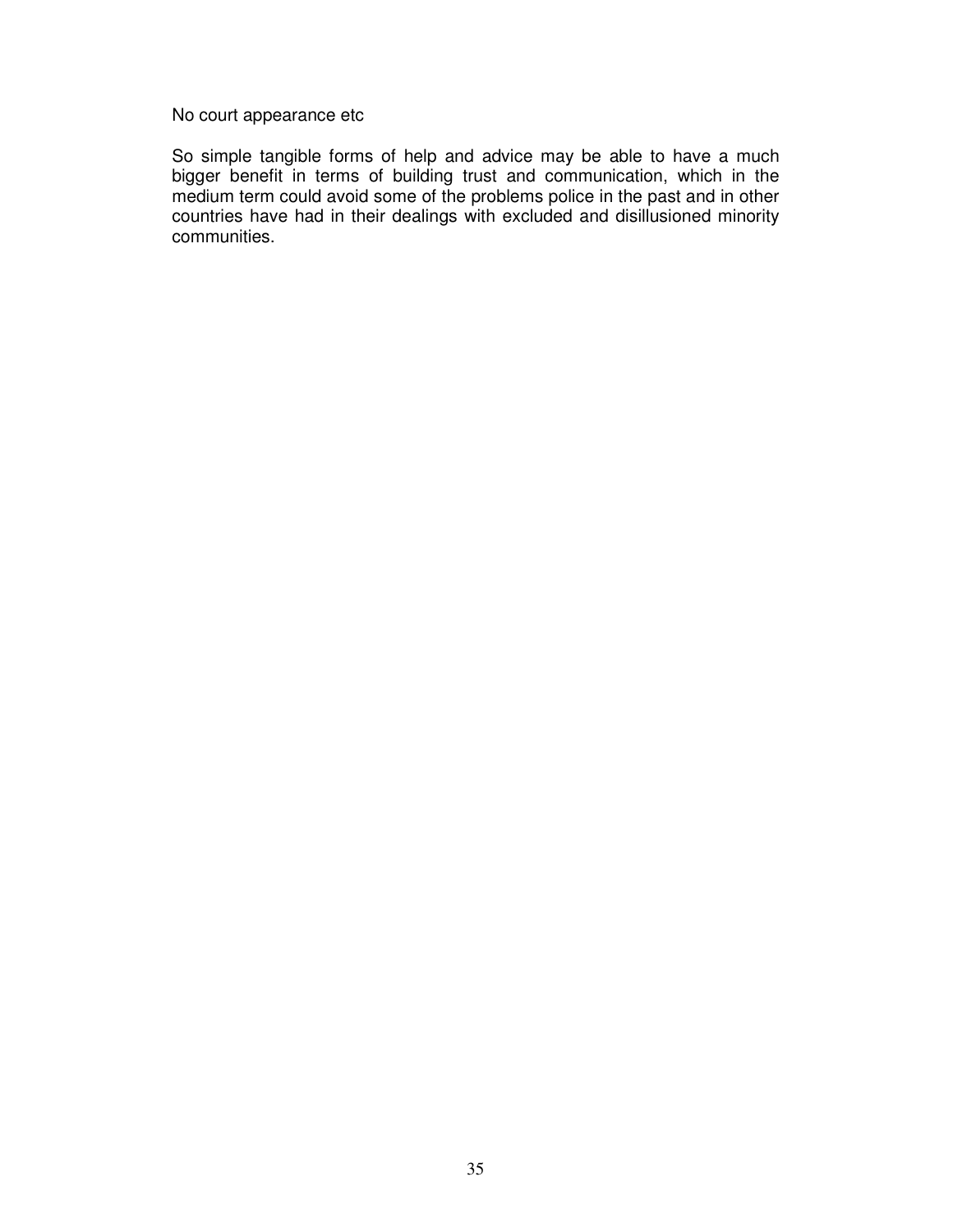#### **4. Conclusion**

What is clear in the UK is that the prevention of terrorism has mostly been hived off to the Police, Security Services and Emergency Planning Units, when in fact much prevention and harm reduction work could usefully be achieved through mainstream participation of local authority departments such as education, youth services, community development and planning. This indeed is the approach being taken in the City of Westminster (central London) - historically the local authority in Britain the most at risk from terrorist attacks. No new legislation is needed, given that terrorism is a crime and the British Crime and Disorder Act (1998) already requires local authority participation in crime reduction. What is needed is more awareness among mainstream local authority departments (particularly in large cities) of the influence that their strategies and services can have on terrorism prevention and harm minimisation. The first stage , in the UK at least, would be for the police, community safety officers and emergency planning officers in each local authority area to meet together (possibly facilitated by NaCTSO) to work out how their various functions and skills can be pooled and co-ordinated to achieve a partnership approach to minimising the threat of terrorism in their area. Clearly this would have to be commensurate with the level of risk, as history has shown that metropolitan areas are vastly more likely to be targets of terrorism than small towns and rural areas. This can at least partly be achieved through information, education and training, which is the aim of this project. However there appears to be an initial "perception of responsibility" hurdle to be overcome insofar as, currently, local elected representatives and officers in mainstream local authority services on the whole, don't see their various actions as being relevant to preventing terrorism.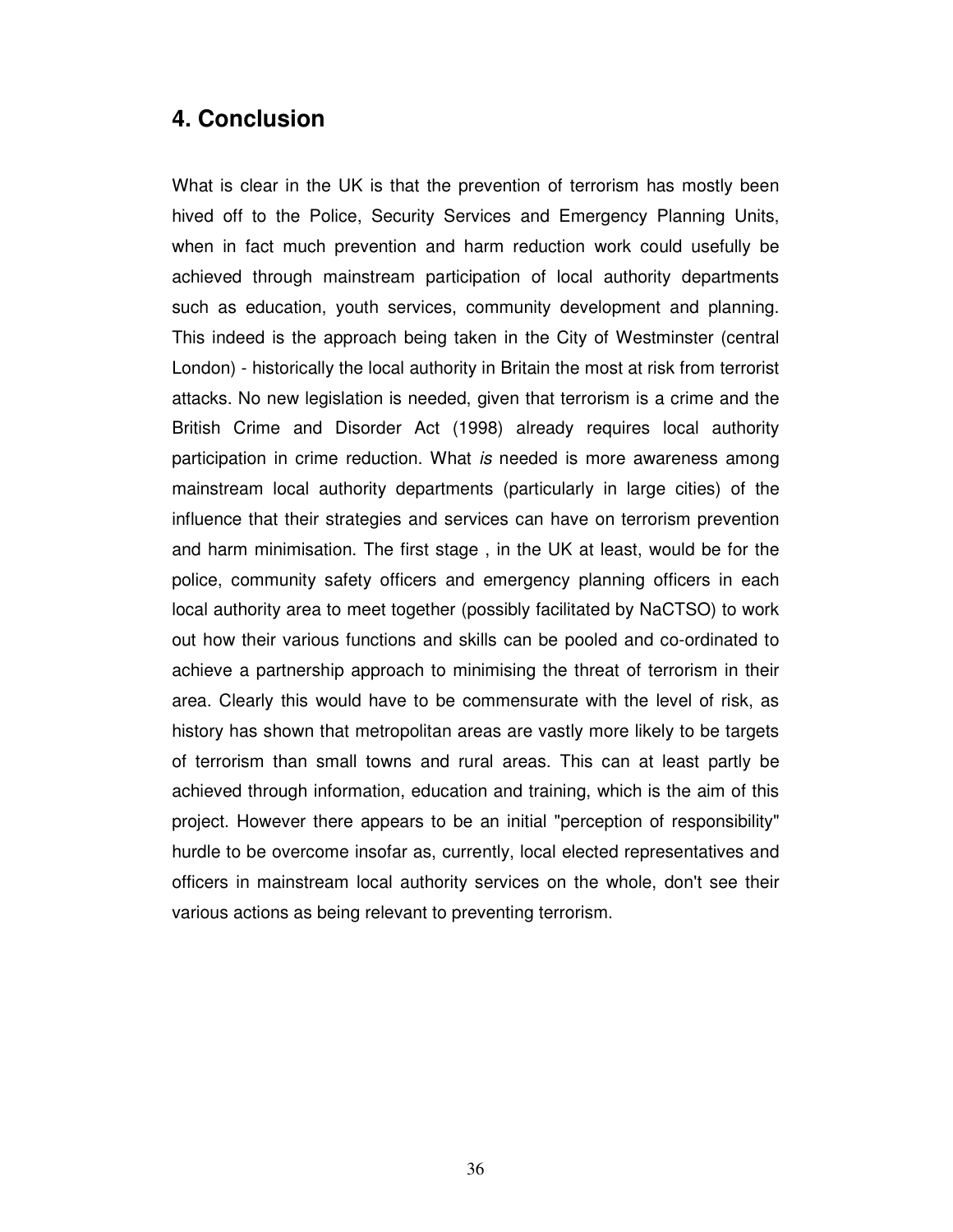## **5. Supporting Web Bibliography**

British Crime and Disorder Act 1998: www.opsi.gov.uk/acts/acts1998/19980037.htm

Britain stops talk of "War on Terror" (Guardian Article): www.guardian.co.uk/terrorism/story/0,,1968714,00.html

Extremism; the loser's revenge (Guardian Article): www.guardian.co.uk/comment/story/0,,1717676,00.html

Henry Shaftoe and Umut Turksen (with additional material by John Lever and Sara Williams) University of the West of England, Bristol 2007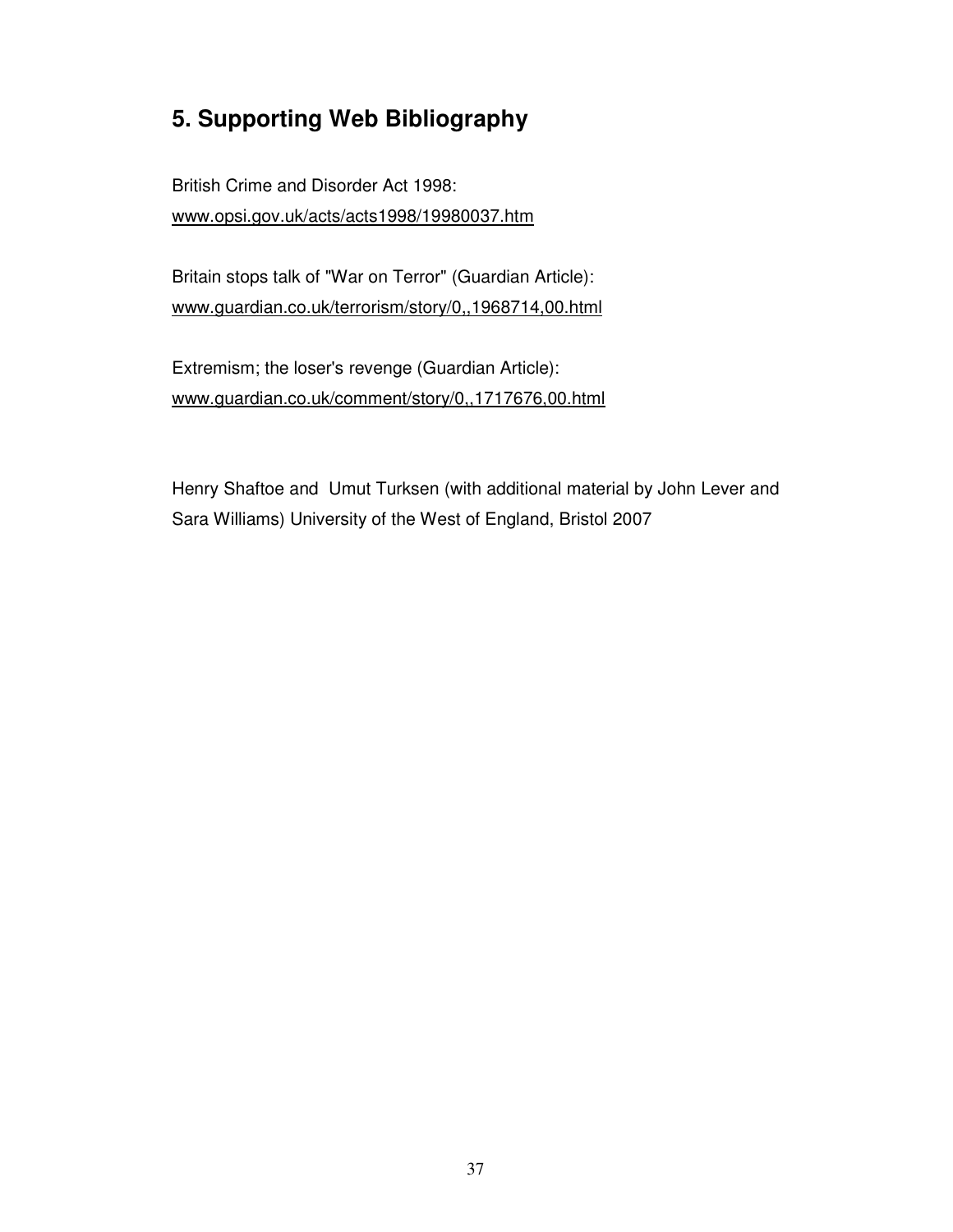## **6. Key papers presented**

#### **Designing Out Terrorism**

Guy Collyer, NaCTSO

The concept of urban design impacting on criminal behaviour is not a new one. Terrorism is a crime and the same rules apply. Good environmental design has the capability of preventing some forms of terrorism and mitigating the impact of others.

By restricting access to vehicles and the use of electronic counter measures elsewhere, we can make life harder for terrorists. Evidence has shown that the harder one makes it to attack a target, the greater likelihood of a terrorist seeking more vulnerable sites. Although this does not do away with the terrorists threat, by society raising awareness and heightening surveillance, the terrorist makes themselves more likely to be identified and brought to justice.

Under some circumstances, such as attacks where the assailant is willing to die, there is little one can do. This is the point where a reduction in death and injuries can be achieved by good environmental design and planning. The majority of casualties in such incidents are injured by debris flying through the air at high speed. Simple measures such as laminated glass and specially design street furniture can reduce injuries and give people a greater chance of surviving such incidents.

As with all crime prevention techniques, urban design must not be treated in isolation, but should be part of a wide and comprehensive package focused on the long term sustainable reduction in crime/terrorism.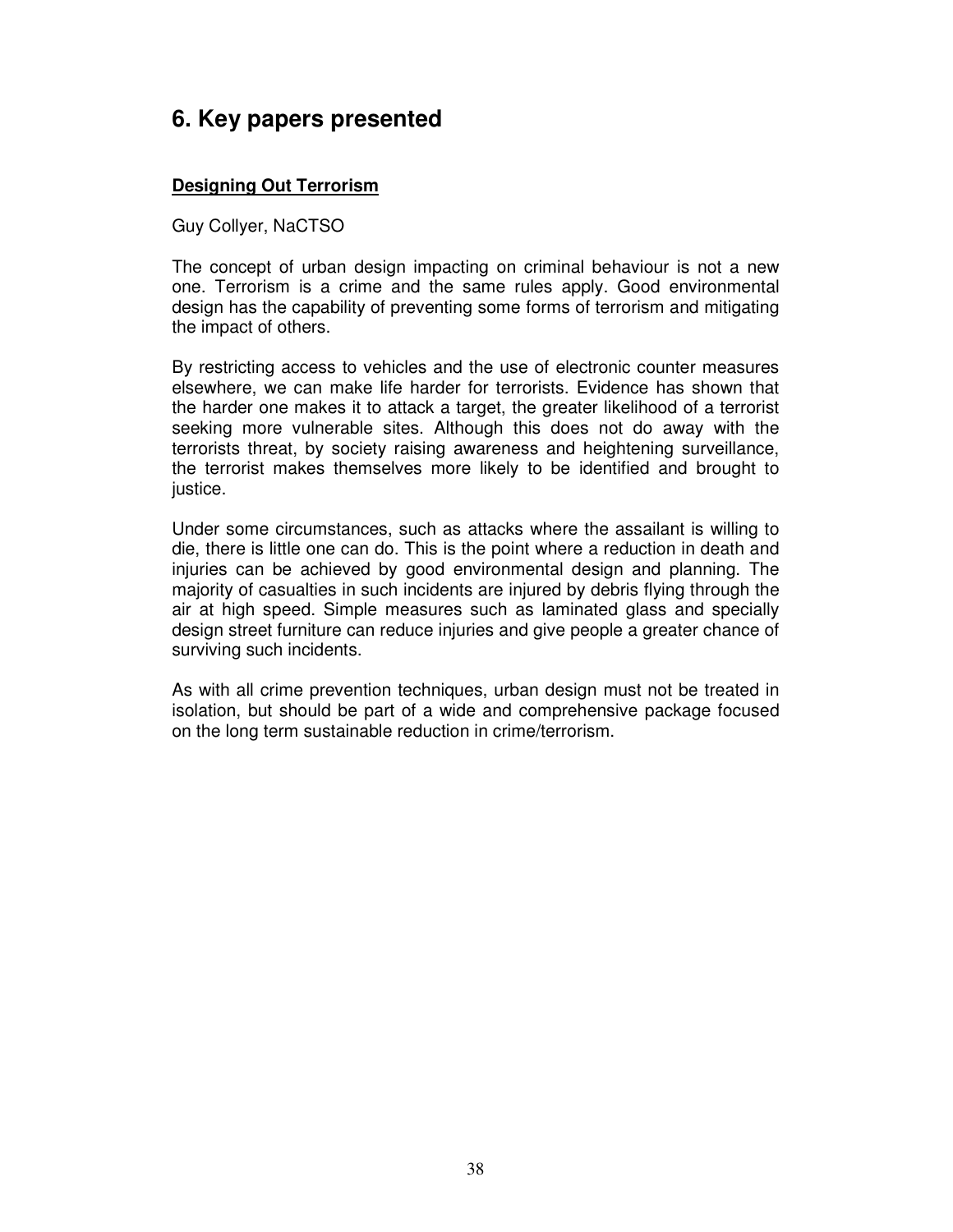#### **The Mind of the Terrorist (A journey into…)**

#### **Jean-Claude Salomon**

#### **Introduction**

Understanding the terrorist mind is really about prevention. However prevention as we know in the criminal justice arena is a very difficult topic. Does prevention work, how do you measure it, who undertakes prevention are the most common questions and sources of criticism or lack of implication in prevention schemes.

Applying prevention to terrorism asides from neutralisation of terrorists (imprisonment or death) is as yet an uncharted land. Of course the policies of defensible space or target hardening can be transposed to the threat of terrorist attacks. Prevention applied to possible human sources of terrorism is a new field.

We can however begin by attempting to understand the terrorist mind thus getting an insight into motivations which we can alter, group dynamics that we can apply pressure to and more generally attempt to alter individual courses involved in networks. Some experts have spoken about the "hearts and minds" of communities that support, to various degrees terrorists. This is fine but what do you actually do. And what about individuals outside the normal framework? I refer specifically to Europeans who convert and are not members of specific communities.

#### **Some key points:**

- The violence of terrorists is simply more focused and organized then that of youths engaged in urban violence or crime.
- The root causes are basically the same.
- The goals are symbolic as well as political/religious, identity or ethnic issues.
- Terrorist are the same as you and I, with the same basic needs, emotions, feelings and aspirations.
- Terrorists are not mad, insane or suffering from pathological disorders though some may be suffering from the results of past PTSD or personality disorders.
- Terrorists are the result of three factors; individual, organizational and environmental. You need all three to have a terrorist, especially today's one.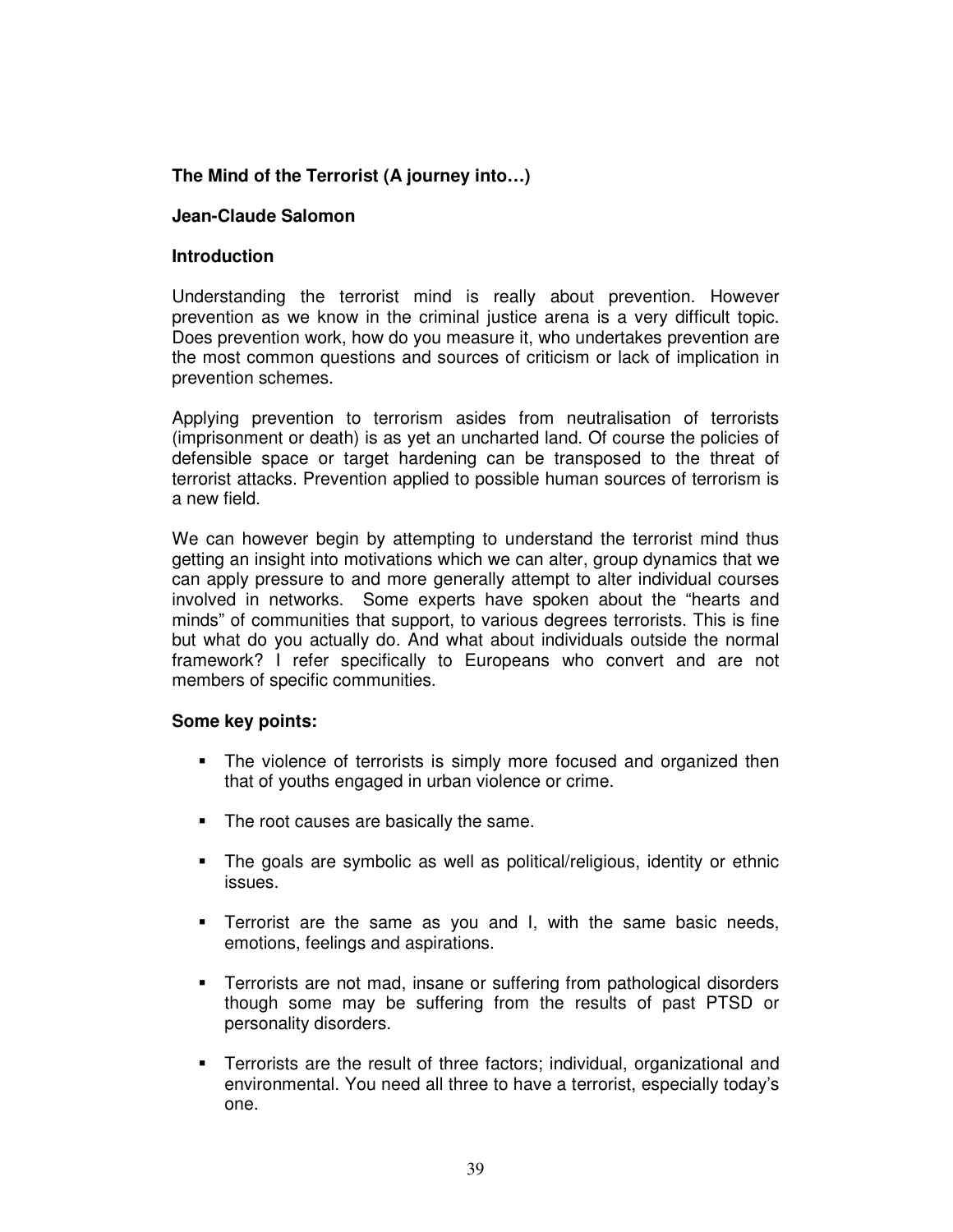- One has to take into strong account several key words which explain in part terrorist personality; identification**, self esteem, revenge, frustration, reaction, renown, disaffection, challenge, honour, anger, grievances, conflict, resentment.**
- Today's terrorists do not function in a vacuum or alone but rather are part of networks.
- Terrorist networks are living organisms fuelled by group dynamics.
- These networks are much more elaborate than thought, though they may be poor from logistics points of view.
- Networking is the key to the difference between terrorists and urban violence or some criminal activity.
- From selection, through recruitment training preparation and committing attacks, the network is the key.
- **Terrorism is currently real in scope because it works.**

#### **Briefing Paper:**

When I was first invited to participate in this seminar, I thought "wonderful". Then I had to think of the topic of my presentation, "The Mind of the Terrorist", which was accepted. Afterwards, it dawned on me that I'd chosen a rather difficult subject. Not being a terrorist, what on earth could I say on the subject not being a terrorist myself?

Gradually it grew on me that I did know a little about this subject, from other perspectives. Unlike most people I do know and have known real terrorists, members of guerrilla movements and other violent, armed organizations. No suicide bombers in the lot though or else they didn't live to tell.

I also have my experience as a crime analyst in the *Police Nationale* and chargé de mission working at l'Institut des Hautes Etudes de la Sécurité Intérieure with some visible public work in crime prevention and urban violence. Most of my work was however with liaising with other services, analysis and counter terrorism and counter intelligence.

To this background I should add my studies and interest in victimology which I've also applied to the above areas. Victimology is a core component of terrorism and as such must always be taken into account. But victimology also applies to offenders or perpetrators of terrorist acts. Who are they, why did they choose to commit terrorist acts?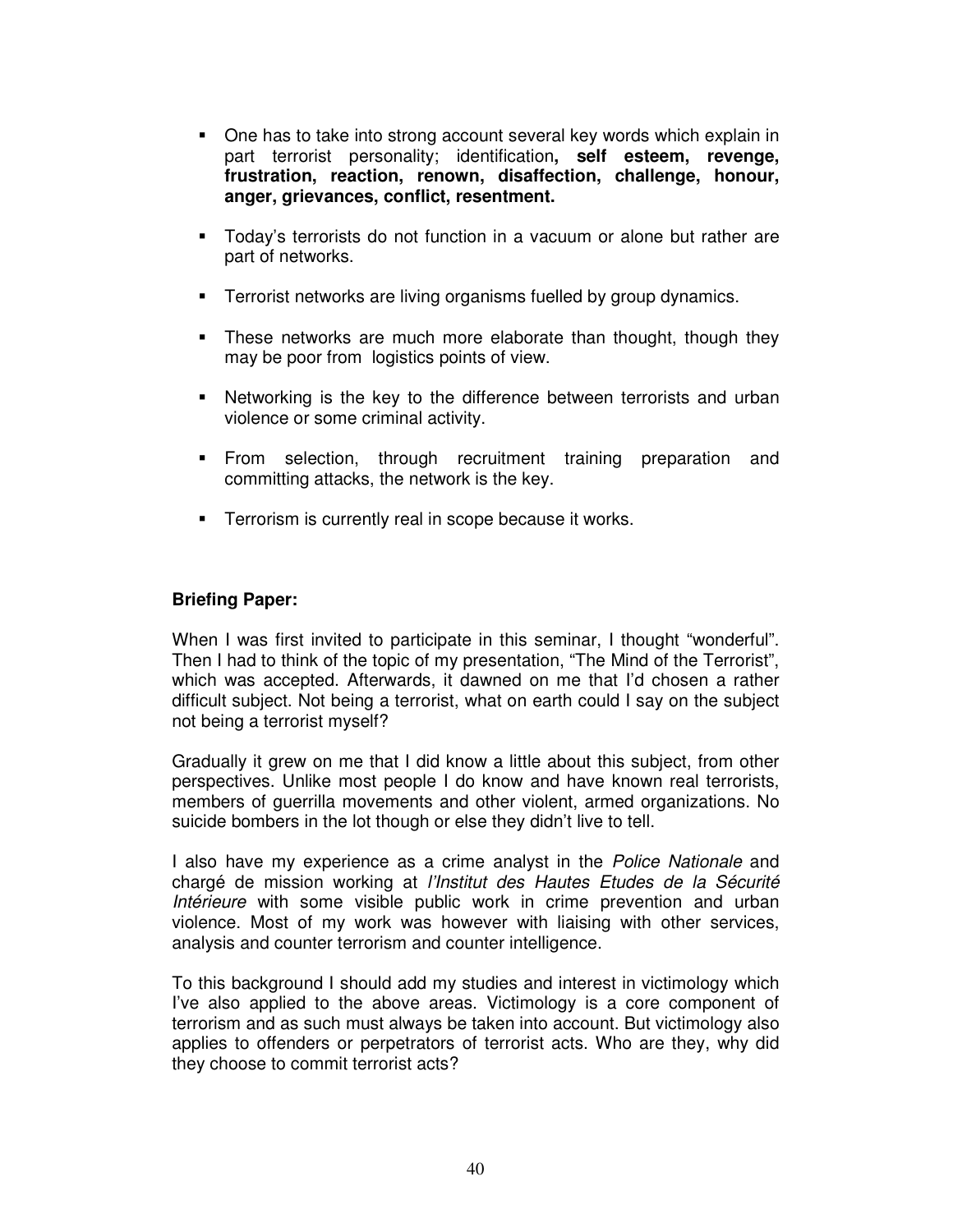So after all it does seem that I may yet be able to speak about the terrorist mind. I won't go through all the boring and too academic stuff about defining terrorism. People in London or Madrid don't need definitions, they know in their flesh what terrorism is.

Now to the heart of the matter; why do such nice young men from our communities go about blowing themselves up along with dozens of other people? How can this happen, here, they must be fanatics, deranged or mad.

I'm afraid that the truth is somewhat simpler and more disturbing. They are not Mad, but people like you or me, perfectly normal who have chosen another course, gone on a different track than most of us. Yet when you think, how many people out there are also off on different tracks then most of us (drugs, alcohol, drop outs of society, recluse or in revolt without acting out).

I will now try to attempt charting this different track taken by terrorists. My attempt will be based through the use of having been a privileged witness to several violent, armed groups over several decades, in various parts of the world (terrorists, guerrilla movements, and liberation fronts), interviews with violent offenders, my operational experience and the looking glass of applied psychology in relation to my victimology studies.

The terrorist mind is a difficult topic not only because of questions of access but also because of much over simplification and misunderstanding. It should be clear that what follows are my own perceptions of terrorism and terrorists.

Lets be clear at the onset, the London four didn't set off their bombs in London but months before elsewhere in England. It could have here in Bristol by the way. Make no mistake, the setting off of the process of becoming terrorist bombers was not the result of going to a mosque, seeing an imam, going to Afghanistan or Pakistan or surfing the web. I'll get back to this point shortly.

Another point, somewhat against the common grain but in my mind and perhaps in the mind of some of our "homemade" terrorists is that the process of becoming a terrorist, suicide or not, has to do with a fairly recent word we use in a totally different context but extremely pertinent to this seminar and urban issues….**empowerment** ! If we understand empowerment to mean controlling one's life and environment though it seems a paradox, that's exactly what the London four demonstrated.

Setting off the London bombs was symbolically done long before and elsewhere, at home in our communities. You don't simply decide one day to become a terrorist or suicide bomber on the spur of the moment and say "hey I'm going to blow myself up the Tube". And you don't just meet someone else you don't really know and say "team up with me; I'm going to blow up the London Tube".

Becoming a terrorist or suicide bomber is a fairly long process. Some would have us believe that all it takes is getting a few lessons in somewhere near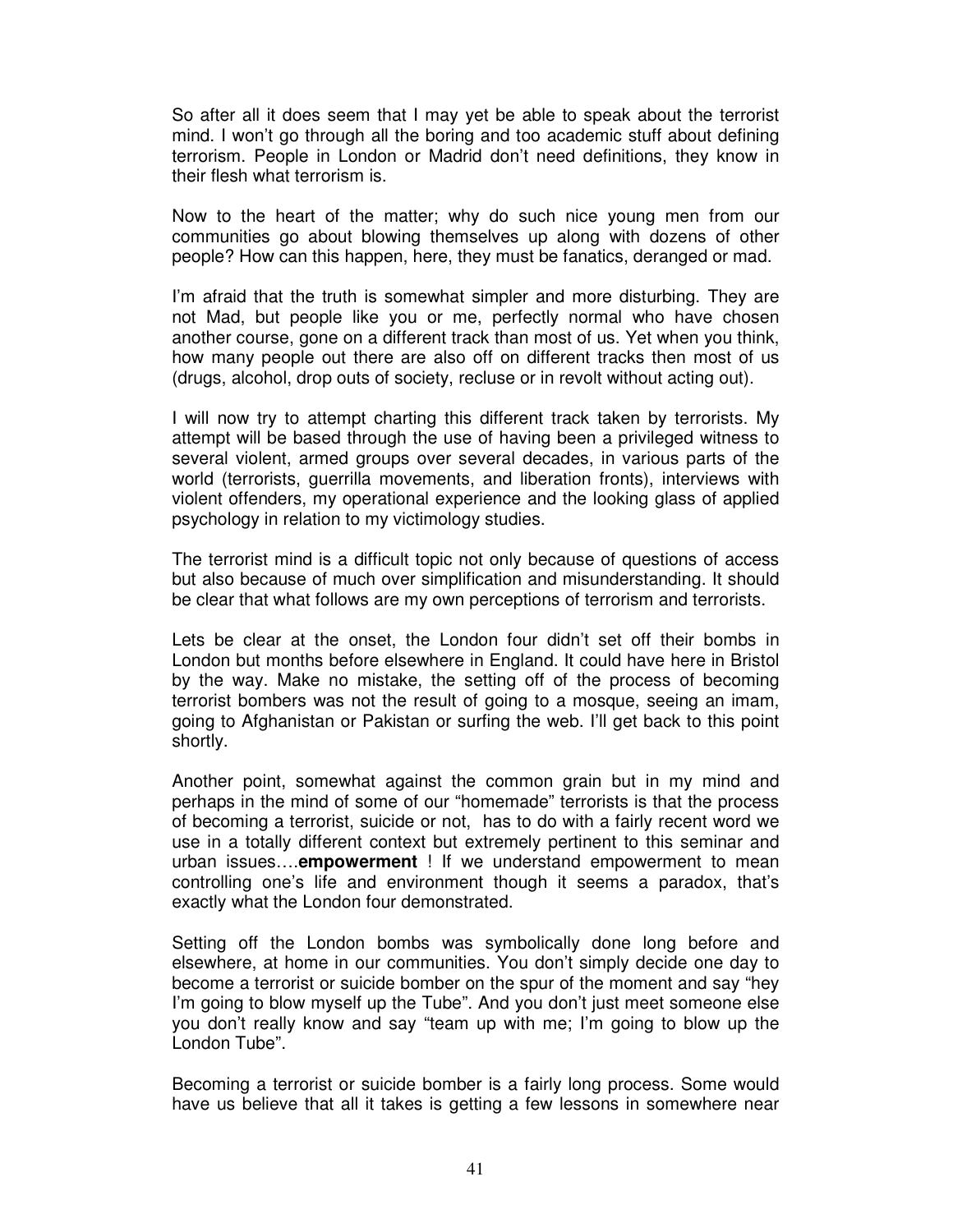Afghanistan, then just making a bomb in your kitchen, go off with some friends, go on the Tube and boom.

The London and Madrid bombing, among others show that in fact more people are involved that the original bombers. This in itself indicates that we're dealing with a more complex, deeply rooted and organized process than we'd like. Bomb making requires minimum care, expertise and attention when making homemade improvised explosive devices. Choosing a target(s) also requires prior thinking; you don't just go off and explode yourself anywhere, any time.

And if you're doing it as part of a group of four or five, then the whole operation requires coordination, timing, in other words, advanced planning. As they say in the States you want a "big bang for your bucks", so you plan maximum media play up. This invariably means several other people involved in addition to the four dead bombers. In turn, it means that we're dealing with an organized group within a community that may seem to look the other way, through fear, indifference, partial approval or identification with the bombers.

So we do have some precious information; the bombings were part of a long, evolving process involving a number of persons, all located within fairly defined geographical locations and communicating. This also implies that at one point or another some people have been witnesses to parts of their activity.

Further, all studies conducted with terrorists throughout the world, without exception, have shown that perpetrators are not mentally ill or crazy. A person with severe personality disorder could hardly make a stable bomb, chose a target in advance and calmly go to a tube station, get on and blow himself up.

In this case we're dealing with dedicated, committed people who have long term goals (which in this case may include the notion of martyrdom). At this point it is opportune to indicate that though we are looking at suicide bombers related to radical Islamic groups, we could apply the various comments to all other terrorist groups.

Though we are currently focused on terrorists from radical Islam, it remains that other sources of terrorist activity could develop at any time, with similar effects. Animal rights groups also engage in terrorist attacks. In a recent past the *IRA* was engaged in very sophisticated terrorist activity. In Sri Lanka currently the Tamil Tigers are again active after a difficult truce.

New groups could and will appear both in our countries as well as elsewhere so we should focus on the why someone wants to become a terrorist and how he (or she) becomes one.

This naturally brings to what these people, what the terrorist mind is about. As already indicated there are no single cause but rather multiple causes and layers of causes. Motivating factors are necessary and are several fold, to bring someone to commit a suicide attack. This has led experts involved in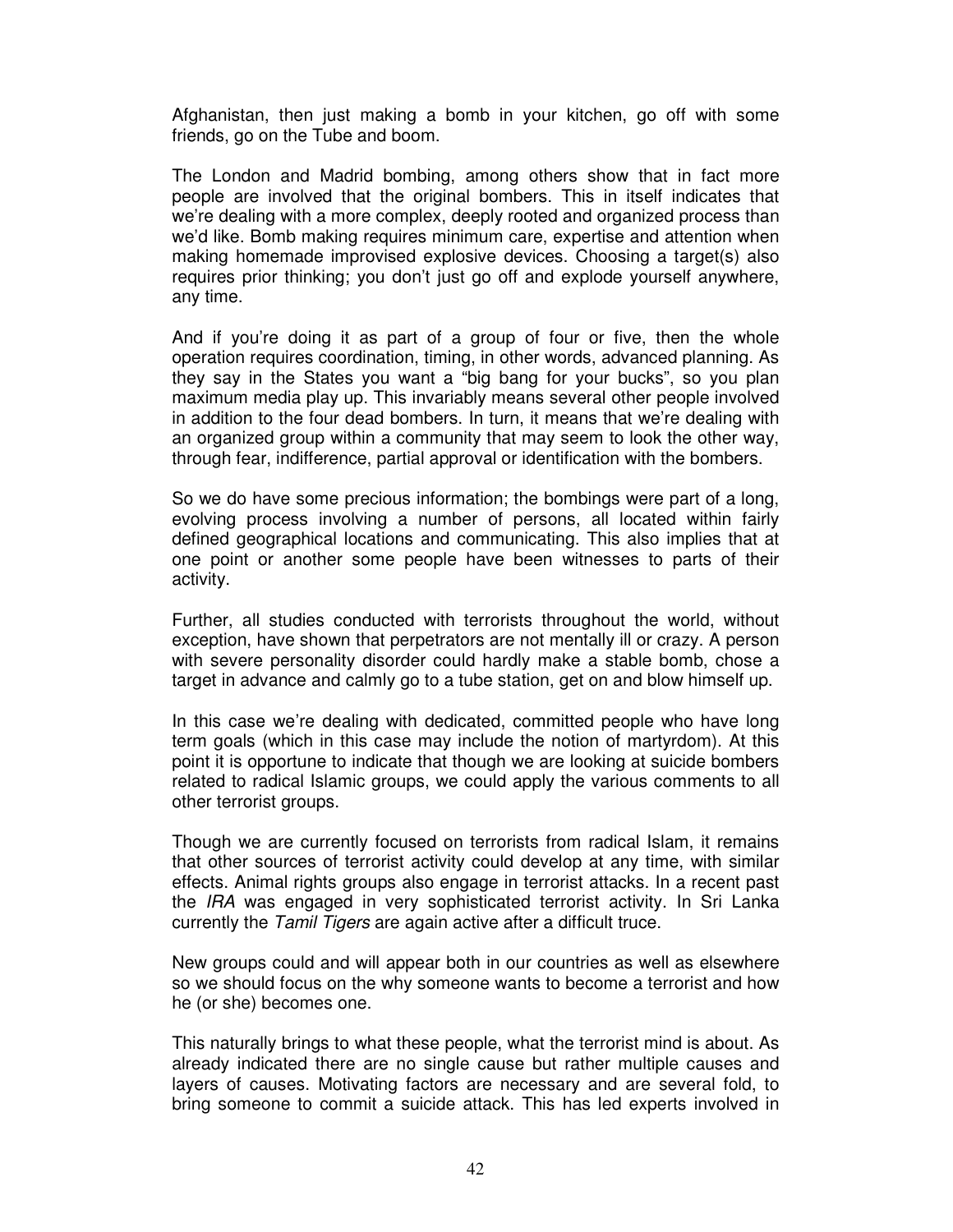profiling terrorists or at least trying to understand the terrorist mind to identifying and gaining insights at what motivates terrorists. Various theories have been developed but it seems from the research that no one theory can explain this behaviour.

Frustration aggression is the first motivating factor that comes to our minds. Frustration aggression theories have been very popular but have since been discarded and proven inefficient to fully explain the process leading to terrorism and suicide bombings.

Basically this theory was developed by L.Berkowitz in the Journal of Personality and Social Psychology in 1965. For that author terrorist activity is a response to frustration of not attaining personal or environmental goals. In the face of frustration the would-be terrorist "fights" rather than using "flight", our old stress friends. This hypothesis obtained some initial success because of terrorist accounts (autobiographies, interviews) that were auto justifications aimed at appearing as victims of society rather than as perpetrators. At best this hypothesis could apply in part to revolutionary terrorists  $(R.A.F.)$  but certainly not to religious based terrorists and suicide bombers who demand a totally different commitment.

Another theory was that of narcissism aggression, developed by Hassel in Terror: the Crime of the privileged in 1977. In this case narcissism is the manner in which an individual relates to the external world and defends himself from damage and harm. Narcissistic injury is in this case the main mechanism leading to evolving towards an aggressive stance (terrorism) to protect oneself from harm.

A more recent work by Louise Richardson, What terrorists want, published in 2005 the author insists on the three Rs, Revenge, Renown and Reaction, as motivating factors of terrorists. If we look closely we'll see that these three factors actually cover the factors mentioned elsewhere in this paper. Revenge of course covers members of families already victims of repression, war or other measures against different types of movements. With more distance, revenge covers Muslims who want to take revenge for actions against their brothers in various parts of the world.

Renown brings into being questions of identity, self esteem, honour and disaffection. These different characteristics all have a positive outcome through renown. Reaction is a fairly clear act arising from anger in many different forms as well as slights, discrimination and other related behaviours.

Reaction in addition to striking out against an action undertaken by the enemy also serves another function. Reaction is sometimes used to spark off repression. ETA in the Basque country of Spain sought to provoke the Spanish government into further repression which would lead to further resistance. This repression-resistance cycle was also used in Latin America and by some radical left wing groups in Western Europe. In practice this theory never worked.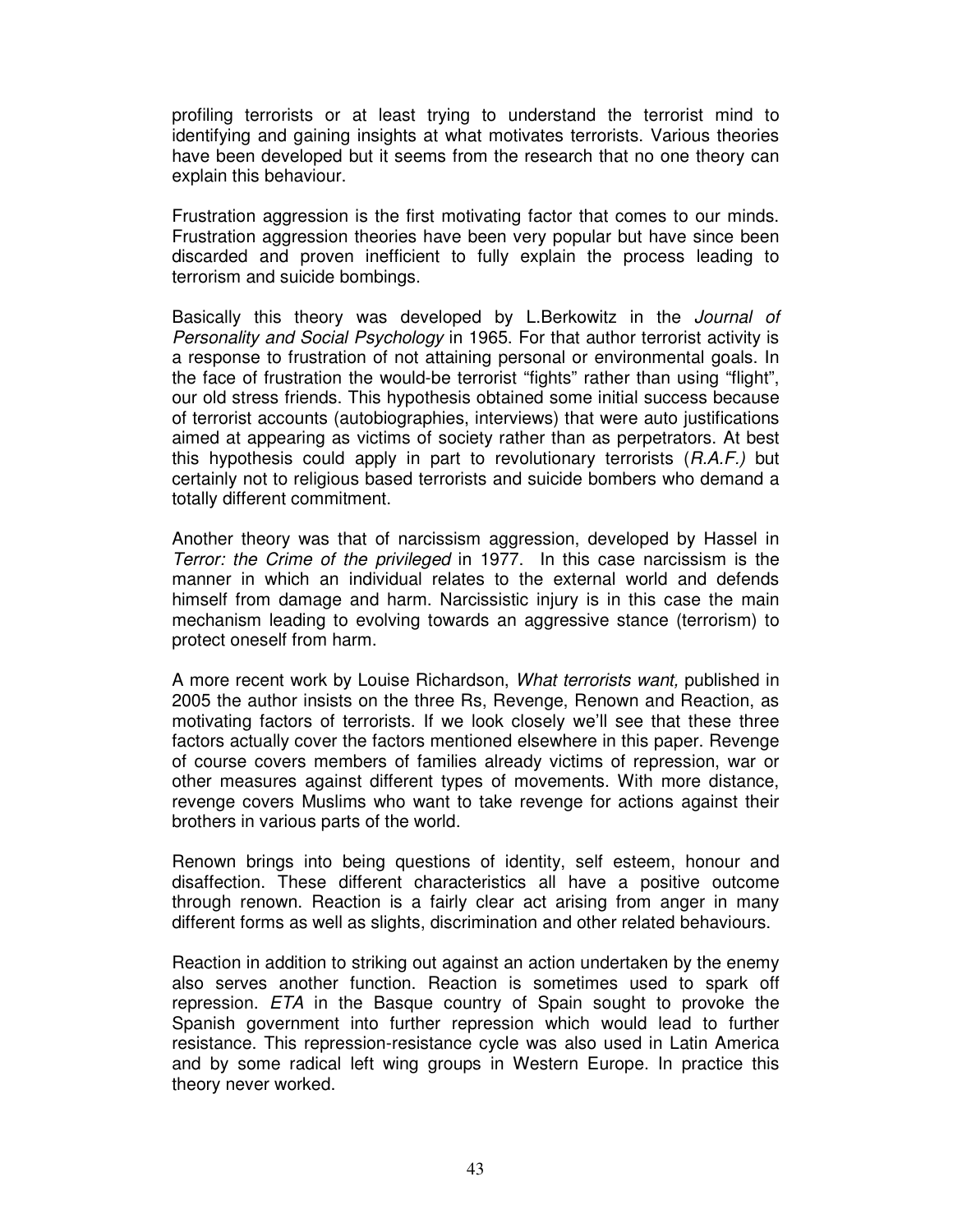These theories and others have since proven only partially valid regarding terrorists but we should look elsewhere to understand the initial personality traits that enable enrolment into terrorist movements. More "common" personality traits and behaviours are worth looking into.

Anger, in my mind is a major component. Its one that I've met in violent criminals, conflict situations and armed struggle groups. Dealing with anger is essential because deep rooted anger is at the heart of many conflicts that escalate into violence. Anger arises in a variety of situations and of course some would identify this emotion with frustration. Anger is present when you're not understood, not being able to say things clearly on the moment. Or, it's about the slight (s), the humiliations that are implied rather than openly stated. It should also be noted that the accumulation effect only increases the possible reactions.

We should always pay attention to anger, our own as well as that of others. And anger is highly infectious; other people will easily catch your anger and will in turn pass it on to others. A very good remedy against anger is "respect". Respect at all times is the only way forward and is perhaps one of the best tools against anger, conflict and deviant behaviours that often lead to extreme violence and in this case to terrorism. By the way, "respect" does not mean necessarily agreeing with other opinions or tolerating the unacceptable. It simply means listening to the other fully.

However a funny thing about "respect" is that it works well if showing respect also implies assumed authority, with justice and a clear notion of being "centred" Otherwise respect is only subservient, and an act without substance and in that case will only lead to further "slights" and anger.

If you keep in mind many of the contemporary conflicts such as Northern Ireland, Sri Lanka, Palestine and the rest, lack of respect (some would say tolerance which is not the same thing) is the common tread in those conflicts and in my mind the engagement of some of our local people into the current terrorist cause.

I made a passing mention about some key words that in my mind are so many fuses that need little to be set off. These are identification, self esteem, revenge, frustration, reaction, renown, disaffection, challenge, honour, anger, grievances and conflict. Conflict and anger have already been covered. Make no mistake, future terrorists all start out with those key words in mind, it can be one or more generally a combination of several of these key words. This is what's in the terrorist mind at the onset.

Terrorists don't fall out of the sky; they are made, shaped by all of us in our everyday interaction with others. Of course we can add to the list racism, injustice, inequality, discrimination, arrogance, social deprivation but in the end the basic list remains the core seed bed of terrorists in making.

I like to make an analogy with urban violence (France, November 2005) and some forms of criminal activity. In France as elsewhere urban violence occurs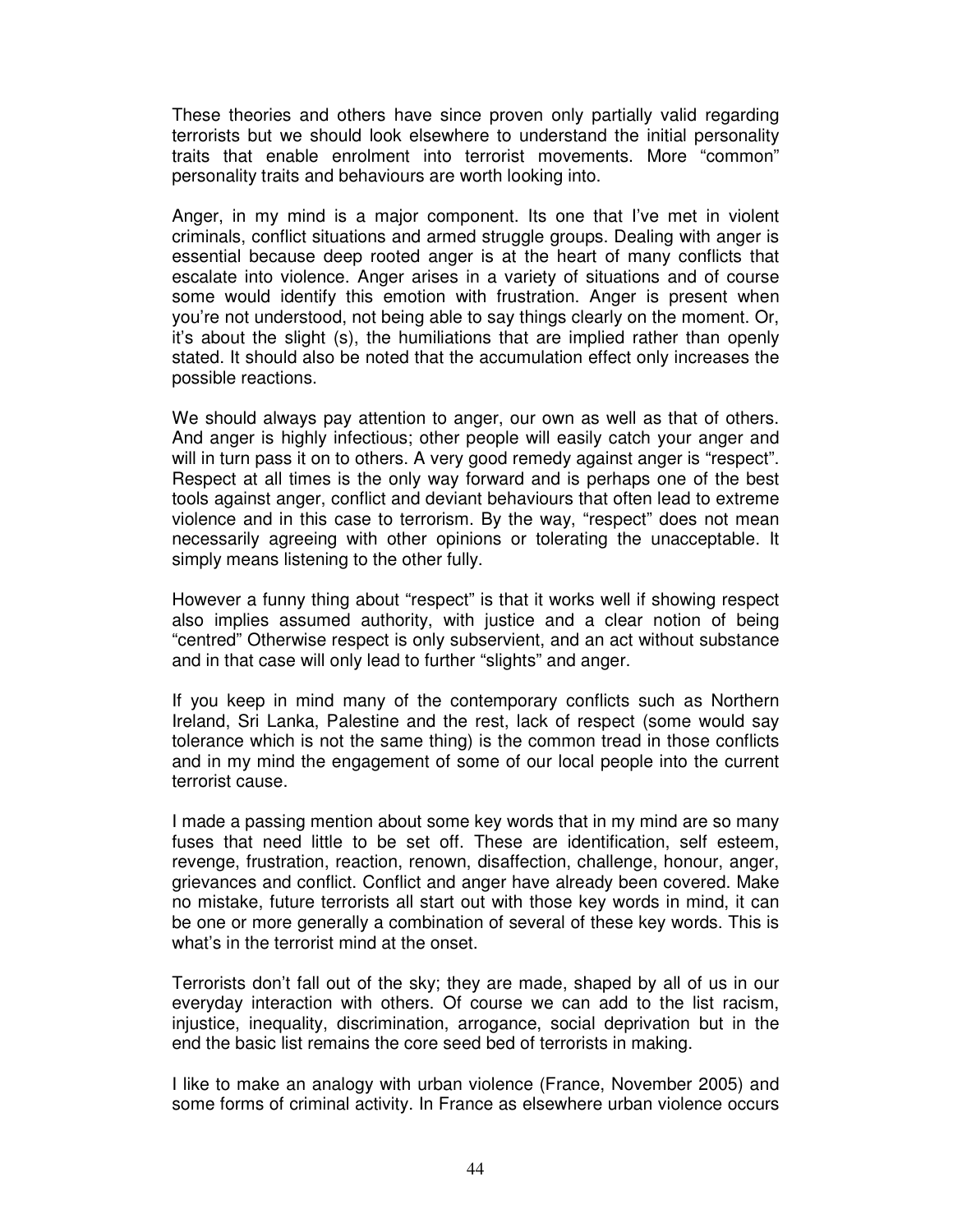during which cars and houses are burned. Schools, sports facilities and other equipment are also targets. These forms of urban violence are always qualified by the media and the police as "senseless". But when you stop and think a moment so are terrorist attacks. Terrorist attacks are also qualified as "senseless", brutal, fanatic.

By the way, should we think of linking terrorist behaviour with risk taking among youths? I would tend to think that links are there and should be explored. In risk taking, youths literally risk their lives and want to prove themselves, foremost to themselves but also to others. They also want to see if life has a meaning and last, they want to what limits are.

In the past all societies had elaborate rites of passage from childhood into manhood. Orderlies, risk taking and rites of passage were common. In our modern societies no such exists so we have new forms of risk taking, with lives coming into play and death at the end in quite a few cases. Becoming a suicide bomber isn't all that different. After all at the heart is gaining a meaning in life (and after life), obtaining the statue of a martyr and proving oneself to others.

The perpetrators frequently come some the same general background and live in the same "inner cities", whether in France or in Britain, as those involved in urban violence. The symbolic values are the same in some instances. However successful a person of immigrant origin is there is always the persistent feeling that he is not quite like the others. He has to be better, explain his success and always has to defend himself.

Youths involved in terrorism and those involved in urban violence and crime are simply two branches of the same tree and with more and more frequent crossovers. In this case drugs are both an excuse to establish control in the name of the war on drugs and yet drugs funds terrorist activities, again a common tree.

In both cases despite the seemingly "senseless" aspect, injustice, honour, identity and apparent control over one's life is at work. Also in both cases, control over one's environment is essential, in the case of urban violence, control over "my territory" and in the case of homemade terrorists, control over "my cause: my identity".

Self esteem is a good point here. With our urban youths self esteem comes from peer recognition and the presence of the media in reporting the intensity of urban violence and riots. With the terrorists self esteem comes from other members of movements and the religious dimension of reward in an after life. And of course the media also play an essential role in playing up their action. This in turn leads to moral grounds.

The terrorist act also implies a hard criticism to others; it sends a message which in effect says "You see, my cause and my commitment is so strong that I'm willing to die for it". That's high moral ground and has an impact on persons close to the terrorists. It also sends a message that whatever we try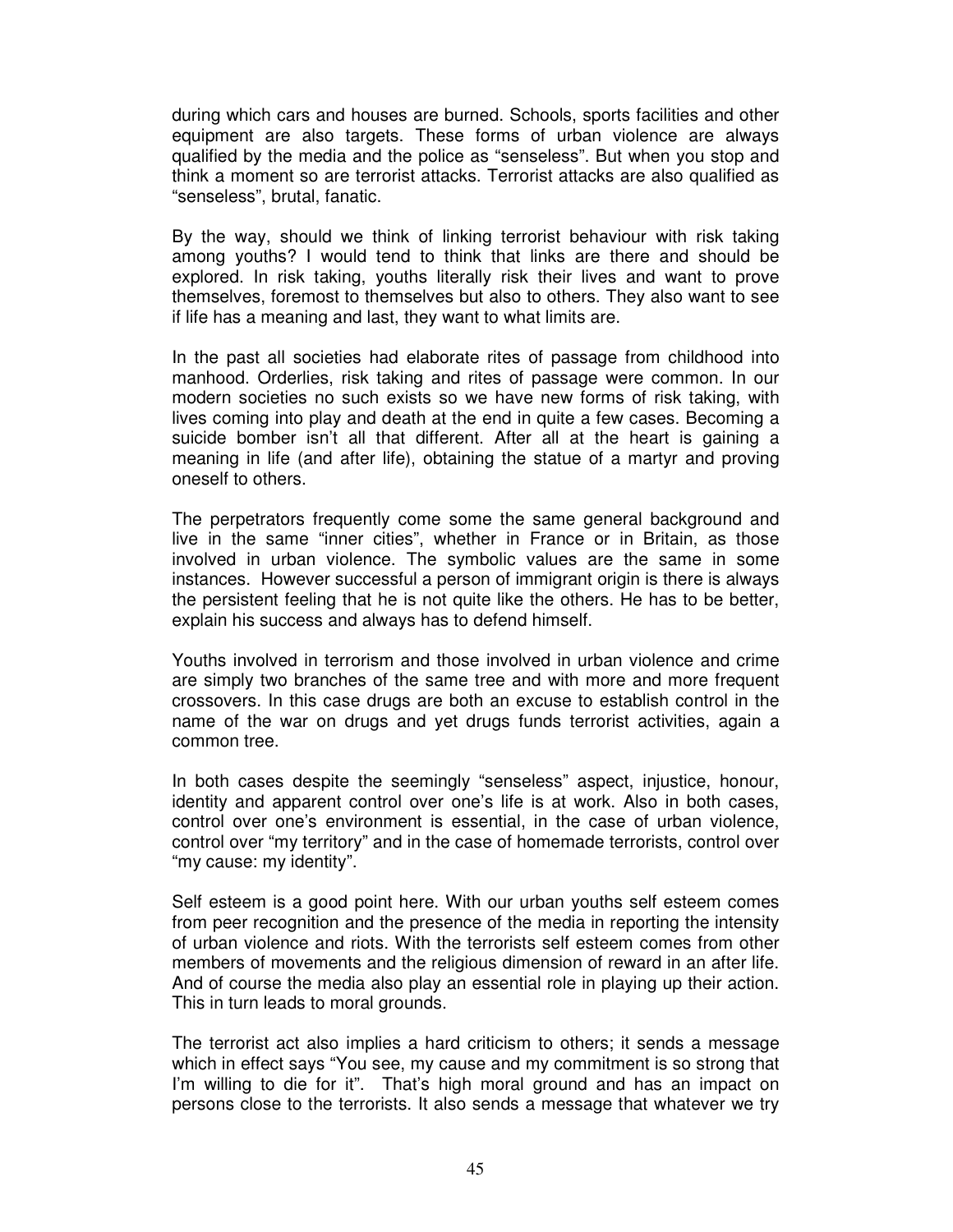to do to stop this terrorism, we cannot achieve clear results (true but for different reasons).

The terrorist mind, as already indicated is part of a broader process and includes several levels. An individual who wants to be a terrorist is not sufficient in itself. At best, it will lead to individual terrorist act and at worst it will be something related to suicide by cop.

The successful terrorist and terrorist act requires group involvement. Group involvement can be small as illustrated by the Rote Armée Fraktion, with a fairly small backing of supporters and sympathizers. Or it can large as illustrated by the IRA or the P.L.O. In this case hundreds, thousands of people support both the cause and the action of the terrorists. In this case their action is seen as resistance against oppression.

At this point it is important to look at the question of the suicide option. Why use suicide as a viable means of action rather than the more "traditional" terrorist methods. Suicide terrorism is an impressive act, one hard to counter for several reasons; 1) this type of action is disturbing because unusual, 2) threats of punishment cannot work, 3) the terrorist is on high moral ground, 4) it is cost effective, 5) no problems with possible prisoners.

Suicide attacks like other forms of terrorism remain however techniques or means rather than ends in themselves. This is easily seen with truces carried out by some groups like the Hamas who do use suicide attacks as a tool and stop its use when they feel it appropriate. In turn this has several implications concerning the individual terrorists and potential suicide bombers. These are only part of a "stock", available when necessary. It shows that they are always under control of the organizational level. This level in turn is linked to the third level, the environmental level. This level includes the target population, the support population and the behind the scenes negotiations or contacts.

#### **Jean-Claude Salomon, Paris, September 2006**

#### **Civilisation and terrorism: a sociological view?**

#### **John Lever, University of the West of England**

**Abstract:** This paper examines the rise of Western Civilisation given by the German sociologist Norbert Elias in his account of the civilising process. It starts off with a brief examination of the European state formation process and the disappearance of violence from everyday life that accompanied it. To explore the possible reversal of these trends, the paper then looks at Elias's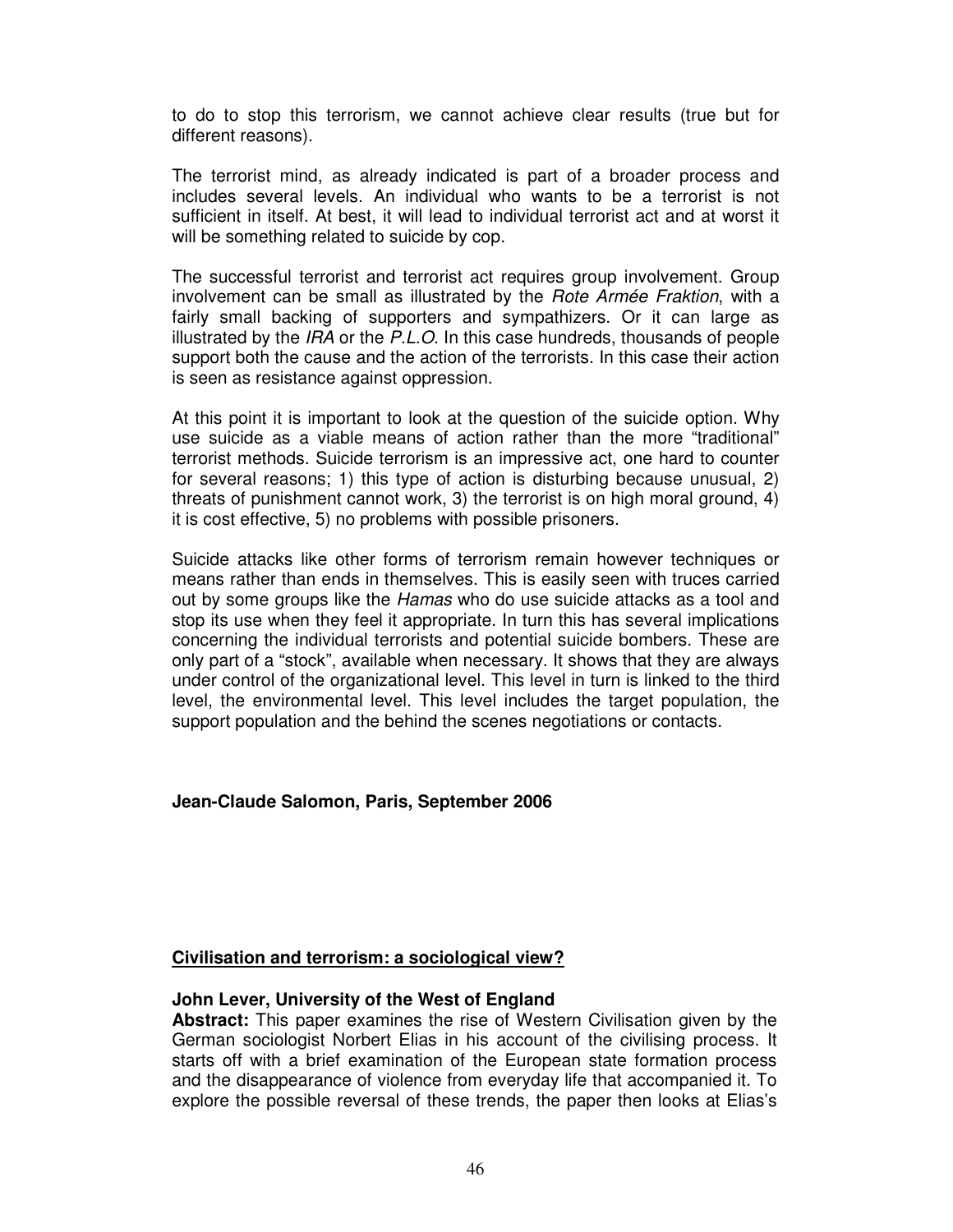work on the breakdown of civilisation and the rise of internal terrorism in Germany between the wars, before drawing out some comparisons with recent world developments and the rise of home grown terrorism in the UK. In conclusion, the paper suggests we need to pay more attention to the long term processes that shape the world in which we live. **Keywords**: Civilisation; Violence; Globalisation; Terrorism; Multiculturalism; Community.

#### Introduction

Today I'm going to talk a little about the account of western civilisation given by the late Norbert Elias. It is an account which shows how the emergence of civilized behavior in the West was bound up with the emergence of centralized European states and the removal of violence from everyday life. The paper examines these developments – and their possible reversal – in an attempt to shed some light on the emergence of home grown terrorism in the UK.

For Elias (1994), the emergence of western civilization and civilized standards of behavior were closely bound up with the establishment of public state monopolies over the means of violence and taxation. Discussing the ways in which individuals have been integrated into larger and larger groups throughout the course of human history, Elias shows how a series of elimination contests between warring feudal lords during the Middle Ages gradually facilitated, amongst the European middle classes – who began to coalesce around royal courts during this period – an increasingly civilized code of human conduct. Over time, as these processes advanced, Elias argues that violence was pushed behind the scenes of everyday life as individuals were compelled to develop more foresight and restraint in their relations with other people, and how, as social inequalities deceased, the term civilisation was gradually viewed by many in the West simply as an expression of their own cultural superiority (Elias 1994). It is this process that Elias terms the civilising process.

This is a simple summary of some very complex ideas. The thing to remember, however, is that the notion of civilisation, for Elias, emerged unintentionally through a combination of unplanned and planned social development. It should also be remembered that Elias believed humanity would one day be integrated into a single global unit and that a period of world governance would ensue, and in an age when the Holocaust had only recently questioned the western notion of progress, Elias was often accused of putting forward just another version of progress theory. However, while it is undeniable that Elias outlined a process of change in very specific direction, he was only too aware of the fragility of the processes he identified. And it's the possible breakdown or reversal of these trends that I'm going to talk about today.

#### Liberalism, civilisation and violence

If we take it as given that western civilisation was based on the perceived superiority of a particular personality structure from the nineteenth century onwards, we can begin to understand why, at the same time as the 'civilising process' was beginning to unfold across Western Europe, 'civilisation' was attempting to spread itself across the rest of the globe in a most brutal and violent manner. Elaborating on the process involved, it has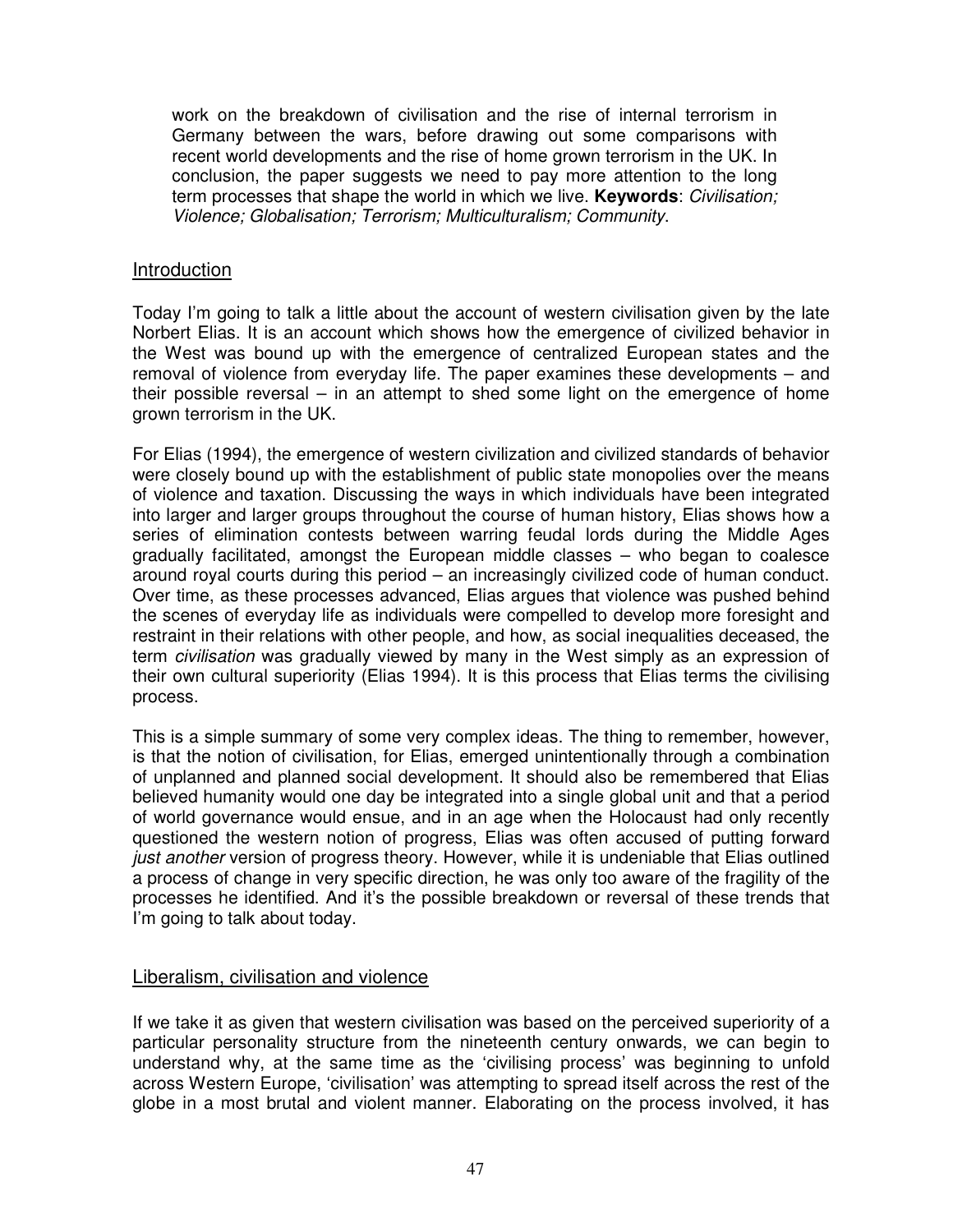been argued that civilisation is thus largely 'accompanied by aggression and violence towards those who remain uncivilised […] largely because of the threat they pose to the fragility of the achievements of civilisation' (Van Krieken, 1999: 297).

As is well known, a central feature of western political philosophy since the Enlightenment has been the assumption that individuals not born reasonable or rational must undergo a process of 'refinement and education' (van Krieken, 1999). John Locke (1632-1704) argued from such a position during the formative years of liberalism, where he put forward the view that human beings who do not display 'reason' in the appropriate manner cannot receive the benefits civilised society offers. And today, both at home and abroad, the ideology of liberalism and the narrative of civilisation continue to categorise inclusion and exclusion by the degree of civility expressed by those seeking to reap the benefits offered by civil society, a situation which gives the civilised the right to claim control over the autonomy, political sovereignty, and freedom of the uncivilised in order to facilitate their 'assimilation' or 'inclusion'.

These issues involved are clearly illustrated through the workings of community safety partnerships where the government now attempts to reduce crime and disorder, improve safety and security, and maintain control over the use of public space by engaging communities in their own self governance, and much has been made about role of local authorities in these developments. However, it appears that for many working in local government, their everyday working lives has changed very little. Indeed, while communities are being asked to do more for themselves through these developments, it has been argued that the community safety agenda is still being dominated by the priorities of central government who are deploying governance strategies for their own purposes (Lever 2005). Lee's (2004) claim that the fear of crime is used as a government tactic to generate self-regulation in this manner clearly illustrates the processes involved in these developments, and many have argued that the fear of terrorism is being articulated in much the same way, as a means through which the 'dissemination of dominant discourses of terrorism' is used as a tactic of discipline and control (Mythen and Walklate 2005:12).

The development of domestic control runs alongside the development of Anglo-American foreign policies that seek to bring into line – or civilise – those countries seen to be sympathetic to terrorist networks and organisations, most notably perhaps, after Afghanistan and Iraq, the axis of evil comprising Iran, North Korea and Syria. And here again, in keeping with the logic identified, we can see how terrorism is providing a political lens 'through which ulterior motives are being camouflaged and hidden agendas executed' (Mythen and Walklate, 2005: 14). Examining these developments more carefully, we can see that individuals, communities and whole populations - in the Middle East, North Africa and South Asia - are being stereotyped and labelled deviant through such processes.

Many contemporary academic of these processes clearly illustrate the ways in which governments construct security threats as and when the need arises. Governmentality theory (Foucault 1979), for example, recognises both an inclusive dimension to government through which individuals, communities and countries can find themselves by adhering to liberal demands, and a more authoritarian thread through which awkward and incompatible voices can be marginalized. Within this framework, while those opposed to the 'reprisals' initiated for terrorist attacks on the West are often rebuked for being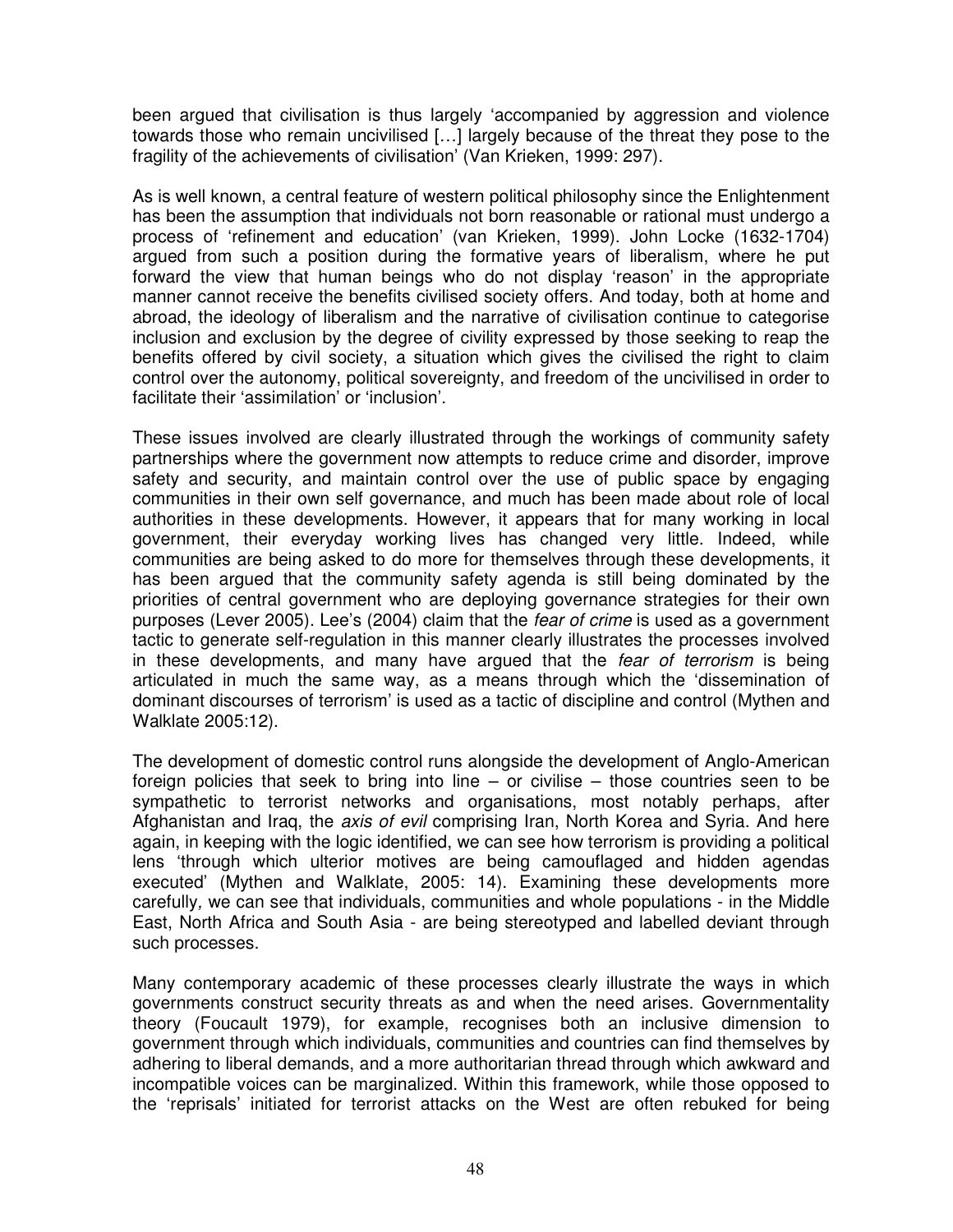unpatriotic, those who support such attacks are often seen as facilitators of truths about terrorism, truths that are increasingly saturating the public sphere (Chomsky, 1989).

However, recent analyses of race relations in the UK have suggested that these accounts illustrate little more than the ways in which the dominant discourses are mobilised in order to support government priorities (Bagguley and Hussain 2003). Following on from this it is my contention that we need to pay more attention to the ways in which the developments that now concern emerged in the first place, rather than simply aligning such problems with the exclusionary policies of neo-liberalism. Whilst an approach that examines the ways in which the terrorist threat is constructed may provide useful insights into the workings of government, an approach that examines such developments whilst casting light on the changes in the social fabric that leads to their emergence is, I would argue, much more valuable. And this is what I'm going to attempt to do by returning to the work of Elias.

#### Civilisation, violence and terrorism in the 20th century

Although the link between civilisation and progress led many  $19<sup>th</sup>$  century Europeans to conclude that violence had been confined to the distant past, the Holocaust put this modernist delusion to bed once and for all, and although Elias is often accused of falling into the modernist camp, it is a fundamental misunderstanding of his position to see it as a model of inevitable social progress. Indeed, while the gradual control of social danger by the state was a precondition for the emergence of a more civilised code of human conduct, Elias was only too aware that the processes involved swing to and fro and that the civilising process can always go into reverse.

Discussing the breakdown of civilization in Germany prior to the Second World War Elias (1996) shows how, as the use of violence in politics grew, and people began to act in more uncivilized ways towards each other, the state monopoly of violence grew steadily weaker. Elias's argument, in summary, is that geographical size and the close proximity of antagonistic language groups provided more obstacles to state centralization and democratic values and civilizing institutions in Germany than it did in England and France. As no great court society emerged in Germany to civilize the aristocracy as it had done elsewhere in Europe, it was not until well into the  $19<sup>th</sup>$  century that a series of wars unified Germany and enhanced the militaristic leanings of large sections of the population. As a result of these traits in the national character, Elias (1996) suggests defeat in the First World War was followed by widespread internal violence as groups sympathetic to the old regime attempted to undermine the new republic through a vicious terrorist campaign that eventually destroyed the republic from within.

Elias (1996) suggests a characteristic stage of the process through which people become terrorists is highlighted in the experiences of the men who fought against the new republic, many of whom felt detached from a society they believed was "rotten to the core" and about to go under (Elias 1996, 192). And it has been argued that it was during this period – rather than under the Nazis – that civilization started to breakdown as violence became a central feature of political life (Fletcher 1997). As I've suggested, these insights do not explain the Holocaust in its entirety. What they do draw attention to however, is how the interplay of planned and unplanned phases of social development and integration – processes that would be later equated with Europeanization and Globalization – facilitated a breakdown in the states ability to control violence, and how,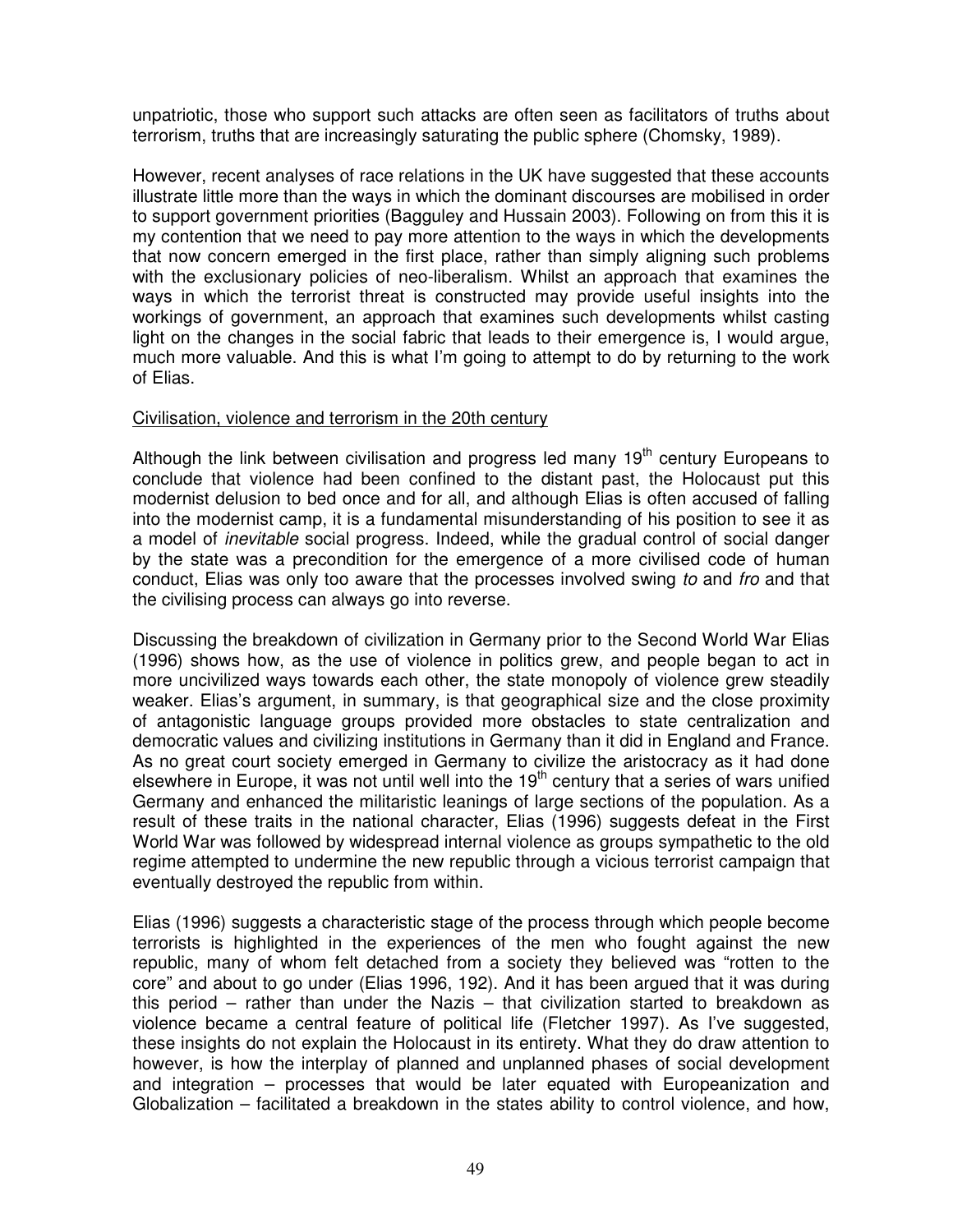on coming to power, the National Socialists utilized this situation to bind the country together for their own purposes (Dunning and Mennell 1998). Although there are numerous differences, I believe there are also some similarities between the breakdown of civilization in Germany and recent world events and developments in UK. The following section discusses these issues in more detail.

#### The post war period: the start of a global civilising process?

After the Second World War, state responsibility for organised violence was attributed to individuals within the German military. A civilised world with a monopoly on intervention emerged and the use of violence by states to expand their borders was criminalized, and it's has been argued that this was the beginning of a global civilising process as envisaged by Elias (Utsumi 2005).

This was not to say, however, that organised state violence disappeared altogether, for while in the past civilised nations had created external enemies in order to expand their borders and nation build, developing countries now had to create internal enemies in order to nation build, a process which unintentionally generated – in a whole variety of different contexts – internal violence against enemies of the people, forms of violence the superpowers supported or opposed as they saw fit (Utsumi 2005). In the rich countries, these developments were accompanied by the emergence of a political consensus given validity by the sacrifices made by the working classes during the war, a period within which many countries experienced sustained economic growth and increased migration to fill the gaps in a booming economy.

The wars that emerged during the later half of the 20<sup>th</sup> century were directly related to the break up of the social and political relations that had formed the post war world. First of all post colonial societies, and then post socialist societies, suffered crisis of legitimacy and, as the Cold War finally ended, and the full force of globalisation was finally unleashed, violence erupted spontaneously across many areas of the globe. The problems that emerged during these decades – increased crime, disorder and violence – cannot, however, simply be equated with a slow down in the civilising process. They are, many have argued, "something that could be described as its opposite – the unraveling of the process" (Kaldor 2000, 4). Paradoxically, perhaps, the rise of globalisation and the end of the Cold War enhanced the value of multiculturalism substantially, for if the Triumphant West was to export its now dominant ideology worldwide, it followed that the diverse internal groups that inhabited Britain must also be fully exploited.

This is a cynical view, I admit, and there is no doubt that multiculturalism can in some ways be seen as a development of the civilising process, as part of the anti racist struggles of the 1960s and 1970s that enhanced the position of many minority groups substantially (Sivanandan 2005). On the other hand, however, seen against the background of the changes I have identified, as an ideology that seeks to strengthen the established world order in the face of wider global pressures, it could be argued that multiculturalism is an attempt to paper over the cracks that emerged as globalisation advanced. And the argument here is that it is not ethnic pluralism that is at stake, but rather access to the instruments of cultural (re)production in a globalising world (Bourdieu and Wacquant 1999). Multiculturalism is, we could say, a catch-all ideology for the problems thrown up by globalisation, a way of containing the problems globalisation unleashes by giving currency to all minority groups.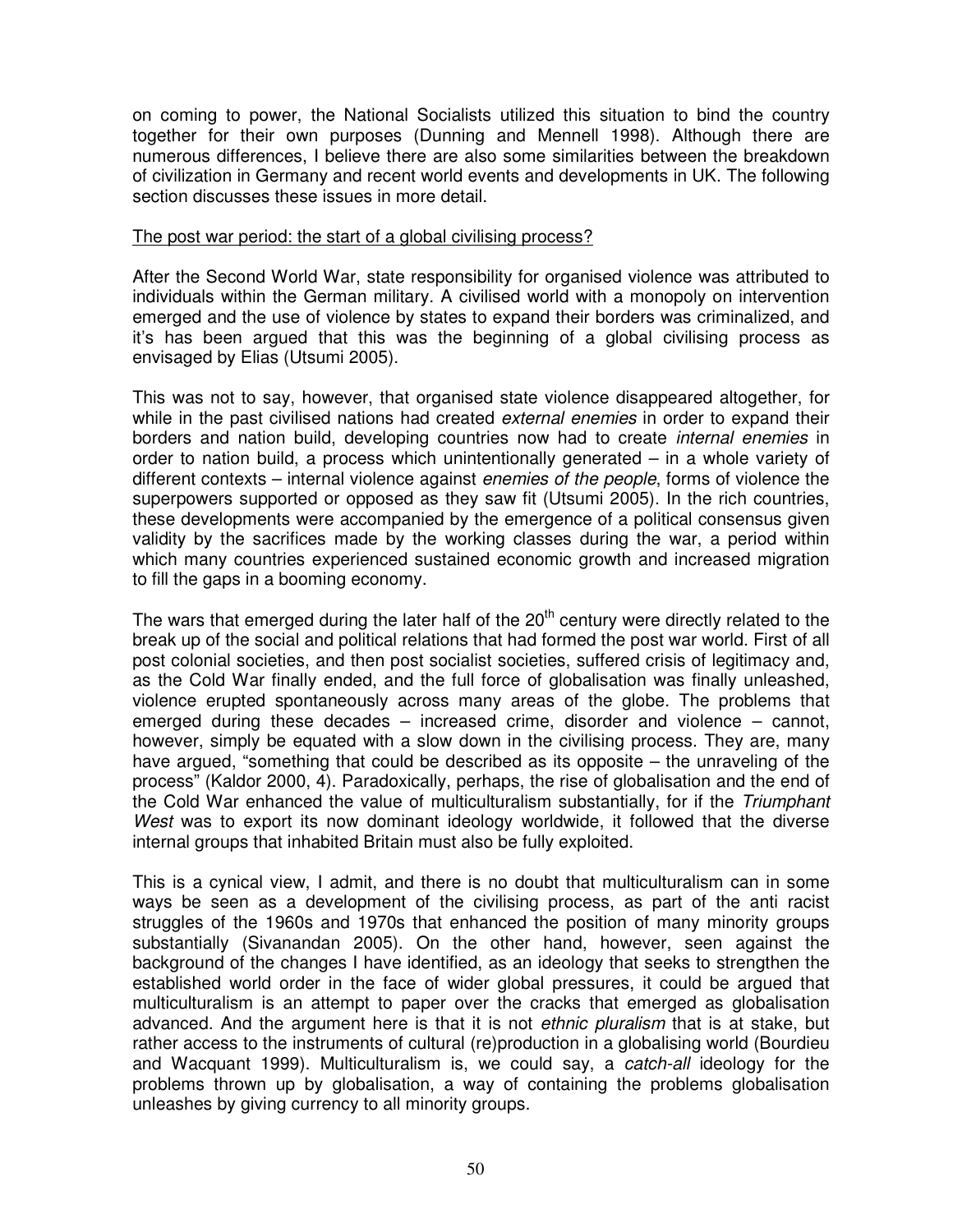#### Civilisation, violence and terrorism in the  $21<sup>st</sup>$  century

Considered in this way, alongside the events that have only recently heightened global tensions between cultural groups, perhaps it is not too surprising that the resulting cultural mix is sometimes volatile and unpredictable (see Taylor 1994). Indeed, the argument that **all** the July 7<sup>th</sup> bombers were well integrated into the British way of life draws attention to the complex pressures impacting identity formation in 'multicultural Britain' (Sivanandan 2005). As a recent poll suggested, although many British Muslims clearly believed the July  $7<sup>th</sup>$  bombings were wrong in principle, many also indicated that they believed the cause was right. And here, much as earlier processes of human integration facilitated a sense of unease amongst section of the German population, so we can begin to see why a number of minority groups and cultures in Britain and elsewhere feel threatened and alienated by recent world events.

The most developed account of decivilising processes to date has been given by Jonathan Fletcher (1997) who suggests that any breakdown in the civilising process is most likely to occur in societies where there is a decline in the states control over the means of violence, and where social ties between groups start to fragment. Fletcher suggests further that these developments are likely to be accompanied by tensions between groups, by increases in impulsiveness, and by an increase in thought with a high fantasy content and little relation to reality.

Just how far recent world developments are impacting the diverse functioning of British society remains to be seen, but it does appear that they are pushing British society towards a point at which the social returns from multiculturalism start to diminish, to a point at which the balance between civilising and decivilising processes turns decisively in favour of the latter. While people are undoubtedly more interconnected than at any time in human history, greater connectedness – whilst opening up the possibility of increased identification amongst different cultural groups – also increases the chances that some groups may react aggressively to the advance of alien values (Linklater 2006). One only has to think of the response of UK nationals in October 2005 to the earthquake in northern Pakistan to see the affinity British immigrants have for their ancestral homelands, and here it is not difficult to imagine the contradictory feelings and emotions these groups experience when fellow Muslims are subjected to repressive legislation, detentions and deportations, Muslim countries to invasions, bombing campaigns and 'wars'.

In summary, it appears that by giving consent to any minority position, successive British Governments, whatever their political orientation and motives, have unintentionally created the conditions within which self segregating and alienated communities emerge and from where home grown terrorism sometimes springs. We can see the consequences of multiculturalism on the streets of our cities, where preachers of hate have the right, it appears, to incite hatred and violence as and when they see fit, and, considering everything I have said throughout this paper, I think we can see that there is perhaps a trend towards the increasing acceptability of political violence – both at home and abroad – against all cultural groups.

#### Final comments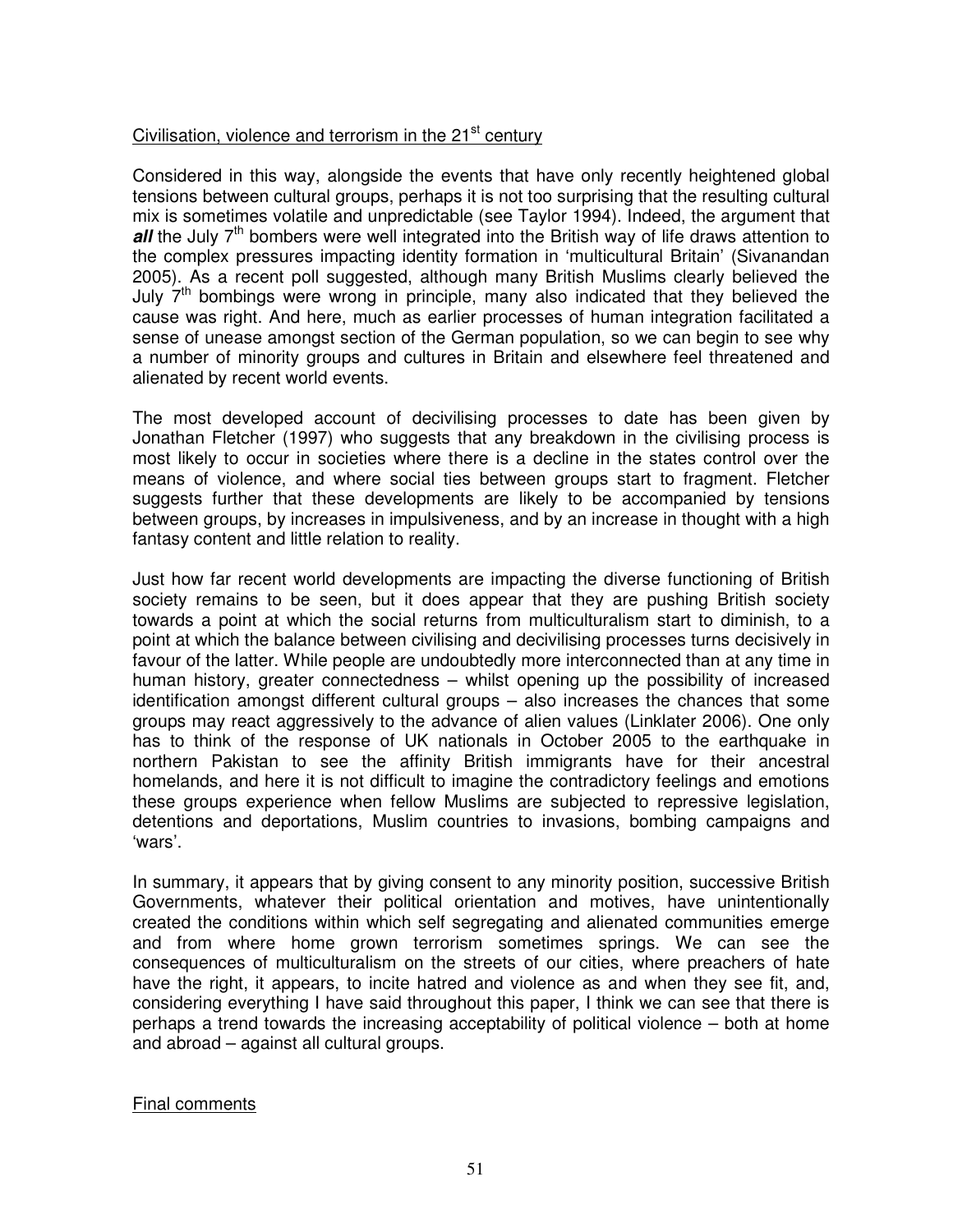I started off today by discussing the possible integration of humanity at some future point, and there is perhaps a clear tendency towards the monopolization of force on a global level already, with many acts of terror being classified as *acts of war* and *criminal acts* simultaneously. And Hess (2003) is probably right when he suggests that the policy response to terrorism so far can in some ways be seen as the start of a *global war on* crime and disorder.

The logic of this argument is quite compelling, for in the later decades of the  $20<sup>th</sup>$  century, as technological innovation grew, the cold war ended, and the practices and institutional arrangements of liberal democracy spread, so globalisation has become the focal point of civilisation, with all subsequent wars, in their own way, being a way of civilising cultures, communities and countries existing outside the dominant liberal domain. As is clearly evident, the 'war on terror' has followed quickly on the coattails of the 'war on poverty' and the 'war on drugs', developments within which any group that opposes the dominant order are now seen as a threat to that social order. Following this line of reasoning through, Hess (2003) argues that although the future might be more peaceful because there will be less wars between nation states, it may not be altogether more peaceful because terrorism will increase as a form of violent crime.

However, it has also been argued that global integration processes are undermining the civilising process at lower levels of integration (Kaldor 2000). And my own research into the governance of community safety has indicated that the short term political solutions now in vogue often make things worse rather better by enhancing the problems communities face in the long term. An increasing number or reports and polls into the governance of terrorism are indicating much the same thing – that policies driven by global rather than local concerns are undermining the institutional foundations of which civilisation actually rests.

My intention today has been to draw attention to the consequences of our continued failure to take account of the long trends that shape the world in which we live. Elias (1987) referred to the process involved as the retreat of sociologists into the present, the implication being that social researchers are often so wrapped up in networks of relationships that constrain us to deliver results in short-term that we sometimes do not see the bigger picture. Increasingly, it seems to me, many people working in Local Authorities are constrained by the very same pressures. And what we need to think about, therefore, considering recent world events, is whether the short term appeal to civilisation will, in the long term, actually bring about a more civilised world.

#### References

Bagguley, P. and Hussain, Y. (2003) 'Conflict and Cohesion: official constructions of 'community' around the 2001 'riots' in Britain.' Paper presented to the Communities Conference, Trinity and All Saints College, Leeds

Bourdieu, P. and Wacquant, L. (1999) 'On the Cunning of Imperial Reason', Theory, Culture and Society, Vol. 16 (1), 41-58

Chomsky, N. (1989) The Culture of Terrorism. London: Pluto Press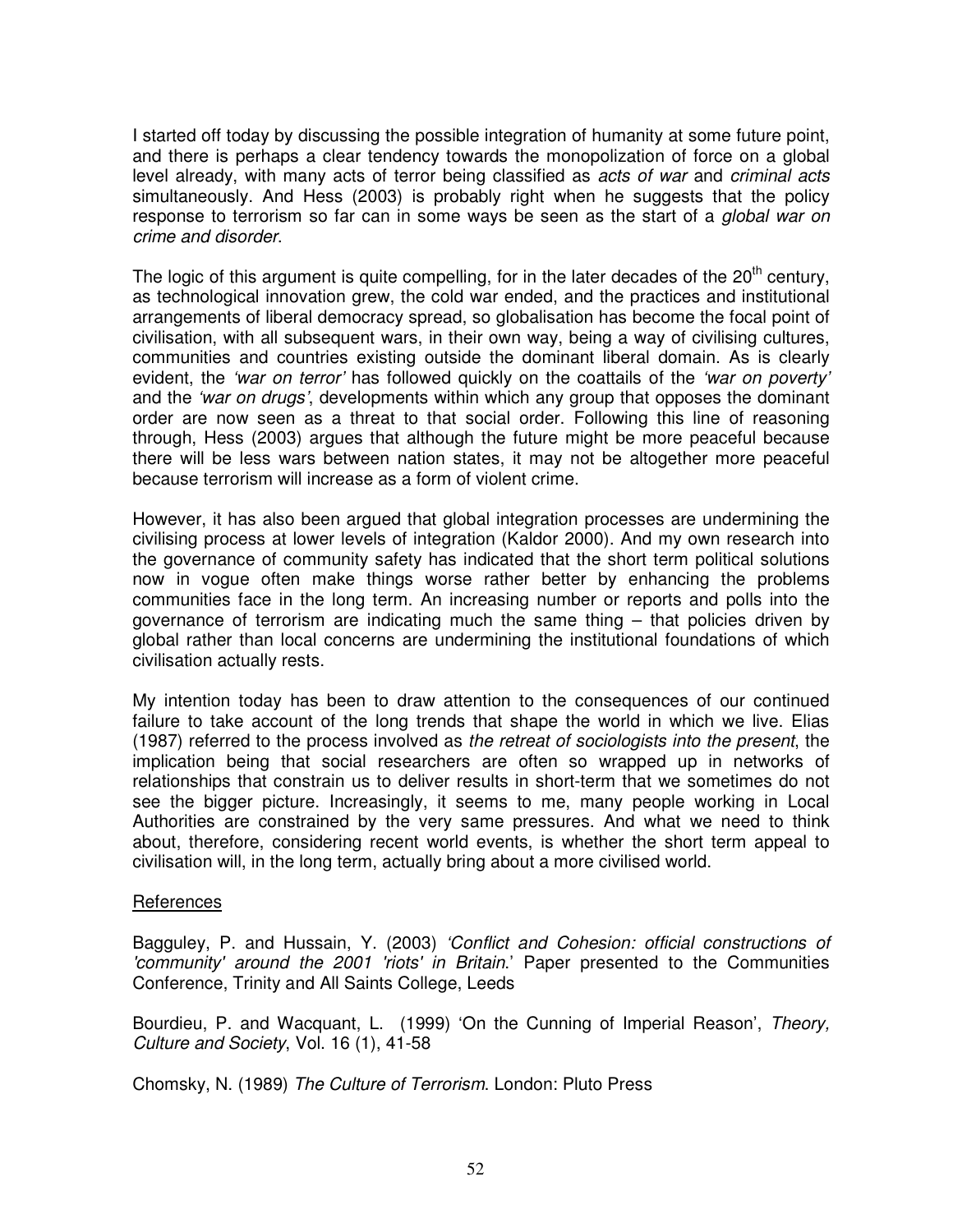Dunning, E. G., and Mennell, S. (1998) "Elias on Germany, Nazism and the Holocaust: On the balance between 'Civilising' and 'Decivilising' Trends in the Social Development of Western Europe", The British Journal of Sociology, Vol. 49 (3) 339-357. Elias, N. (1987) 'The Retreat of Sociologists into the Present', Theory Culture Society, Vol. 4: 223-247

Elias, N. (1994) The Civilizing Process, Oxford: Basil Blackwell.

Elias, N. (1996) The Germans**:** Power Struggles and the Development of Habitus in the Nineteenth and Twentieth Centuries. Polity Press

Fletcher, J. (1997) Violence and Civilisation: An introduction to the work of Norbert Elias. Polity Press

Foucault, M. (1979) 'Governmentality', Ideology and Consciousness 6: 5-21

Gilling, D. (2005) 'Partnership and Crime Prevention', in Tilley, N. (2005) (ed) Handbook of Crime Prevention and Community Safety, Willan Publishing

Hess, H. (2003) 'Like Zealots and Romans: Terrorism and the Empire in the 21<sup>st</sup> Century,' Crime, Law and Social Change. 39: 339-357

Kaldor, M. (2000) Cosmopolitanism and organised violence, Paper prepared for Conference on 'Conceiving Cosmopolitanism', Warwick, 27-29 April 2000

Linklater, A. (2006) Civilising Processes and International Societies, paper presented at Elias in the 21<sup>st</sup> Century Conference, April 2006, Leicester University

Lee, M. (2004) 'Governing "Fear of Crime"', in Hil, R. and Tait, G. (eds) Hard Lessons: Reflections on Governance and Crime Control in Late Modernity. Ashgate

Lever, J. (2005) 'Governmentalisation and Local Strategic Partnerships: whose priorities?' Environment and Planning C: Government and Policy 23 (6): 907-922

Mythen, C. and Walklate, S. (2005) 'Criminology and Terrorism: Which Thesis? Risk Society or Governmentality?' British Journal of Criminology, Advance Access Published July 28, 2005

Sivanandan, A. (2005) 'Why Muslims reject British values', The Observer, Sunday October 16/10/05

Taylor, C. (1994) Multiculturalism and The Politics of Recognition, Gutmann, A (Ed) Princeton University Press

Utsumi, H. (2005) '"Peoples Wars" after the Military Tribunals: An Inquiry into a Global Dimension of the Civilising Process', paper presented at The  $37<sup>th</sup>$  World Congress of the National Institute of Sociology, Stockholm, Sweden 5-9 July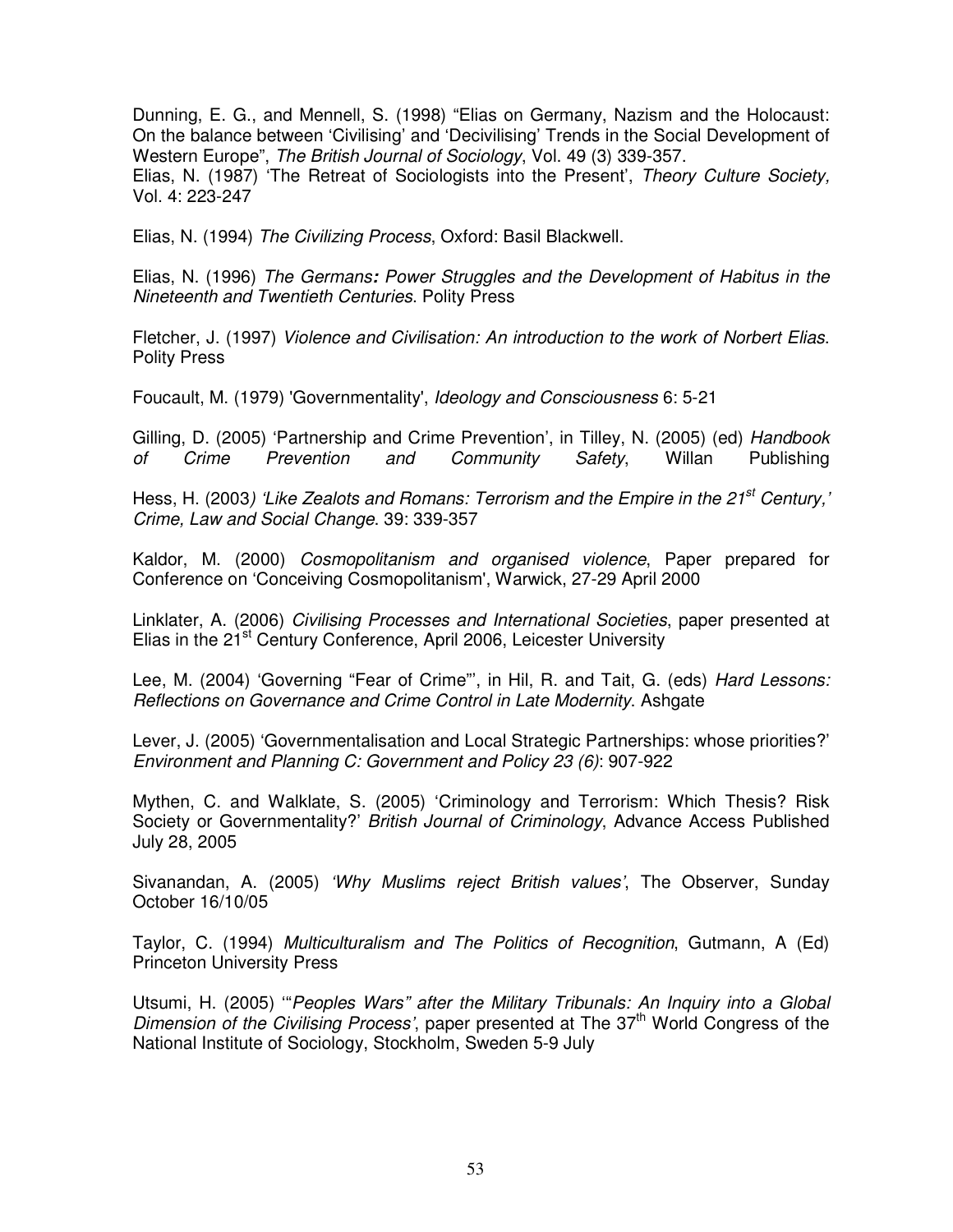Van Krieken, R. (1999) 'Governance, Law and Civilisation', paper prepared for Civilising the State: Civil Society, Policy and State Transformation Deakin University, Geelong 5-6 December

**Minimising the breeding grounds of terrorism through community development and social inclusion for immigrant and minority groups -** Iqbal Aslam, Community Development Worker with Stichting Prisma, Holland

I was brought up in the 70's, my parents came to seek their fortune in The United Kingdom and ended up in Glasgow in the early 1960's and 46 years later they are still there. My father was termed unemployable in 1978 and has alternately slept or prayed for the period thereafter. My father's wealth is summed up in 8 children a wife and the roof over his head.

If I hear my parents talk of when they arrived in Scotland, how helpful and friendly people were then I can remember that it was good fun for us too as kids. But then there came a change in Scotland the sphere turned grim. In 1972 our life as happy children growing up in Glasgow changed.

My eldest brother was on his way to school when a group of youth stopped him and beat him up. This was our first association with Paki-bashing...and believe me we all experienced it at one point or other in the years to come.

I would like to go back to one issue which I mentioned about my father...he was as I said deemed unemployable...this was what was stated on his papers which he received from the DHSS. I only came to understand what that meant in the 80's ...but no matter....I ask myself how did it come to be that my father had earned such title. Mohammed Aslam esquire...unemployable.

Well you see while he was working at the railyard he was attacked and stoned by a group of white youths and he defended himself. That was reason enough for his employers at BR to sack him. There was no union which backed my father up nor was there any protest over the fact that he was the victim not the offender. It was a clear cut case he had to go.

Our disillusionment in the British way of life was complete. We were brought up fearing white people most of the time, there was little question of trust and absolutely no room for accepting their way of life. We were brought up the good muslim way. We went to school during the day, we went to the mosque we ate and slept and as soon as we could we went to work so we could help maintain the household. Fortunately as I mentioned some of us even managed to get to college and university. This was not thanks, in our opinion, to the system from our perspective but in spite of it.

But before I lull you all to sleep with tales of my formative years I would like to get to the point at which I now stand. I left Scotland in the early 90's to seek my fortune in the gold paved streets of the Netherlands where my wife comes from.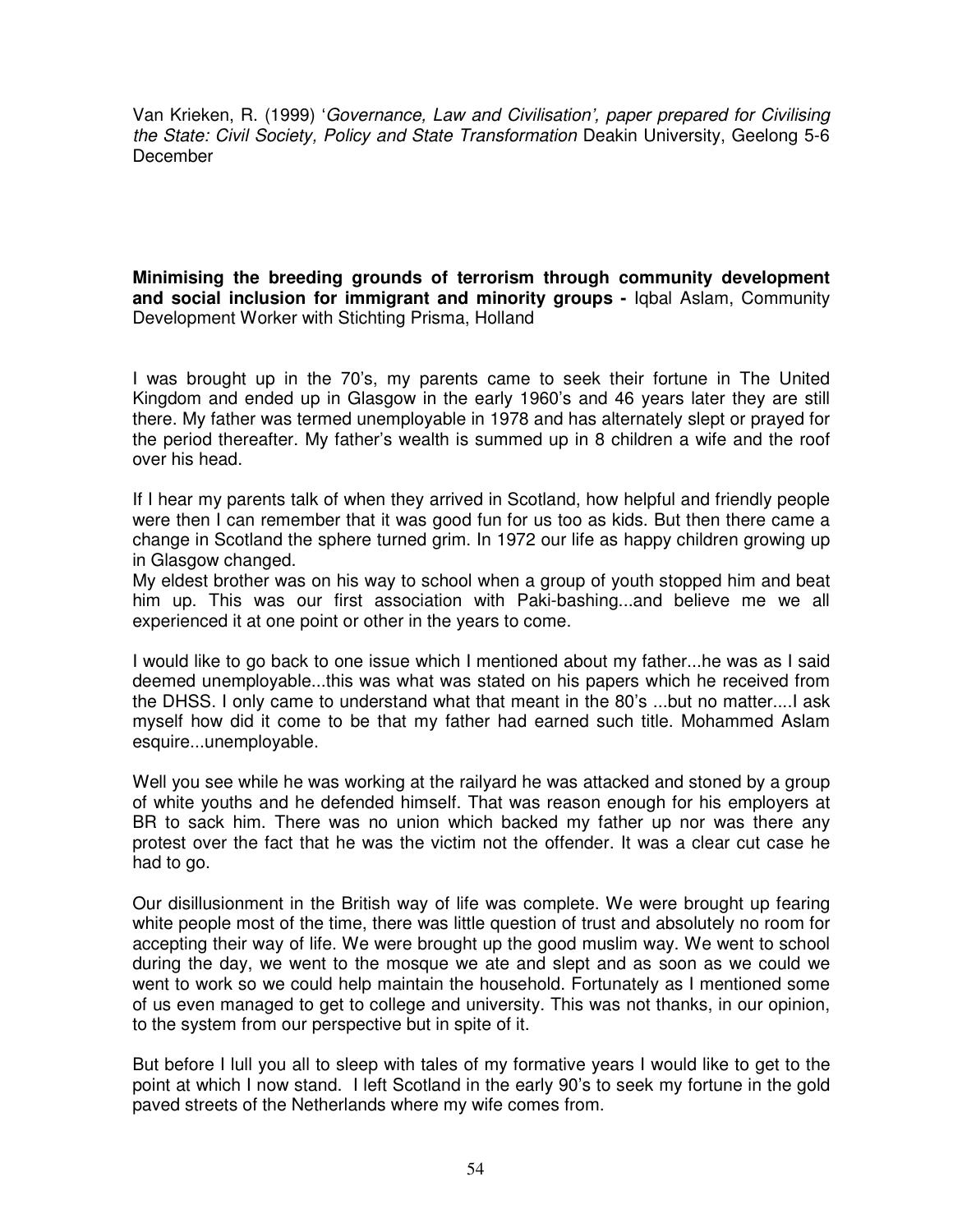Holland I hear you all think the land of milk, honey, flower power and tolerance. And indeed what other associations come to mind?...Rembrandt, van Gogh and of course the lovely windmills.

Indeed Holland is the shining example of tolerance and acceptability. I experienced that first hand from my first neighbour who took to cursing my visitors for coming to the flat in which I lived with my girlfriend.

When I was working in the factories I relished the racist sneers which were thrown in the faces of those who spoke little or no Dutch or Frisian (depending on the language the other did not understand).

The Dutch I learnt at that moment was of a level which taught me that forks were for eating with. (tell that to a Glaswegian who uses forks to prune his garden).

The Dutch had a more worrying side which was not so visible to most of the people who came to visit the country.

I learnt very rapidly that the world famed tolerance was only superficial, more of a convenience than anything with true meaning.

No matter, the Dutch do it better than most and so it was that when a refugee centre in Rostock went up in flames the Dutch mustered to the call against bigotry and racism and sent postcards to the German government condemning its lack lustre approach in fighting the extreme right.

And so we get to the present day....the mood in Holland is grim...the legacy of Pim Fortuyn, the flamboyant university professor turned politician who turned Dutch politics on its head, and the subsequent murder of first him and then the film director Theo van Gogh has left gaping scars in the image of Holland. The ensuing No vote on a European Constitution was to the outside world not only a shock but a sign that the Dutch as we knew them were no more.

The political arena has never been more divided. Should Hirsi Ali (or is it Megan) have had her passport revoked? Is Verdonk (minister for integration) a megalomaniac or truly the answer to all evils?

Will Balkenende ever relinquish his throne?

In the shadow of all this is the question how is Dutch society facing up to the present turmoils? The answer to that is badly!

In 2000 the Dutch government tightened its asylum laws, transforming it from the one of the most liberal countries to one of the most strict. From the situation in the mid 90's when approximately 45,000 came to Holland, in 2002 that number had decreased to 18,700 in 2002, and then in 2003 a further 30% decrease in 2003 to 13,400.

In 1999 tensions towards refugees were growing and came to a peak when the 16 year old Marianne Vaatstra was brutally murdered near the northern village of Kollum. Refugees were immediately blamed by authorities and villagers alike as the culprits. To this day the murderer has still not been found.

But, it was the way in which the local population reacted which epitomised the depth to which Dutch society had sunk to. Locals and media alike poured scorn on the refugees and the refugee centre. There was a long stand off between the town and surrounding villages and the refugee centre. People who had come seeking safety in Holland were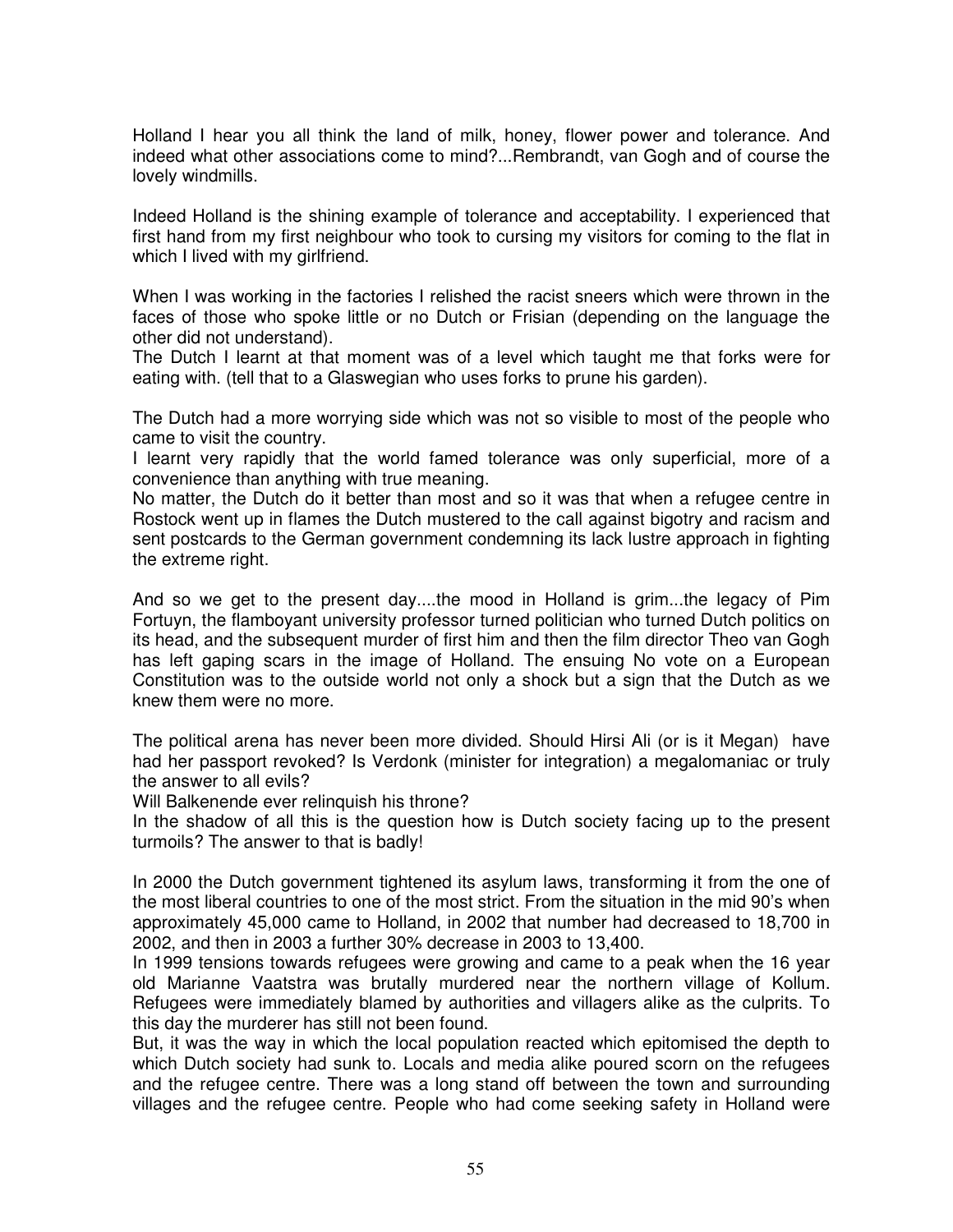now basically besieged by police and villagers. Plans to rebuild and extend the centre were shelved and the centre was closed down.

Refugees were labelled as gold hunters and murderers.

This scenario was a far cry from when the Central Asylum Organiation was set up to help refugees who had till then been forgotten and left to their lot. The Dutch set up the Asylum centres to tackle the problem of refugees having nowhere to go. They had been found sleeping in corn fields in the mid eighties.

The beginning of this millennium was marked by those stepping up to defend the Dutch way the European way ....the Judeo Christian way. Others like Ayaan Hirsi Ali (herself a refugee) stepped up to and started a barrage of attacks on on the failure of the state to tackle integration and particularly Islamisation. But Hirsi Ali was seen to be a fighter for the emancipation of women....moslim women....she claimed the title with a vengeance. Because she herself was brought up a Muslim had lived amongst them till she fled to Holland ( a refugee) her attacks came as hard blow to minority groups and organisations. She went so far as to call the prophet Mohammed a paedophile who was surrounded by

pimps. Moslims were left baffled and insulted. That she could not be prosecuted for her comments...whilst on the other hand those who insulted her were brought to justice left many asking what the score truly was.

Pim Fortuyn began a vicious onslaught on multicultural Holland at the onset of his political career. He declared multiculturalism dead and envisioned a new Holland. This call was picked up by many as the signal to open fire on all that was foreign.

That Holland had changed was in 2001 a fact. It had changed from being so called tolerant to being outright racist.

His subsequent murder (by an animal rights activist) sent massive shock waves through the whole of Dutch society. The politicians in power had no answer to the populist messages which were sent out on a daily basis by Fortuyn. In fact they were seen to be the real murderers of Pim Fortuyn.

In 2002 Rita Verdonk was hailed the champion of the right wing for her tough stance on refugees. She has never budged on the issue of granting a general pardon to the 20,000 people who have been stuck in limbo for up to 10 years. She was even commended for her tough stance when she repatriated a 16 year old Bosnian who wanted to follow her education in Holland. Revoking the passport of a fellow member of parliament (Ayaan Hirsi (Megan officially) Ali)has not made her less popular.

And then came the followers...Theo van Gogh who openly (on live TV) called Moroccans goat fornicators and referred to Moroccan youth as female genetalia. The likes of Geert WIlders who want to forbid the speaking of all foreign languages in mosques and, what the heck, forbid the building of mosques too.

When van Gogh was murdered by a Moroccan in 2004 all the doubts and accusations about fundamentalism and terrorism came to a climax. It had seemed like a disappointment that foreigners had not been to blame for the death of Pim Fortuyn. Now was the time to get even. Mosques and schools were burnt to the ground. The raging right wanted revenge.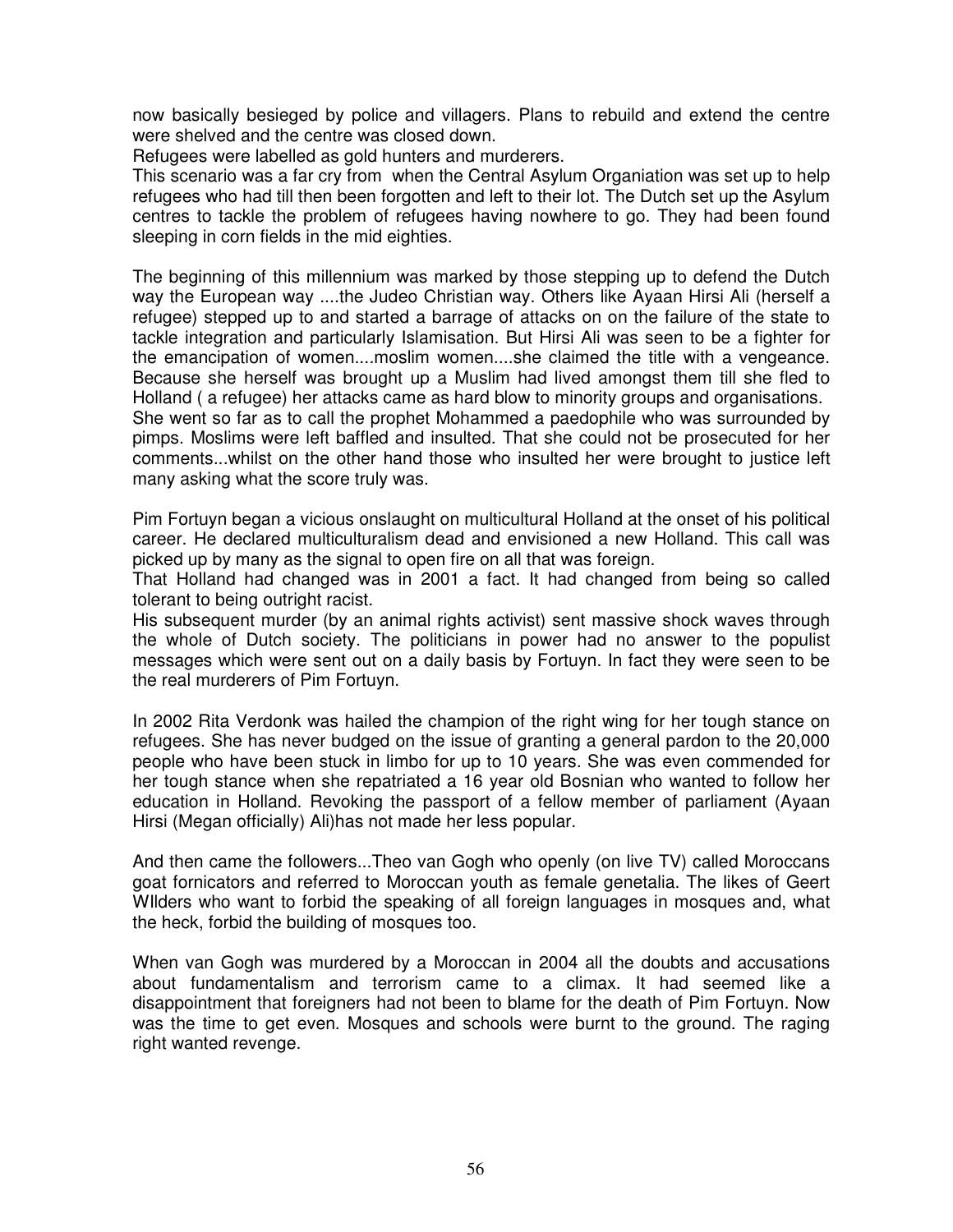The last years have seen politicians, TV presenters, journalists and for that matter every Tom, Dick and Harry (or should I say Piet, Jan, and Klaas) jostling for a position in being the most insulting towards immigrants and in particular to Muslims.

All this time I had a feeling of "déjà vu", I kept on feeling I had experienced this sort of turn before....the seventies in Britain come to mind...sharp divisions in society, lots of racist overtones...Enoch Powell like prophets of doom and gloom.

Who is to blame for the mess we are in now? The foreigners, the Muslims, the Antillians, they have stripped the white man of his place in power. They are to blame for the state of the land, they want to change us into something we are not.

The hypocrisy of the right wing who call for tighter controls on immigration, repatriation of migrants and refugees, the abolition of Muslim schools are once more in the mode.

Surprisingly I heard my wife saying she longed for the years prior to Pim Fortuyn, things were more civilised back then....I wonder what that means now...it gives me a very strange feeling.... you have a society which is inherently racist but then it manages to hide that or you have an openly racist society...which should I choose.

But then again there was a political cordon around the extreme right, they were not taken seriously...they were there but nobody listened or so they say. Now according to the CBS (Dutch Statistics Bureau) 10% of Dutch people openly proclaim themselves to be racists.

But now I would like to turn to the question of community. Perhaps I have diverted attention away from the matter at hand but hopefully you will forgive this transgression as I have attempted to give a minds eye view of where I'm coming from.

Like Britain in the 50's and 60's the Dutch also compensated for its lack of workers by actively recruiting immigrant labour from abroad. For the Dutch came Antilleans, Indonesians, Surinamers, Turks and Moroccans.

Just like the British no effort was made to integrate them into the communities, they were left to themselves and the mutual expectation was that they would one day go home. Four generations later they are still there.

The immigrants were put in to do menial labour, jobs which the local population considered itself to be too good for. The largest influx of migrant labour was in the big cities, Amsterdam, Rotterdam, Den Haag and the surrounding areas. More than often they were put up in cheap rental accommodation and were for the rest forgotten. Those who came later fell prey to so called house milkers (people who bought up run down houses and then rented them out for extortionate prices....exploiting (milking) accommodations for every cent they could get).

Discrimination on the work floor was common practice and today that is not different.

All the indicators show that migrants are twice as likely to be turned down for a job as a white person. Unemployment amongst the migrant communities is twice as high and the vast majority of migrants live on or below the minimum income level.

In Rotterdam it is so that the very areas in which many immigrants have lived are now to be demolished but the residents are no longer welcome in those areas.

Active discrimination policies against those on low income to weed them out of their communities have been deemed lawful.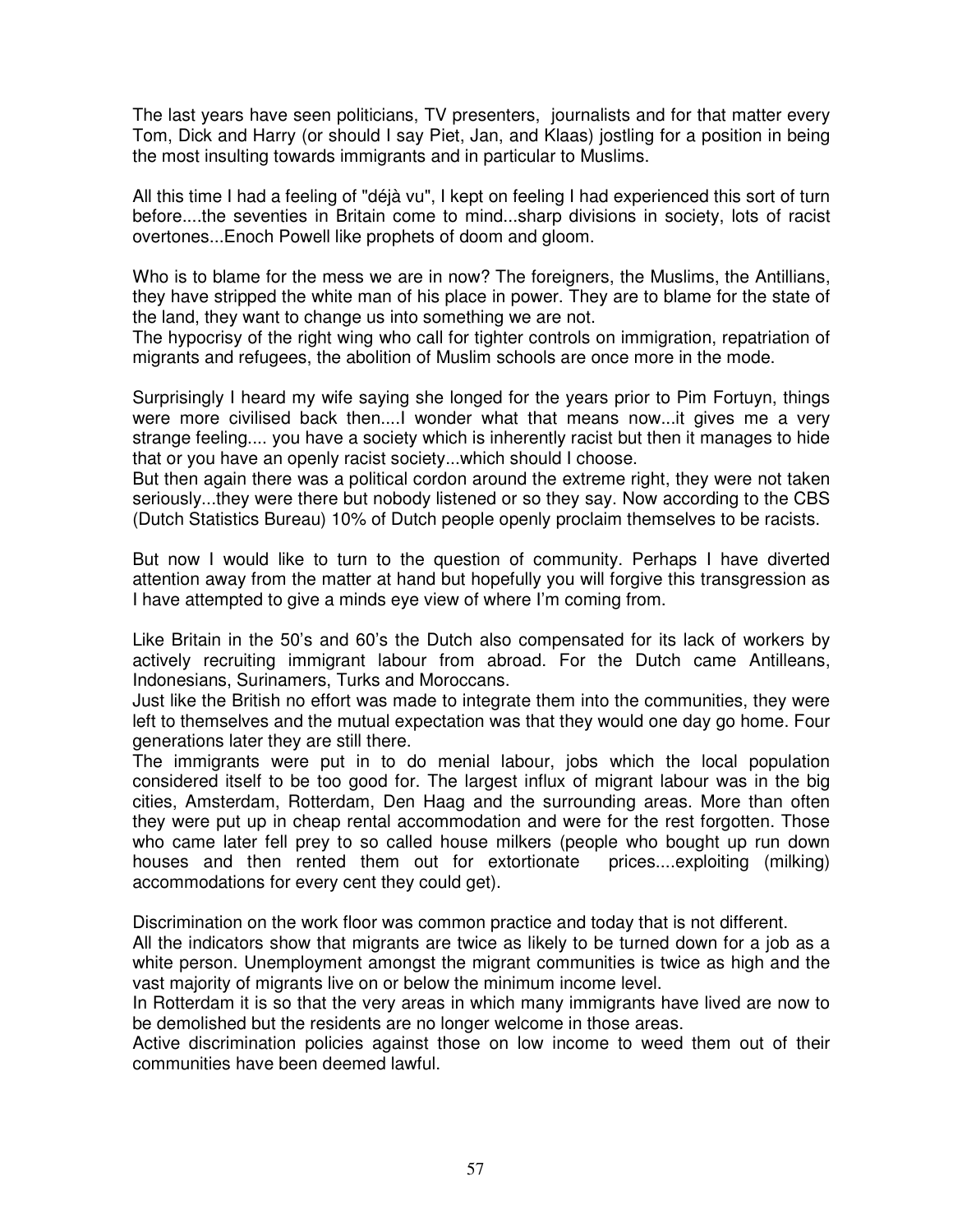In the light of all this it is no wonder that many of the migrants who came to Holland feel marginalised and excluded from the society in general. Like my father the first generation has put up with hardships only to be further pushed down the line of poverty.

The chances of the first generation were limited but the third and fourth generations look at the situation differently. They do not accept that they are second class citizens, this very idea is the root of their torment. They did not ask to be born here (in Holland or in Britain). But they are here.

Those who actively pursued an education are invariably disillusioned by the fact that they are excluded from jobs at higher levels and excluded from participating in society at a higher level.

That is unless you are prepared (like Hirsi Ali) to disown your own history and people and pour scorn on all that formed you. This then gives you the credentials of true integration.

Social exclusion is the issue at hand.

You don't get a job.....why..... because you are black or have a foreign name like Ali, Mohammed or Abdul.

You can't get into the disco.....why....because you are black

You can't get a promotion......why.....because you are black

You can't get a nice house....why....because you are black and poor

You can't get a good education.....why...because you are black and poor

I guess I could go on and on in this way but then it may get too black and white for some peoples liking.

The issue at hand is, as I said, exclusion: social, financial and educational. Black people at this rate never had a future in this country....be that Britain, Holland, Belgium, Germany or France for that matter. They were welcome while it suited the country but now things are different.

For the working classes thing were always different....

 $\overline{a}$ 

 "Working class and poor white males living in Britain during the Imperial period could always view themselves as better than those peoples ruled in the British Empire. After the Second World War they began to encounter non-whites where they lived for the first time, and found that whatever attitudes towards non-whites they were not superior to them, and they had to compete with them for jobs, housing, and even mates."<sup>36</sup>

This opinion gave rise to more extreme forms of letting the immigrants know they were not welcome. Harassment, intimidation, attacks which have invariably led to mass outbursts of protest, Notting Hill, Brixton, France most recently, and the rise of the populist right on the other hand adding fuel to the fire.

On the migrants side is the question of how to fight back and the fight has taken on a new dimension in present day society.

The once so called poverty and isolation of former days has expanded to engulf 4 generations of migrants. This has led to the growth of groups who seek dialogue for

<sup>36</sup> **The Notting Hill Riots and British National Identity. Mr Tim Helbing, at Indiana University**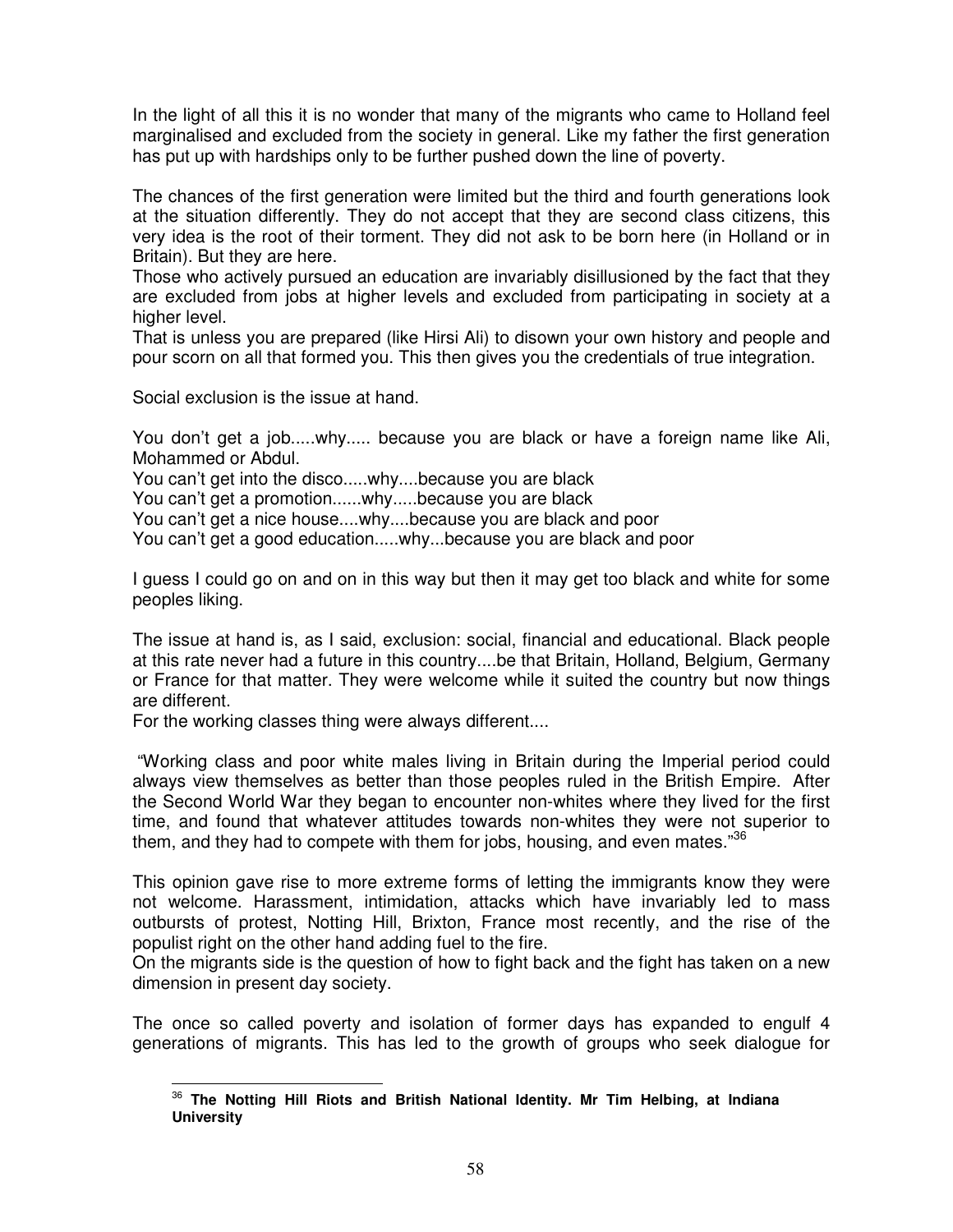change and there are invariably those who believe that the time for dialogue has long passed.

Those who no longer seek communication have put up the excuse that they are defending their culture and or motherland from the atrocities which modern day capitalism has brought with it. They are fighting immorality or impoverishment. The means are extreme but the cause justifies their actions.

But the vast majority of the migrants want a less extremist approach to tackle the causes of their problems, this does not mean they are not prepared to defend themselves from harassment or intimidation. It also does not mean they will idly stand by whilst there beliefs are trampled on or that their places of worship or education are burnt down or attacked.

In the majority of communities there is a genuine need for better understanding of each other. People are prepared to link up in dialogue in order to create change. The primary vision which I have is that there is a need for old fashioned community building.

The last 20 years have seen a huge growth in individualism. I count we don't.....this has left more people excluded from playing a role in society than ever before.

The divide between rich and poor has not grown smaller....so much so that in Holland food stamps and soup kitchens have been making a reappearance.

What has changed is the attitude towards the poor, the elderly the immigrants who in turn are seen to be the cause of all that is wrong...the poor don't work...they leech off society, the elderly are a burden on society they stay in jobs the young could have and bleed the health service dry, and the country can no longer afford to nor wants to pay their pensions. And the immigrants well they never belonged here anyway.

Solidarity towards the weaker sections of society has given way to the hard line. Those who can look after themselves better shut up and do so.

Those who protest over the situation are themselves extremists. Animal rights activists, anarchists, squatters and civil rights protestors are amongst those who have been labelled as terrorists...whether they did something or not.

In the communities this rise in intolerance towards each other has led to more and deeper estrangement.

My vision is that there has to be a radical change in the way in which we are tackling the problems around integration, inclusion and deprivation.

We have to readdress the way in which local authorities tackle the problems of deprivation by adopting policies which engage the communities which they serve in true debate in order to facilitate change.

 Policies and actions should encourage the participation of all in society in a radical debate on community building. Knowing that you are part of a society which involves, not a voice on the sidelines, will work to bring communities closer to each other.

But let me be clear lets not go down the road of multiculturalism of which the idea is if you eat foreign food or listen to foreign music you have done your bit. Inclusion means that you accept differences and also see the strengths of working together.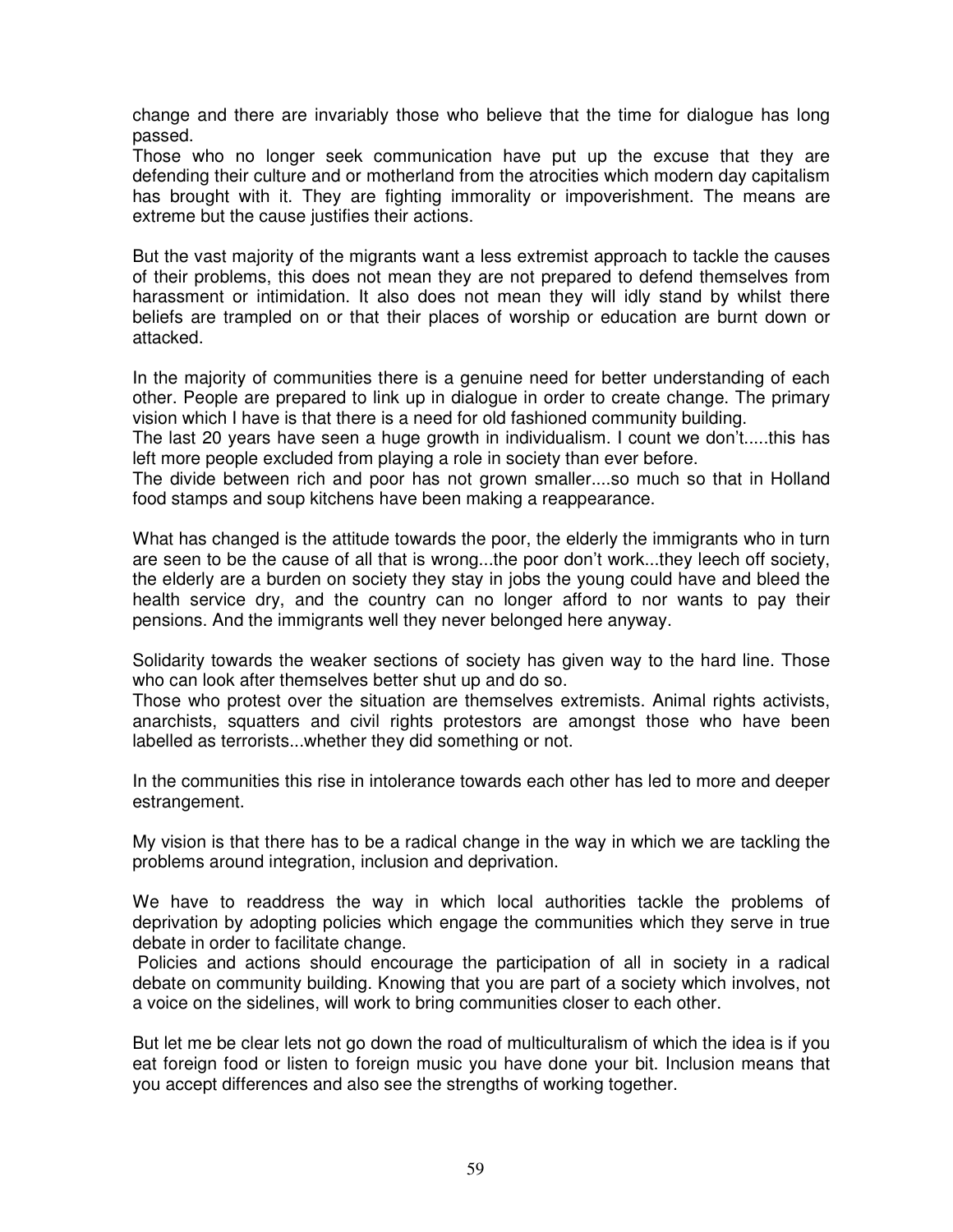Alongside this more has to be done to involve minorities ....not just superficially but in the workplace as an equal. There is an urgent need to tackle the root of the problems which have made it possible to exclude minorities from the workplace.

Education has to adapt to the demands of the day. More has to be done to give children (especially minorities) the opportunity to participate as equals. Addressing the problems which children have at the outset can lead to better opportunity in the future. Coupled with a serious policy to encourage and facilitate diversity will pave the way to a better understanding of each other.

The Euro-centric model does not have the depth of vision which truly reflects in a model of inclusion. It merely clouds over the more questionable incidents in European history. A new model which accepts the strength of all in society...including easterners

To move forward from the situation in which war is being waged we have to adapt to a model of facilitating peace through debate and participation. This also means that there has to be a serious re-evaluation of how local authorities spend funds and how we invest in society.

Short term solutions and short term projects will not lead to long term change so we have be prepared to make long term goals and provide adequate financing.

I do believe that it is possible to create safer communities In order to achieve this it is imperative to work together. Mutual understanding and respect paves the way to a united stance against those who would breed on fear and intolerance.

In the past few years I have been working with minority groups and have been surprised time and again how difficult it has been to move forward.

I have been taken aback at times by the intransigence of local authorities and local agencies such as social work, housing corporations and welfare organisations.

Whilst they seek to open dialogue with minority groups they fail to see that they are not communicating with these groups.

So it was that the provincial organ for tackling and spreading awareness on domestic violence failed to pick up on signals that the Turkish community in Hoogezand wanted to spread information on the subject. The professionals were at that time setting up a seminar and regretted the fact that minority groups were for them unreachable. Had they read there e-mails and taken the Turkish community seriously perhaps the dialogue would have started sooner.

Fortunately some of my criticisms have not fallen on deaf ears.

Projects which aim to improve communication are being set up. Bridges are being built.

It is a slow process to re-establish a trustworthy relationship with people who are on the whole bereft of trust when it comes to institutions, authorities or for that matter community workers.

With the cooperation and investment from the local authority and housing corporation along side the willingness to cooperate to address welfare problems which minority groups are facing progress is being made.